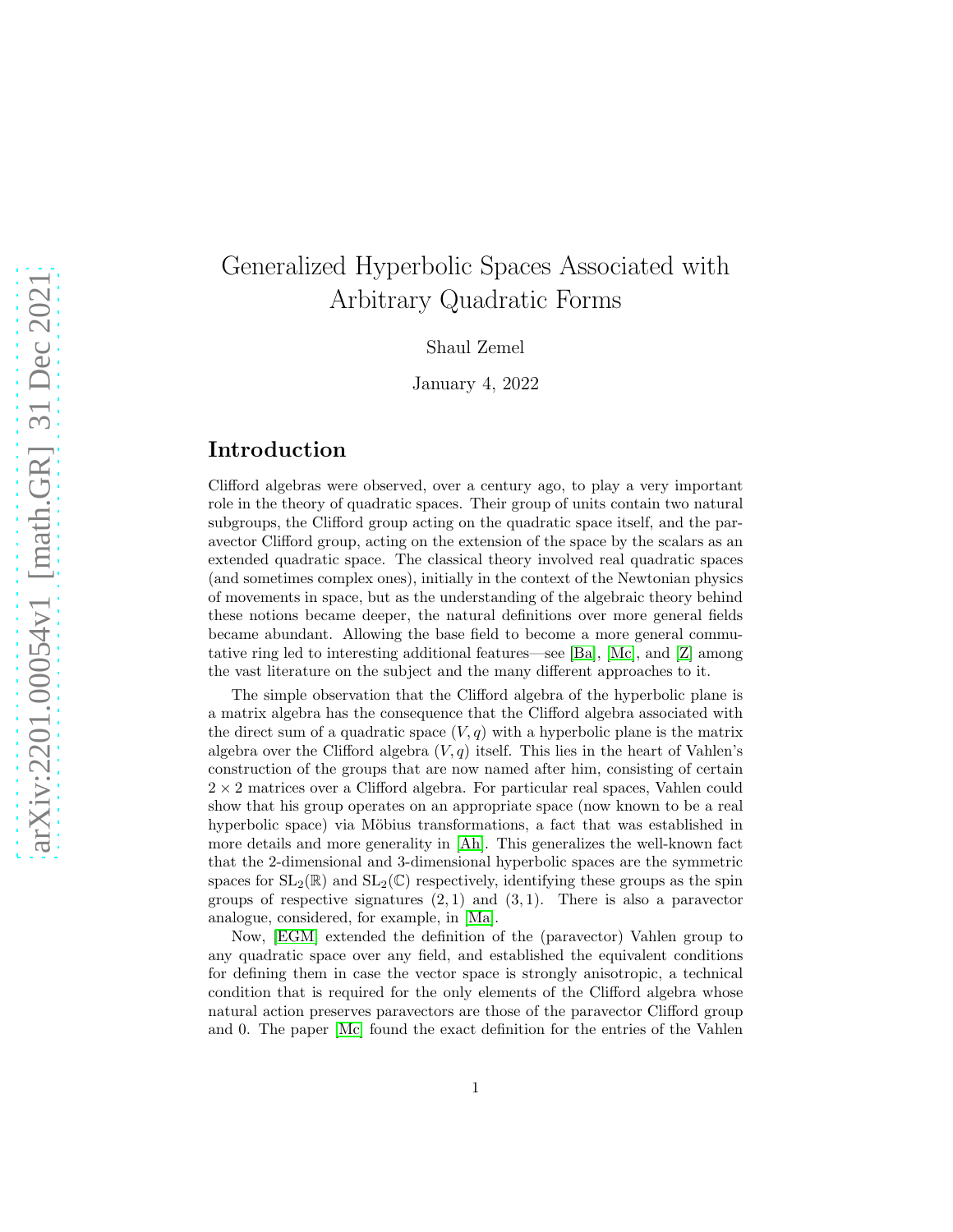groups, and showed that the proofs from [EGM] work both for the usual and the paravector Vahlen groups, for quadratic modules, non-degenerate as well as degenerate, over much more general rings. The Vahlen group is then isomorphic to the scalar norm elements of the Clifford group of the direct sum of  $(V, q)$  with a hyperbolic plane, and the paravector one is isomorphic to the scalar norm elements of the even Clifford group of a slightly larger quadratic space. The structure of the Clifford algebras in the degenerate case (over fields) is briefly investigated in [Ab], and more details are given in the predecessor [Z] of the current paper.

The paper [EGM] presents the action of the real Vahlen group (which in our terminology is the special paravector Vahlen group) of a definite real quadratic space on the hyperbolic space, with the three different models of that space: The hyperboloid model, the half-space model, and the ball model. The goal of the current paper is to extend this action to any Vahlen group, on both the hyperboloid model and the half-space model. The former, which is an orthogonal action, is rather straightforward. However, the action on the halfspace model, using Möbius transformations, is more delicate, and requires a certain completion at infinity for working properly. The ball model requires additional assumptions, and we do not consider it in this paper. More precisely, we establish the following results.

**Theorem.** To a quadratic space  $(V, q)$  over a field  $\mathbb{F}$  of characteristic different from 2, with the choice of a scalar c from  $\mathbb{F}$ , one attaches a space  $\mathbf{H}^c_{V,q}$ , on which the Vahlen group operates transitively via Möbius transformations. This is a model for the action of the Vahlen group, via its image as an orthogonal group, on the set of vectors of quadratic value c in the direct sum of  $(V, q)$  and a hyperbolic plane, with the set of vectors that are perpendicular to the entire space excluded when  $c = 0$ .

**Theorem.** Given  $(V, q)$  over  $\mathbb F$  and c as above, there is a space  $\mathbf{H}_{V,q}^c$  with a transitive action of the paravector Vahlen group, that is also described in terms of Möbius transformations. The linear model is based on the set of vectors of norm c is a slightly larger quadratic space, where again for  $c = 0$  the vectors that are orthogonal to every vector in the space are excluded.

For the exact formulations, see Theorems [2.16](#page-20-0) and [3.16](#page-29-0) below. The results for the two types of Vahlen groups are unrelated but goes along the exact same lines, but some delicate details are different, and we give the detailed proofs for both cases.

The paper is divided into three sections. Section [1](#page-2-0) skims through the basic definitions of Clifford algebras and Vahlen groups that are required for stating and proving our results. Section [2](#page-11-0) presents the results for the ordinary Vahlen group, and Section [3](#page-20-1) carries out the same for the paravector Vahlen groups.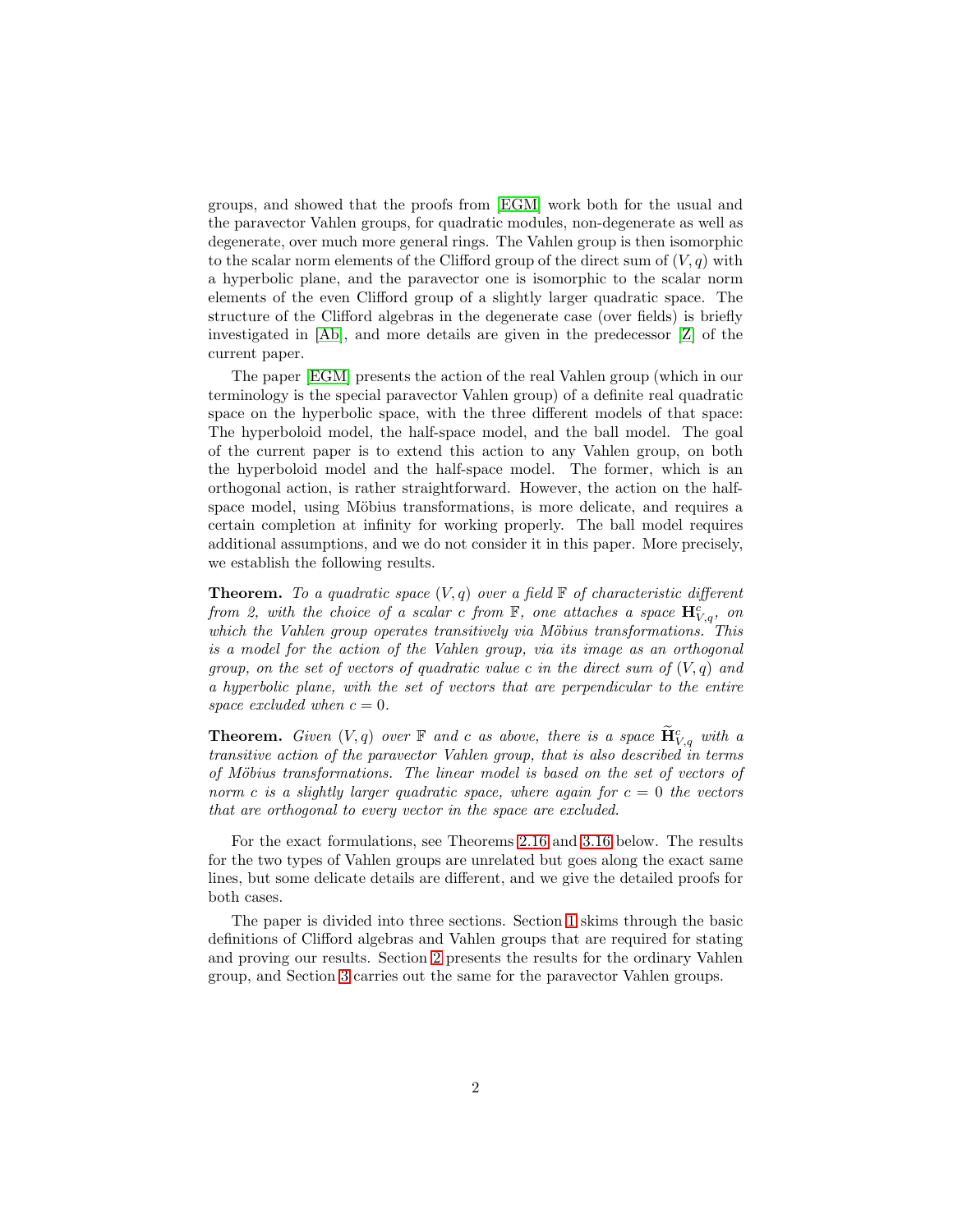### <span id="page-2-0"></span>1 Clifford Algebras and Vahlen Groups

Let  $F$  be a field of characteristic different from 2, let  $V$  be a finite-dimensional vector space over  $\mathbb{F}$ , and let q be a quadratic form on V. We denote the associated symmetric bilinear form by  $(u, v) := q(u+v) - q(u) - q(v)$  as usual. We do not assume that  $q$  non-degenerate, and we denote the kernel of the associated map from  $V$  to its dual by

<span id="page-2-2"></span>
$$
V^{\perp} := \{ v \in V | (u, v) = 0 \,\,\forall u \in V \}, \qquad \text{as well as set} \qquad \overline{V} := V/V^{\perp}.
$$
 (1)

Since the characteristic of  $\mathbb F$  is different from 2, and  $(v, v) = 2q(v)$  for every  $v \in V$ , we deduce that q vanishes identically on  $V^{\perp}$ , and it thus factors through a natural non-degenerate quadratic form  $\overline{q}$  on  $\overline{V}$ . We denote by  $\mathcal C$  the Clifford algebra  $\mathcal{C}(V, q)$ , and we identify  $\mathbb F$  and  $V$  with their images in  $\mathcal{C}$ . This is an  $\mathbb{F}\text{-algebra that is generated by }V$  and is determined by the condition that the square  $v^2$  of  $v \in V \subseteq \mathcal{C}$  equals  $q(v) \in \mathbb{F}$ , and as a consequence we get the equality  $uv + vu = (u, v)$  for every u and v in V.

Recall that C is graded, i.e., it decomposes as the sum of the even part  $C_+$ and the odd part  $\mathcal{C}_-$ , and that it comes equipped with an involution  $\alpha \mapsto \alpha'$ , which is the identity on  $C_+$  and multiplies elements of  $C_+$  by  $-1$ . It also carries an anti-involution, called *transposition* and denoted by  $\alpha \mapsto \alpha^*$ , which leaves  $\mathbb F$  and  $V$  invariant (but inverts the order of multiplications). These two involutions commute, and their composition (in either order) produces the Clifford *involution*, which is denoted by  $\alpha \mapsto \overline{\alpha}$ . Using the grading involution, and in the spirit of Equation [\(6\)](#page-4-0) from the paravector case considered below, the pairing formula becomes

<span id="page-2-3"></span>
$$
uv' + vu' = u'v + v'u = -(u, v) \in \mathbb{F} \subseteq \mathcal{C} \text{ for every } u \text{ and } v \text{ in } V. \tag{2}
$$

We define the *twisted center* of  $C$  (named so after, e.g., [Mc]) and the *Clifford* group to be

<span id="page-2-1"></span>
$$
\widetilde{Z}(\mathcal{C}) := \{ \alpha \in \mathcal{C} | \alpha v = v \alpha' \ \forall v \in M \} \quad \text{and} \quad \Gamma(M, q) := \{ \alpha \in \mathcal{C}^{\times} | \alpha V \alpha'^{-1} = V \}
$$
\n(3)

respectively. Note that some authors require only inclusion in the definition of the Clifford group, which over rings might make a difference (see  $[Z]$ ), but since we work over a field, the injectivity of conjugation inside  $\mathcal C$  implies, via dimension consideration, that inclusion and equality are equivalent there. Theorem 1.12 of [Z] determines the former algebra to be the image of  $\mathcal{C}(V^{\perp},0) = \bigwedge^* V^{\perp}$  inside  $\mathcal{C}$ , and its group of invertible elements is thus  $\mathbb{F}^{\times} \oplus \mathbb{Q}_{r>0} \bigwedge^{r} V^{\perp}$ . Note that orthogonal maps on V, i.e., maps  $\varphi: V \to V$  satisfying  $q \circ \varphi = q$  need not be injective, as elements of  $V^{\perp}$  can lie in kernels of such maps, and that they take  $V^{\perp}$  into itself. We thus define the orthogonal group  $O(V, q)$  to consist of invertible orthogonal maps, and, following [Z], we define the subgroup

<span id="page-2-4"></span>
$$
\mathcal{O}_{V^{\perp}}(V,q) := \{ \varphi \in \mathcal{O}(V,q) \big| \varphi|_{V^{\perp}} = \mathrm{Id}_{V^{\perp}} \} = \{ \varphi \in \mathcal{O}(V,q) \big| \varphi(v) = v \,\,\forall v \in V^{\perp} \}.
$$
\n(4)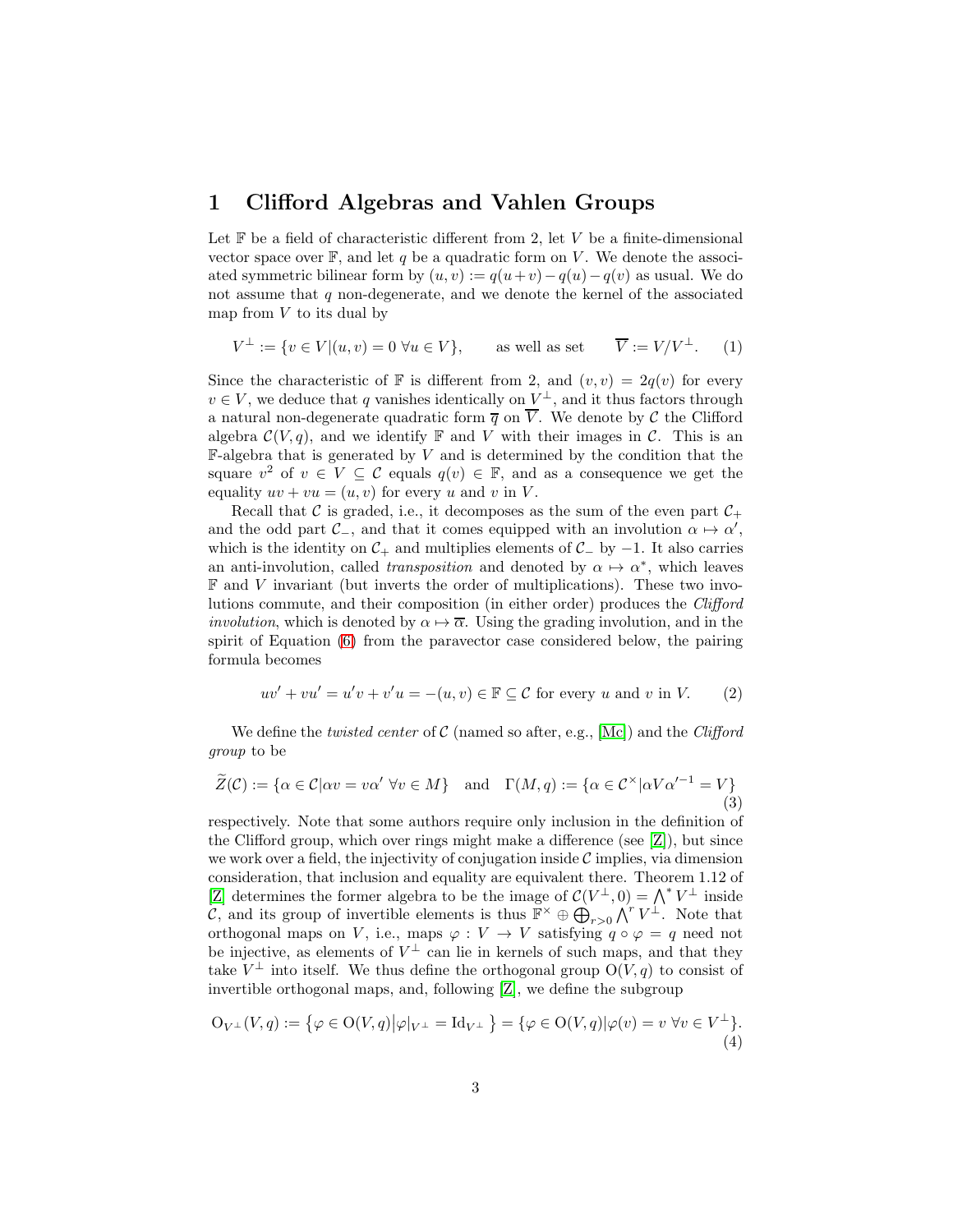When  $(V, q)$  is non-degenerate, the Cartan–Dieudonné Theorem states that  $O_{V^{\perp}}(V, q) = O(V, q)$  is generated by *reflections*, i.e., maps of the form  $r_v$  taking  $u \in V$  to  $u - \frac{(u,v)}{a(v)}$  $\frac{u,v}{q(v)}v$ , for  $v \in V$  with  $q(v) \neq 0$  (for the proof see Corollary 4.3 of [MH] or Subsection 43B of [O]). Corollary 3.6 of [Z] extends this statement (for  $O_{V^{\perp}}(V, q)$  to the degenerate case.

Lemma 2.2 of [Z] shows that  $O_{V^{\perp}}(V, q)$  lies in a short exact sequence

<span id="page-3-0"></span>
$$
0 \to (\text{Hom}_{\mathbb{F}}(\overline{V}, V^{\perp}), +) \to \mathcal{O}_{V^{\perp}}(V, q) \to \mathcal{O}(\overline{V}, \overline{q}) \to 1 \tag{5}
$$

(in fact, Lemma 2.1 of that reference puts  $O(V, q)$  inside a similar exact sequence, with  $O(\overline{V}, \overline{q})$  multiplied by  $GL(V^{\perp})$ , and Corollary 3.6, Proposition 3.7, and Theorem 3.8 of that reference yield the following result.

<span id="page-3-1"></span>**Theorem 1.1.** The Clifford group  $\Gamma(M,q)$  from Equation [\(3\)](#page-2-1) lies in the short exact sequence

$$
1 \to \mathbb{F}^{\times} \oplus \bigoplus_{r>0} \bigwedge^r V^{\perp} \to \Gamma(V, q) \stackrel{\pi}{\to} O_{V^{\perp}}(V, q) \to 1,
$$

where the group on the left is  $\widetilde{Z}(\mathcal{C})^{\times}$ . Moreover, if  $\alpha$  is in  $\Gamma(V, q)$  then so are  $\alpha'$ ,  $\alpha^*$ , and  $\overline{\alpha}$ , with  $\pi(\alpha') = \pi(\alpha)$  and  $\pi(\alpha^*) = \pi(\overline{\alpha}) = \pi(\alpha)^{-1}$ .

We shall also be needing the graded subgroup of the Clifford group. First, the fact that  $O_{V^{\perp}}(V, q)$  lies in the short exact sequence from Equation [\(5\)](#page-3-0), in which it surjects onto a classical, reductive, non-degenerate orthogonal group with a unipotent kernel, shows that its elements have determinant  $\pm 1$ . We denote, as usual, the subgroup defined by the determinant 1 condition by  $SO_{V^{\perp}}(V,q)$ . Moreover, recall that the surjectivity of the map from Theorem [1.1](#page-3-1) is based on generation by reflections, and reflections are the images of vectors from V (by, e.g., Proposition 3.4 of [Z], among earlier results), thus elements of C−. We therefore define  $\Gamma_+(V,q) := \Gamma(V,q) \cap C_+$ ,  $\Gamma_-(V,q) := \Gamma(V,q) \cap C_-$ , and  $\Gamma_{+}(V, q) := \Gamma_{+}(V, q) \cup \Gamma_{-}(V, q)$ , for which we obtain the following simple consequence, which resembles Corollary 3.9 of [Z].

<span id="page-3-2"></span>Corollary 1.2. The subset  $\Gamma_{\pm}(V, q)$  is a subgroup of  $\Gamma(V, q)$ , which also surjects onto  $O_{V^{\perp}}(V,q)$  via  $\pi$ , with kernel  $\mathbb{F}^{\times} \oplus \bigoplus_{s>0} \bigwedge^{2s} V^{\perp}$ , which equals  $\widetilde{Z}(\mathcal{C})_{+}^{\times}$ , the group of units in  $\widetilde{Z}(\mathcal{C})_+ = \widetilde{Z}(\mathcal{C}) \cap \mathcal{C}_+$ . The subset  $\Gamma_+(V,q)$  is the inverse image of  $O_{V^{\perp}}(V, q)$  under this restricted projection, and is thus a subgroup of index 2 there, and  $\Gamma_-(V, q)$  is the non-trivial coset of  $\Gamma_+(V, q)$  inside  $\Gamma_+(V, q)$ .

We recall that in the classical case, of non-degenerate  $(V, q)$ , the Clifford group from Equation [\(3\)](#page-2-1) factors as the union of graded pieces, as in Corollary [1.2.](#page-3-2) This is so, because the twisted center reduces to  $\mathbb F$  in this case, which is contained in  $C_+$ , and thus the subgroup from that corollary is the entire Clifford group. This is, of course, not the case in the degenerate case.

We recall from [Ma], [Mc], and others that the space  $\mathbb{F} \oplus V$  inside C, called the space of *paravectors*, comes with the quadratic form  $q_F$  that takes an element  $\xi = a + v \in \mathbb{F} \oplus V$ , with  $a \in \mathbb{F}$  and  $v \in V$ , to  $q(v) - a^2$ . Moreover, for any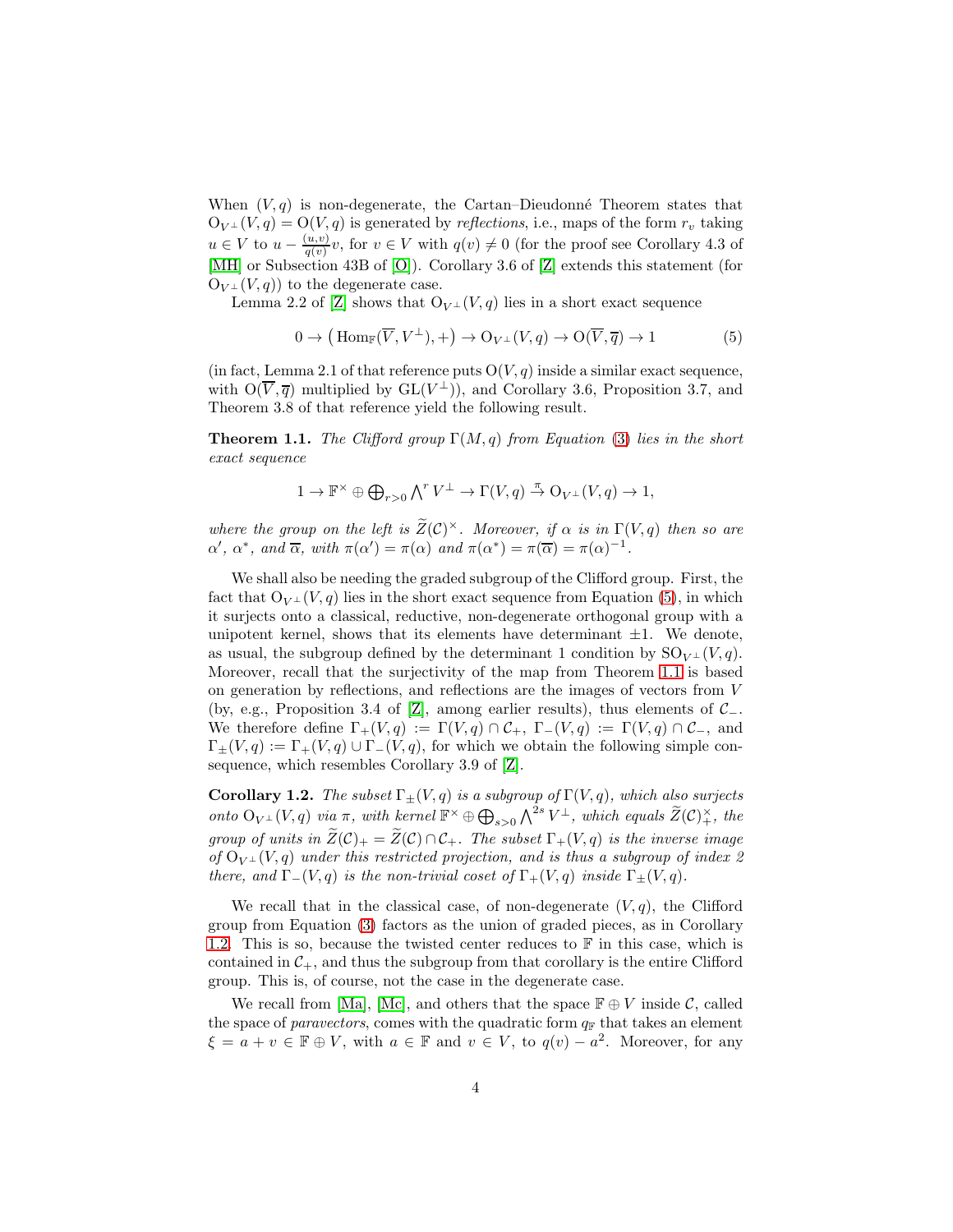$\xi \in \mathbb{F} \oplus V$  we can express  $q_{\mathbb{F}}(\xi)$  as  $-\xi \xi'$  (or equivalently  $-\xi \overline{\xi}$ ), and then for another element  $\eta = b + u \in \mathbb{F} \oplus V$ , we obtain that

<span id="page-4-0"></span>
$$
\xi \eta' + \eta \xi' = \xi' \eta + \eta' \xi = -(\xi, \eta)_{\mathbb{F}}, \quad \text{where} \quad (\xi, \eta)_{\mathbb{F}} := (u, v) - 2ab \quad (6)
$$

is the symmetric bilinear form induced from  $q_F$  on  $\mathbb{F} \oplus V$ . We denote the resulting quadratic space by  $V_{\mathbb{F}}$ , and, similarly to Equation [\(3\)](#page-2-1), we define the *paravector* Clifford group to be

<span id="page-4-1"></span>
$$
\widetilde{\Gamma}(M,q) := \{ \alpha \in \mathcal{C}^{\times} | \alpha(\mathbb{F} \oplus V)\alpha'^{-1} = \mathbb{F} \oplus V \}. \tag{7}
$$

Also here one can restrict the requirement to be inclusion only, which is equivalence in our setting, working over a field.

Note that the space  $V_{\mathbb{F}}^{\perp}$  as defined in Equation [\(1\)](#page-2-2) for  $V_{\mathbb{F}}$  is the image of  $V^{\perp} \subseteq V$  (this is because the characteristic of  $\mathbb F$  is not 2), and, being in a short exact sequence as in Equation [\(5\)](#page-3-0), the group  $O_{V^{\perp}}(V_{\mathbb{F}}, q_{\mathbb{F}})$  has a subgroup  $SO_{V^{\perp}}(V_{\mathbb{F}}, q_{\mathbb{F}})$  of index 2 defined by the determinant 1 condition. Note that  $\xi \mapsto -\xi'$  is the reflection  $r_1$  in the element 1 of  $V_{\mathbb{F}}$ , representing the non-trivial coset of  $\text{SO}_{V^{\perp}}(V_{\mathbb{F}}, q_{\mathbb{F}})$  inside  $\text{O}_{V^{\perp}}(V_{\mathbb{F}}, q_{\mathbb{F}})$  (and conjugation by it preserves this normal subgroup). Proposition 3.16 and Theorem 3.17 of [Z] then yield, via Corollary 3.6 of that reference again, the following result.

<span id="page-4-2"></span>**Theorem 1.3.** The paravector Clifford group  $\widetilde{\Gamma}(M, q)$  from Equation [\(7\)](#page-4-1) sits in the short exact sequence

$$
1 \to \mathbb{F}^{\times} \oplus \bigoplus_{s>0} \textstyle\bigwedge^{2s} V^{\perp} \to \widetilde{\Gamma}(V,q) \stackrel{\widetilde{\pi}}{\to} {\rm SO}_{V^{\perp}}(V_{\mathbb{F}},q_{\mathbb{F}}) \to 1.
$$

The kernel here is the same one from Corollary [1.2.](#page-3-2) In addition, for  $\alpha \in \widetilde{\Gamma}(V, q)$ , also its images  $\alpha'$ ,  $\alpha^*$ , and  $\overline{\alpha}$  lie in this group, and their  $\widetilde{\pi}$  images are  $r_1\widetilde{\pi}(\alpha)r_1$ ,  $r_1\widetilde{\pi}(\alpha)^{-1}r_1$ , and  $\widetilde{\pi}(\alpha)^{-1}$  respectively.

We shall need particular subgroups of both the usual and the paravector Clifford group.

<span id="page-4-3"></span>**Lemma 1.4.** The norm map, defined by  $N(\alpha) := \alpha \overline{\alpha}$ , takes  $\Gamma(V, q)$  into  $\widetilde{Z}(\mathcal{C})^{\times}$ and  $\widetilde{\Gamma}(M,q)$  into  $\widetilde{Z}(\mathcal{C})^{\times}_+$ . The subsets  $\Gamma^{\mathbb{F}^{\times}}(V,q) := {\alpha \in \Gamma(V,q) | N(\alpha) \in \mathbb{F}^{\times}}$ and  $\widetilde{\Gamma}^{\mathbb{F}^{\times}}(V,q) := \{ \alpha \in \widetilde{\Gamma}(V,q) | N(\alpha) \in \mathbb{F}^{\times} \}$  are subgroups of  $\Gamma(V,q)$  and  $\widetilde{\Gamma}(M,q)$ respectively, that surject onto  $O_{V^{\perp}}(V,q)$  and  $SO_{V^{\perp}}(V_{\mathbb{F}},q_{\mathbb{F}})$ .

*Proof.* We have seen that for  $\alpha$  in  $\Gamma(V, q)$  (resp.  $\widetilde{Z}(\mathcal{C})^{\times}$ ), the element  $\overline{\alpha}$  also lies in that group, and its image under  $\pi$  (resp.  $\tilde{\pi}$ ) is the inverse of that of  $\alpha$ . Therefore  $N(\alpha)$  lies in the kernel of this map, which is then determined in Theorem [1.1](#page-3-1) (resp. Theorem [1.3\)](#page-4-2), proving the first assertion. Now, the centrality of  $\mathbb F$  inside  $\mathcal C$  and the Clifford involution inverting multiplication orders imply that if  $\beta \in \mathcal{C}$  satisfies  $N(\beta) \in \mathbb{F}$  then for any other element  $\alpha \in \mathcal{C}$  we have  $N(\alpha\beta) = \alpha\beta\overline{\beta\alpha} = \alpha N(\beta)\overline{\alpha} = N(\alpha)N(\beta)$ . Since  $N(\beta^{-1}) = \beta^{-1}\overline{\beta}^{-1}$  is a conjugate of  $N(\beta)^{-1} = \overline{\beta}^{-1} \beta^{-1}$ , they are equal in case  $N(\beta) \in \mathbb{F}^{\times}$ , which together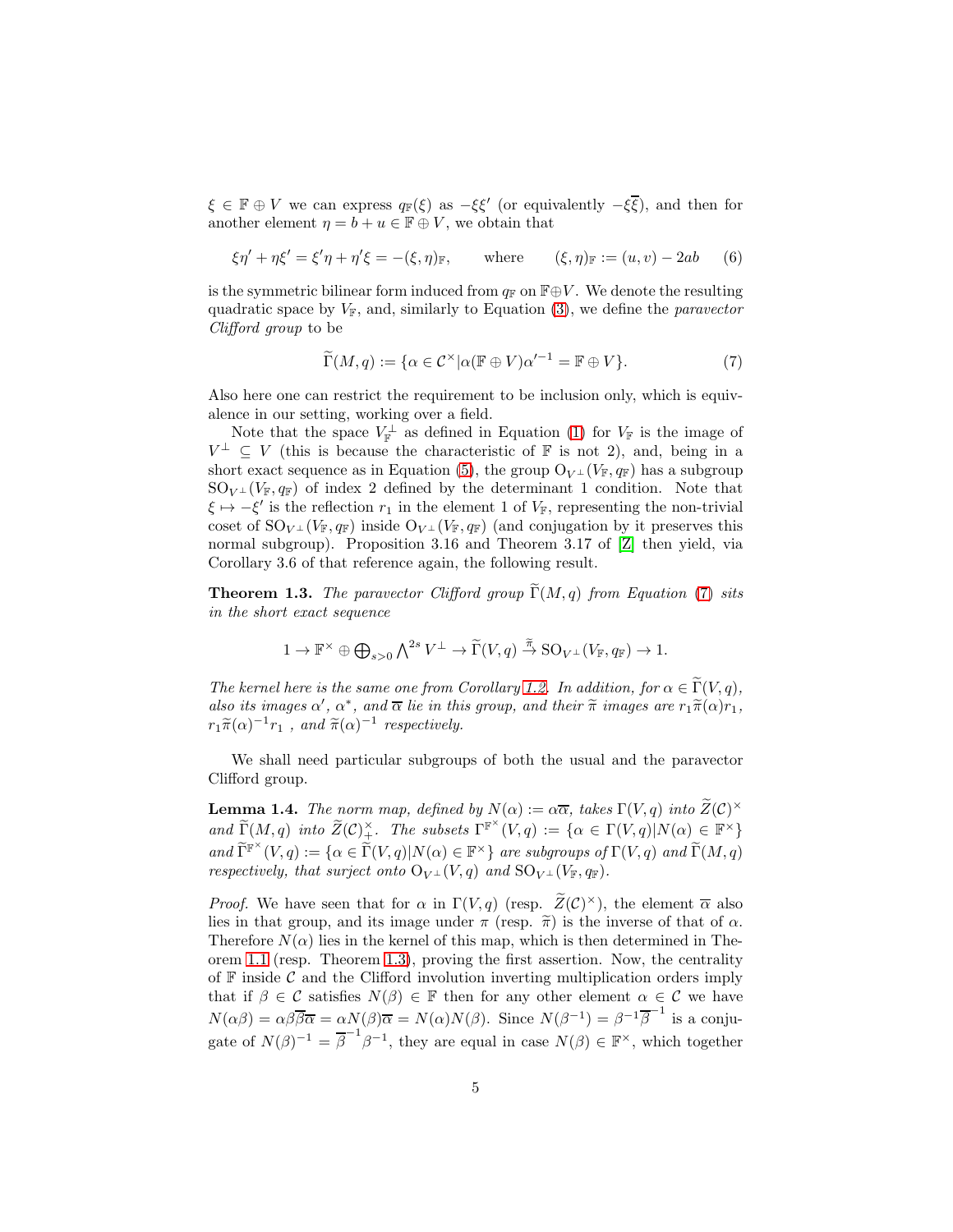with the product formula implies that  $\Gamma^{\mathbb{F}^{\times}}(V,q)$  and  $\widetilde{\Gamma}^{\mathbb{F}^{\times}}(V,q)$  are closed under the group operations as desired. Finally, Remark 2.9 and Corollary 3.6 of [Z] show (among earlier references) that  $O_{V^{\perp}}(V, q)$  is generated by reflections  $r_v$ for  $v \in V$  with  $q(v) \neq 0$ , and combining it with Lemma 3.12 of that reference, we deduce that  $SO_{V^{\perp}}(V_{\mathbb{F}}, q_{\mathbb{F}})$  is generated by compositions  $r_{\xi} \circ r_1$  for  $\xi \in V_{\mathbb{F}}$ with  $q_F(\xi) \neq 0$ . Since Proposition 3.4 of [Z] shows that the former map is the  $\pi$ -images of  $v \in \Gamma(V, q)$ , and  $N(v) = -q(v) \in \mathbb{F}^{\times}$ , and the latter one is obtained via  $\tilde{\pi}$  from  $\xi \in \tilde{\Gamma}(M, q)$ , for which  $N(\xi) = -q_{\mathbb{F}}(\xi) \in \mathbb{F}^{\times}$ , we deduce that the generators of the groups in question are indeed in the image of our subgroups. This proves the lemma.  $\Box$ 

In fact, the kernel  $\widetilde{Z}(\mathcal{C})_+^{\times}$  of  $\widetilde{\pi}$  in Theorem [1.3](#page-4-2) coincides with  $Z(\mathcal{C})_+^{\times}$ , and is thus central. Thus the proof of Lemma [1.4](#page-4-3) shows that for  $\widetilde{\Gamma}(M, q)$ , the norm map is a homomorphism into  $\widetilde{Z}(\mathcal{C})^{\times}_+$ , and thus  $\widetilde{\Gamma}^{\mathbb{F}^{\times}}(V,q)$  is a subgroup since it is the inverse image of a subgroup under a group homomorphism. But since this argument fails for  $\Gamma(M, q)$  (since  $\widetilde{Z}(\mathcal{C})^{\times}$  is no longer central in general), a different proof is required in this case, and we gave a unified proof.

The proofs of Lemma [1.4](#page-4-3) and Corollary [1.2](#page-3-2) combine to produce the following corollary.

<span id="page-5-0"></span>Corollary 1.5. The two intersections  $\Gamma_{\pm}^{\mathbb{F}^{\times}}(V,q) = \Gamma^{\mathbb{F}^{\times}}(V,q) \cap \Gamma_{\pm}(V,q)$  and  $\Gamma_{+}^{\mathbb{F}^{\times}}(V,q)=\Gamma_{+}^{\mathbb{F}^{\times}}(V,q)\cap\Gamma_{+}(V,q)$  are subgroups of  $\Gamma(V,q)$ , the restriction of  $\pi$  to which is surjective onto  $O_{V^{\perp}}(V,q)$  and  $SO_{V^{\perp}}(V,q)$  respectively. The intersection  $\Gamma^{\mathbb{F}^{\times}}_-(V,q) = \Gamma^{\mathbb{F}^{\times}}(V,q) \cap \Gamma_-(V,q)$  is the non-trivial coset of the latter group inside the former.

Note that elements mapping to reflections in the paravector Clifford group  $\Gamma(M, q)$  from Equation [\(7\)](#page-4-1) are no longer graded in general, so that subgroups of  $\Gamma(M, q)$  of the form considered in Corollaries [1.2](#page-3-2) and [1.5](#page-5-0) are less natural. In fact, Proposition 3.19 of [Z] shows that the graded elements of  $\tilde{\Gamma}(M, q)$  are precisely those that are also in  $\Gamma(V, q)$ , and are thus in  $\Gamma_{\pm}(V, q)$  (such elements α also satisfy  $\alpha \alpha' = \pm 1$ , the sign being that of the determinant of  $\pi(\alpha)$  for  $\tilde{\pi}(\alpha)$ to be in  $\mathrm{SO}_{V^{\perp}}(V_{\mathbb{F}}, q_{\mathbb{F}})$ ).

As another consequence of Lemma [1.4,](#page-4-3) combined with Corollary [1.5,](#page-5-0) we obtain a smaller subgroup of each of  $\Gamma(V, q)$  and  $\Gamma(M, q)$ .

<span id="page-5-1"></span>**Corollary 1.6.** The subsets  $\Gamma^1(V,q) := {\alpha \in \Gamma(V,q) | N(\alpha) = 1}$  of  $\Gamma(V,q)$  and  $\widetilde{\Gamma}^1(V,q) := \{ \alpha \in \widetilde{\Gamma}(V,q) | N(\alpha) = 1 \}$  of  $\widetilde{\Gamma}(M,q)$  are subgroups, that are normal subgroups of  $\Gamma^{\mathbb{F}^{\times}}(V,q)$  and  $\widetilde{\Gamma}^{\mathbb{F}^{\times}}(V,q)$  from Lemma [1.4](#page-4-3) respectively. The same applies to  $\Gamma_{\pm}^1(V,q) := \Gamma^1(V,q) \cap \Gamma_{\pm}(V,q)$  inside  $\Gamma_{\pm}(V,q)$  and to its index 2 subgroup  $\Gamma^1_+(V,q) := \Gamma^1(V,q) \cap \Gamma_+(V,q)$  in  $\Gamma_+(V,q)$ , with the non-trivial coset  $\Gamma^1_-(V,q) := \Gamma^1(V,q) \cap \Gamma_+(V,q).$ 

Proof. The proof of Lemma [1.4](#page-4-3) shows that the norm becomes a homomorphism  $\text{from } \Gamma^{\mathbb{F}^{\times}}(V, q), \, \widetilde{\Gamma}^{\mathbb{F}^{\times}}(V, q), \, \Gamma^{\mathbb{F}^{\times}}_{\pm}(V, q), \, \text{or} \, \Gamma^{\mathbb{F}^{\times}}_{+}(V, q) \text{ into } \mathbb{F}^{\times} \text{ respectively, of which}$  $\Gamma^1(V,q)$ ,  $\tilde{\Gamma}^1(V,q)$ ,  $\Gamma^1_{\pm}(V,q)$  or  $\Gamma^1_{+}(V,q)$  is the respective kernel. This proves the corollary.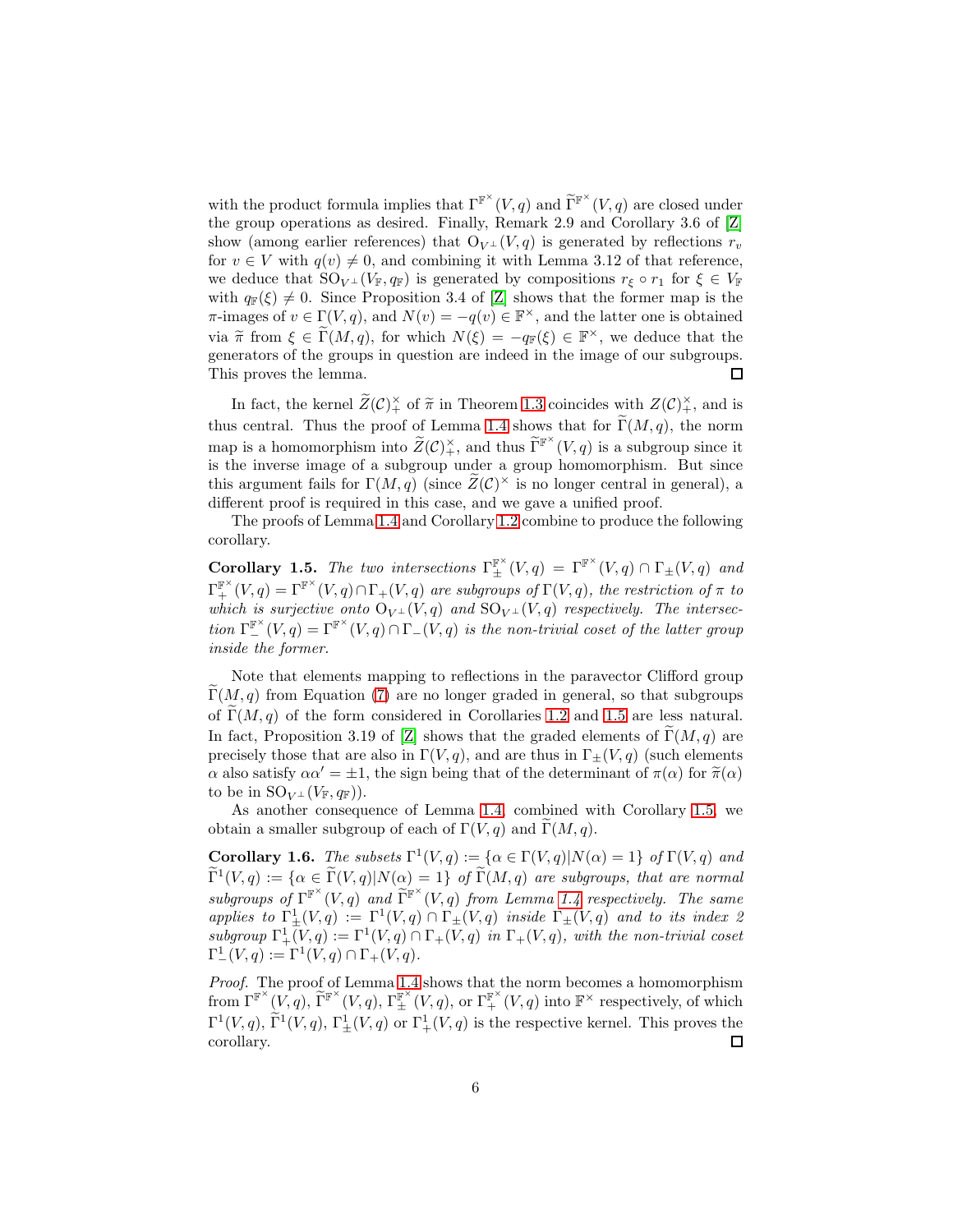The group  $\Gamma^1(V, q)$ , and sometimes  $\Gamma^1_{\pm}(V, q)$ , is also called the *pin group* of  $(V, q)$  in the literature, while  $\Gamma^1_+(V, q)$  is the *Spin group* associated with that space.

<span id="page-6-0"></span>**Remark 1.7.** Unlike Lemma [1.4,](#page-4-3) the restriction of  $\pi$  to  $\Gamma^1(V, q)$  or to  $\Gamma^1_{\pm}(V, q)$ , and of  $\widetilde{\pi}$  to  $\Gamma^1(V,q)$  no longer surjects onto  $O_{V^{\perp}}(V,q)$  or  $SO_{V^{\perp}}(V_{\mathbb{F}},q_{\mathbb{F}})$ , and the same for the map from  $\Gamma^1_+(V,q)$  to  $\text{SO}_{V^{\perp}}(V,q)$ . In fact, noting that dividing  $\widetilde{Z}(C)$  or  $\widetilde{Z}(C)_+$  by its nilpotent radical yields F, we find that the images of norms from  $\widetilde{Z}(C)^{\times}$  or from  $\widetilde{Z}(C)^{\times}$  modulo nilpotents lies in  $\mathbb{F}$ . It follows that there are maps from  $O_{V^{\perp}}(V,q)$  and from  $SO_{V^{\perp}}(V_{\mathbb{F}}, q_{\mathbb{F}})$  into  $\mathbb{F}^{\times}/(\mathbb{F}^{\times})^2$ , called spinor norm maps, and the images of the restrictions from Corollary [1.6](#page-5-1) are the kernels  $O_{V^{\perp}}^1(V,q)$ ,  $SO_{V^{\perp}}^1(V_F,q_F)$ , and  $SO_{V^{\perp}}^1(V,q)$  of these spinor maps (sometimes called the spinor kernel in the first case and the special spinor kernel, because it is already contained in an SO-group, in the second and third ones). Recall that in the non-degenerate case we have  $\widetilde{Z}(C) = \widetilde{Z}(C)_+ = \mathbb{F}$ , so that the groups from Lemma [1.4](#page-4-3) and Corollary [1.2](#page-3-2) (with the index  $\pm$ ) are the full groups  $\Gamma(V, q)$  and  $\widetilde{\Gamma}(M, q)$ , and that with the index + has index 2 there. Then the kernels of all the projections that we considered is  $\mathbb{F}^{\times}$ , and just  $\{\pm 1\}$  for the groups with superscript 1. However, in general the determination of the kernels is more complicated (they do contains  $\mathbb{F}^{\times}$  and  $\{\pm 1\}$  respectively, and project precisely onto these subgroups modulo nilpotents), and will not be required here.

The special spinor kernel form Remark [1.7](#page-6-0) is, in many cases (in particular when the dimension of  $\overline{V}$  is at least 3), the commutator subgroup of  $O_{V^{\perp}}(V, q)$ (or its special orthogonal subgroup). This is proved in Subsection 43D of [O] in the non-degenerate case, and since the kernel from Equation [\(5\)](#page-3-0) is easily seen to be generated by commutators as well, this statement extends to degenerate quadratic spaces.

Let  $(V, q)$  be a quadratic space over  $\mathbb{F}$ . We now recall three isomorphisms between Clifford algebras of extensions of  $(V, q)$  (containing this space as a direct summand) and other types of algebras constructed from  $C(V, q)$ . First, following our notation associated with paravectors, we denote by  $(V_{\mathbb{F}}, q_{\mathbb{F}})$  the quadratic space obtained as the orthogonal direct sum of  $(V, q)$  with a 1-dimensional quadratic space of the form  $\mathbb{F}_{\rho}$  with  $\rho$  having quadratic value −1 (i.e., elements of  $V_{\mathbb{F}}$  are of the form  $\xi = v + a\rho$  for  $v \in V$  and  $a \in \mathbb{F}$ , and the  $q_{\mathbb{F}}$ -image of such  $\xi$  is  $q(v) - a^2$ . Then, using the fact that  $\rho$  squares to  $-1$  and commutes with elements of  $C_+$  but anti-commutes with elements of  $C_+$  establishes the following result, mentioned in, e.g., the paragraph following Proposition 5.2 of [Mc].

<span id="page-6-1"></span>**Lemma 1.8.** The map taking  $\alpha = \alpha_+ + \alpha_- \in \mathcal{C}$ , with  $\alpha_{\pm} \in \mathcal{C}_{\pm}$ , to  $\alpha_+ + \alpha_- \rho$ defines an isomorphism from C onto  $\mathcal{C}_{\mathbb{F},+} := \mathcal{C}(V_{\mathbb{F}}, q_{\mathbb{F}})_+,$  which we denote by  $\alpha \mapsto \alpha_{\rho}$ . This isomorphism commutes with the two Clifford involutions, namely we have  $(\overline{\alpha})_{\rho} = \overline{\alpha_{\rho}}$  for any  $\alpha \in \mathcal{C}$ . On the level of invertible elements we thus  $get C^{\times} \cong C^{\times}_{\mathbb{F},+}.$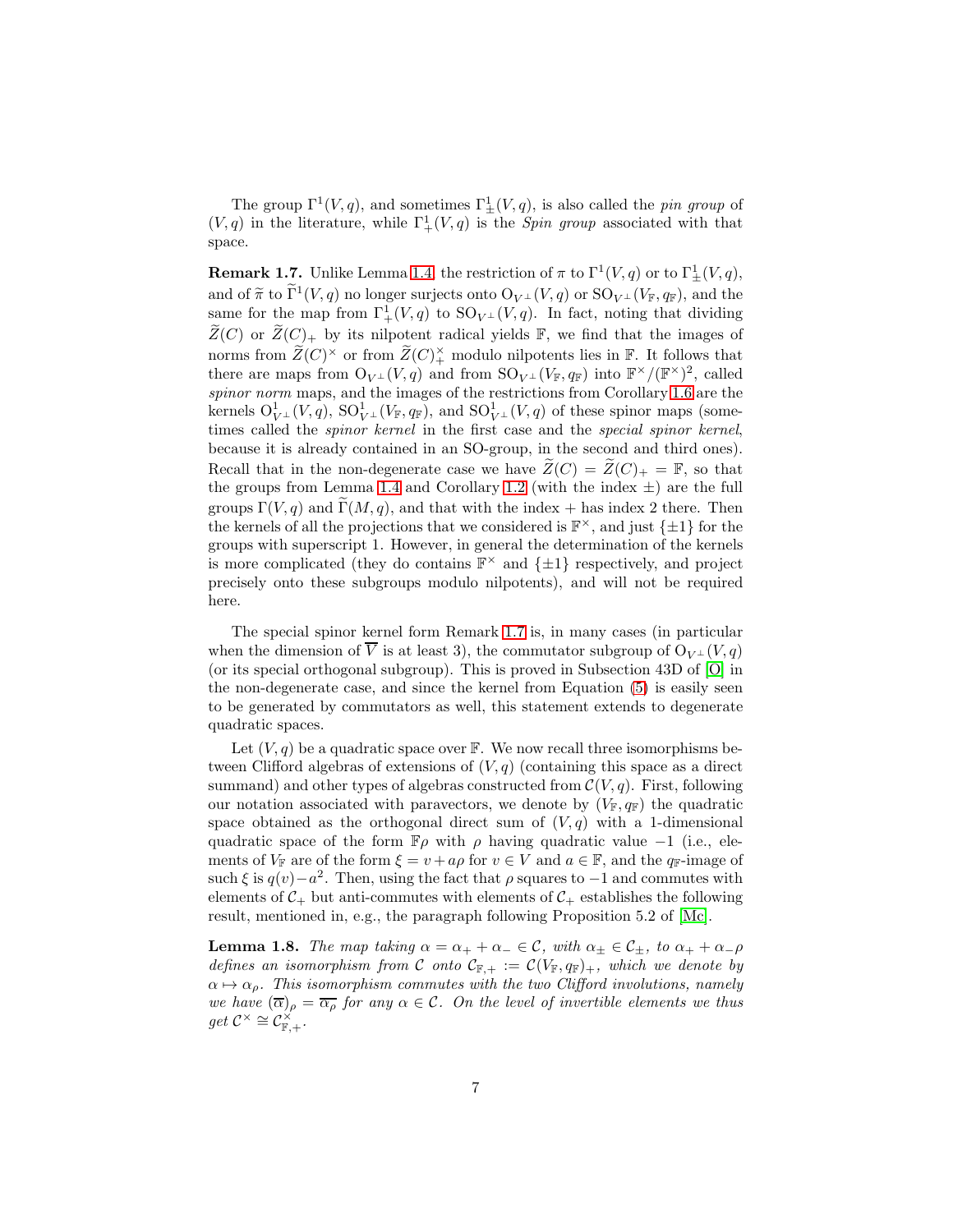For the last statement in Lemma [1.8,](#page-6-1) observe that  $\overline{\alpha_{\rho}}$  equals  $\overline{\alpha_{+}} - \rho \overline{\alpha_{-}}$  (since the Clifford involution interchanges the order of multiplication and takes  $\rho$  to  $-\rho$ ), and since  $\rho$  anti-commutes with elements of  $\mathcal{C}_+$ , this is  $\overline{\alpha_+} + \overline{\alpha_-}\rho = (\overline{\alpha})_\rho$ .

Let  $(U, h)$  be a *hyperbolic plane* over  $\mathbb{F}$ , namely U is the 2-dimensional space  $\mathbb{F}e \oplus \mathbb{F}f$  with  $h(e) = h(f) = 0$  and e and f pairing to 1 (so that the value of a general element  $ae+bf$  under h is ab). We denote the quadratic space obtained as the orthogonal direct sum of  $(V, q)$  and  $(U, h)$  by  $(V_U, q_U)$ . For this space we cite Lemmas 3.4 and 3.5 of [Mc].

<span id="page-7-1"></span>**Proposition 1.9.** The map associating the matrix  $\begin{pmatrix} \alpha & \beta \\ \gamma & \delta \end{pmatrix}$ , with  $\alpha$ ,  $\beta$ ,  $\gamma$ , and  $δ$  in C, with  $efα + eβ' + fγ + feδ' = αef + βe + γ'f + δ'fe$ , is an isomorphism between the algebra  $M_2(\mathcal{C})$  of  $2 \times 2$  matrices over  $\mathcal{C}$  and  $\mathcal{C}_U := \mathcal{C}(V_U, q_U)$ . The grading, transpose, and Clifford involutions on the latter Clifford algebra are transferred to the operations sending our matrix to  $\begin{pmatrix} \alpha' & -\beta' \\ -\gamma' & \delta' \end{pmatrix}$  $\begin{pmatrix} \alpha' & -\beta' \\ -\gamma' & \delta' \end{pmatrix}$ ,  $\begin{pmatrix} \overline{\delta} & \overline{\beta} \\ \overline{\gamma} & \overline{\alpha} \end{pmatrix}$ , and  $\int \delta^* -\beta^*$  $\frac{\delta^*}{\delta^*} - \frac{\beta^*}{\alpha^*}$  respectively. The multiplicative group  $\mathcal{C}_U^{\times}$  $\mathrm{W}^{\times}_U$  is thus isomorphic to the group  $GL_2(\mathcal{C})$  of invertible  $2 \times 2$  matrices over  $\mathcal{C}$ .

The proof of the first assertion is a generalization of the fact that the Clifford algebra of  $(U, h)$ , which is spanned by e, f, ef, and fe (with  $e^2 = f^2 = 0$  and  $ef + fe = 1$ ), is isomorphic to  $M_2(\mathbb{F})$  by identifying  $ef \leftrightarrow {1 \choose 0}{0 \choose 0}, e \leftrightarrow {0 \choose 0}{1 \choose 0}$ ,  $f \leftrightarrow \begin{pmatrix} 0 & 0 \\ 1 & 0 \end{pmatrix}$ , and  $fe \leftrightarrow \begin{pmatrix} 0 & 0 \\ 0 & 1 \end{pmatrix}$  (see Subsection 2.5 of [Ba]), combined with the commutation relations of  $e, f, fe$ , and  $fe$  and elements of C. The second one is a straightforward calculation. Note that in the notation from [EGM], the vectors  $f_0$  and  $f_1$  are  $f + e$  and  $f - e$  respectively (the latter element is minus the Weyl element from Section 4.1 of [Ba]), so that  $\tau_0 = f$  and  $\tau_1 = e$ , and the products  $u$  and  $v$  from that reference are  $fe$  and  $ef$  respectively.

We combine the two constructions, by setting  $(V_{U,\mathbb{F}}, q_{U,\mathbb{F}})$  to be the direct sum of the three spaces  $(V, q)$ ,  $(U, h)$  and  $\mathbb{F}_{\rho}$  from above. Then  $f_2$  from [EGM] is  $\rho$ , so that  $w_0$  and  $w_1$  there are  $f \rho$  and  $e \rho$  respectively, and the element  $f_0f_1f_2$ , which we denote by v, equals  $(ef - fe)\rho = \rho (ef - fe)$ . We modify the notation from Lemma [1.8](#page-6-1) by defining  $\alpha_v$  to be  $\alpha_+ + \alpha_{-}v$  for  $\alpha$  decomposed as above, and observe the following equalities, all holding inside the Clifford algebra  $\mathcal{C}_{U,\mathbb{F}} := \mathcal{C}(V_{U,\mathbb{F}}, q_{U,\mathbb{F}}).$ 

<span id="page-7-0"></span>**Lemma 1.10.** We have  $ev = ve = pe = -ep$ ,  $fv = vf = -pf = fp$ , and  $\rho v = v\rho = fe - ef$ . Thus for  $\alpha \in \mathcal{C}$  we get  $\alpha v e = \alpha \rho e$  and  $\alpha v f = \alpha' \rho f$ , and we also have  $(\alpha^*)_v = (\alpha_v)^*$ . The element  $\alpha_\rho$  commutes with e and f, and we have  $\rho \alpha_{\rho} = \alpha'_{\rho} \rho$ . On the other hand, with the index v we get  $e \alpha_{\nu} = \alpha'_{\rho} e$ ,  $f\alpha_v = \alpha_\rho f$ , and  $\rho \alpha_v = \alpha'_v \rho$ . Finally, if  $\iota : \mathbb{F} \oplus V \to V_{\mathbb{F}}$  is the isomorphism of quadratic spaces taking  $\xi = a + v$  to  $v - a\rho$  then we have  $\iota(\xi) = -\xi_{\rho}\rho$  for every  $\xi \in \mathbb{F} \oplus V \subseteq \mathcal{C}$ , and this vector  $\iota(\xi)$  anti-commutes with e and f and satisfies  $\rho(\xi) = \iota(\overline{\xi})\rho.$ 

Proof. The first two equalities are straightforward calculations, yielding the second ones immediately. The relation with the transpositions is proved like the corresponding result in Lemma [1.8,](#page-6-1) via anti-commutation and the fact that  $v^* = -v$ . Then, e and f commute with  $\mathcal{C}_{F,+}$ , the relation with  $\rho$  is as before,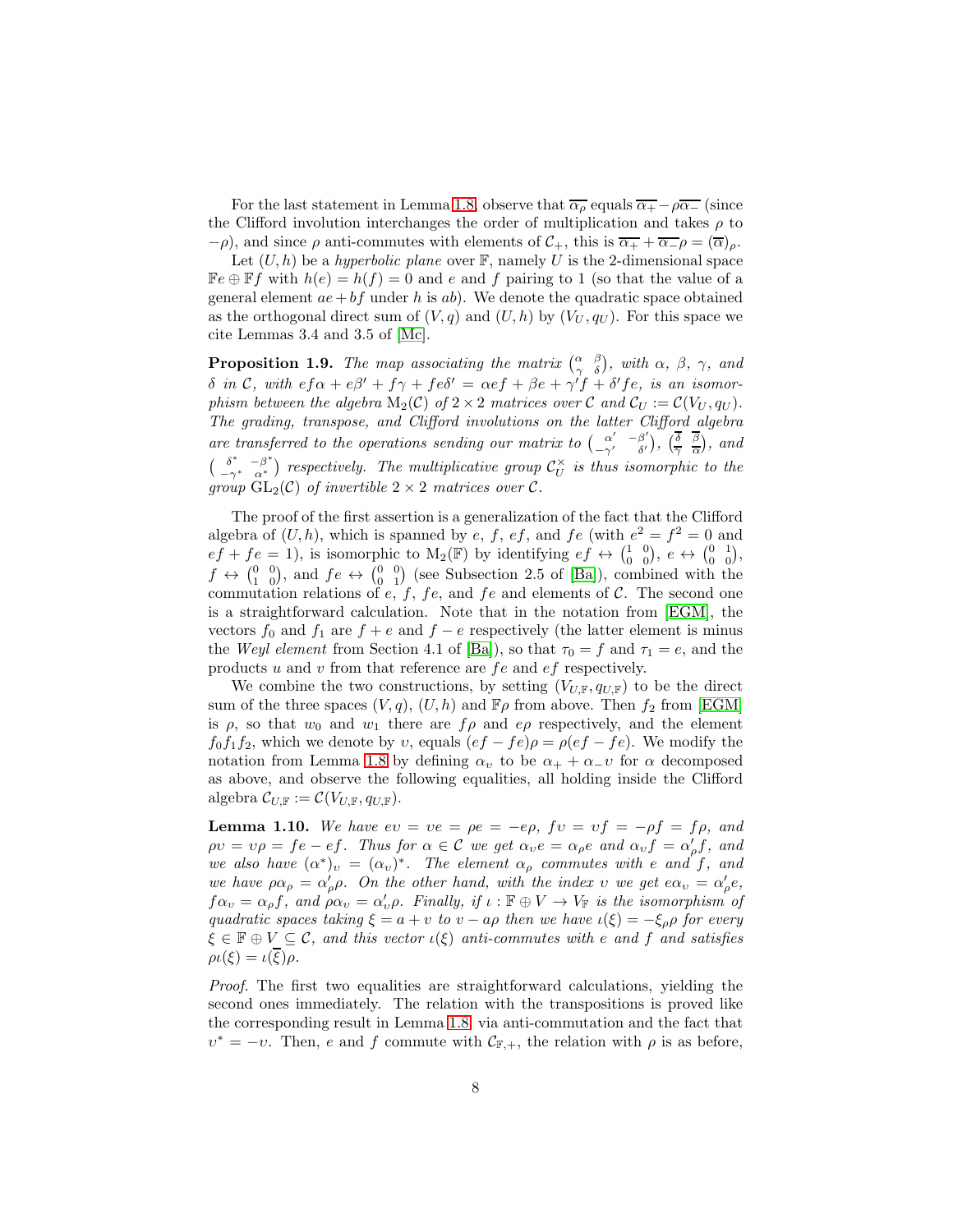and the next relations follow from e, f, and  $\rho$  commuting with  $C_+$  and anticommuting with  $C_+$  and from the first relations here. As for  $\iota(\xi)$ , if  $\xi = a + v$ then  $\xi_{\rho} = a\rho + v\rho$ , and multiplying by  $-\rho$  from the right gives  $v - a\rho = \iota(\xi)$ because  $\rho^2 = q_{\mathbb{F}}(\rho) = -1$ . As  $\iota(\xi) \in \mathcal{C}_{\mathbb{F}, -}$  inside  $\mathcal{C}_{U,\mathbb{F}}$ , the anti-commutation with e and f follows, and the fact that  $\rho \in C_{\mathbb{F}, -}$  implies that  $\rho(\xi) \rho^{-1} = -r_{\rho}(\iota(\xi)),$ where  $r_\rho$  is the reflection in  $\rho$ . But for our  $\xi$  the latter vector is  $-a\rho - v$ , which is indeed the image of  $\xi' = \overline{\xi} = -r_1(\xi)$  under  $\iota$ . This proves the lemma.  $\Box$ 

Combining Lemmas [1.8](#page-6-1) and [1.10](#page-7-0) with Proposition [1.9,](#page-7-1) we obtain Proposition 2.5 of [EGM], which is generalized by Lemma 5.3 of [Mc].

<span id="page-8-0"></span>**Proposition 1.11.** The map sending the matrix  $\begin{pmatrix} \alpha & \beta \\ \gamma & \delta \end{pmatrix}$ , with entries as in Proposition [1.9,](#page-7-1) to  $\alpha_{\rho} e f + \beta_{\rho} e \rho + \gamma_{\rho}' f \rho + \delta_{\rho}' f e = \alpha_{\nu} e f + \beta_{\nu} e \rho + \gamma_{\nu} f \rho + \delta_{\nu} f e$ , yields an isomorphism from the matrix ring  $\mathrm{M}_2(\mathcal{C})$  onto the even Clifford algebra  $\mathcal{C}_{U,\mathbb{F},+} := \mathcal{C}(V_{U,\mathbb{F}},q_{U,\mathbb{F}})_+.$  The involution on  $\mathcal{C}(V_{U,\mathbb{F}},q_{U,\mathbb{F}})_+$  arising from transposition of Clifford again corresponds to  $\begin{pmatrix} \alpha & \beta \\ \gamma & \delta \end{pmatrix} \mapsto \begin{pmatrix} \delta^* & -\beta^* \\ -\gamma^* & \alpha^* \end{pmatrix}$  $\left( \begin{array}{c} \delta^* & -\beta^* \\ -\gamma^* & \alpha^* \end{array} \right)$ , and we have an isomorphism between  $\operatorname{GL}_2(\mathcal{C})$  and  $\mathcal{C}_{U,\mathbb{F},+}^{\times}$ .

Restricting the map from Proposition [1.11](#page-8-0) to scalar matrices  $\lambda I$ , representing elements  $\lambda \in \mathcal{C} \subseteq M_2(\mathcal{C})$ , we obtain the map  $\lambda \mapsto \lambda_v$  from Proposition 2.4 of [EGM], and the relation with transpositions from Lemma [1.10](#page-7-0) holds also in  $\mathcal{C}_{U,\mathbb{F},+}$  (this map is also related to the one appearing in Proposition 13.23 of [P]). This, combined with the fact that the image of the matrix under this operation involves transposition of the entries, suggests that this operation should be viewed as transposition on the matrix algebra (as in Proposition 2.5 of [EGM]). However, considering our relations with the norm map below, and the fact that the adjoint operation on matrices corresponds to the Clifford involution (which is the main involution on quaternion algebras), our operation on matrices may still better be viewed as a Clifford involution operation.

We can now define the Vahlen groups. For doing so we first define the set

<span id="page-8-1"></span>
$$
\mathcal{T}(V, q) := \{ \alpha \in \mathcal{C} | \alpha V \alpha^* \subseteq V, \ N(\alpha) \in \mathbb{F} \}. \tag{8}
$$

Note that  $\mathcal{T}(V,q) \cap \mathcal{C}^{\times}$  equals the set of those  $\alpha \in \mathcal{T}(V,q)$  with  $N(\alpha) \in \mathbb{F}^{\times}$  (or equivalently  $N(\alpha) \neq 0$ , and as  $\alpha^* = \alpha'^{-1}N(\alpha)$  for such  $\alpha$  (since if  $N(\alpha) \in \mathbb{F}$ then it equals  $N(\alpha)' = N(\alpha') = \alpha' \alpha^*$ , and  $N(\alpha)$  is an invertible scalar, this intersection equals precisely the subgroup  $\Gamma^{\mathbb{F}^{\times}}(V,q)$  from Lemma [1.4.](#page-4-3)

The set  $\mathcal{T}(V, q)$  from Equation [\(8\)](#page-8-1) is invariant under the grading involution (as applying this involution to the defining equation shows, via the fact that this involution acts as  $-$  Id on V). Then Theorems 4.1 and 3.6 of [Mc] combine as follows.

**Theorem 1.12.** Assume that the set  $\mathcal{T}(V,q)$  from Equation [\(8\)](#page-8-1) is invariant under transposition, or equivalently the Clifford involution, on the Clifford algebra  $C := C(V, q)$  from Equation [\(3\)](#page-2-1). Then, tor a matrix  $\begin{pmatrix} \alpha & \beta \\ \gamma & \delta \end{pmatrix}$  in the matrix ring  $M_2(\mathcal{C})$ , the following conditions are equivalent.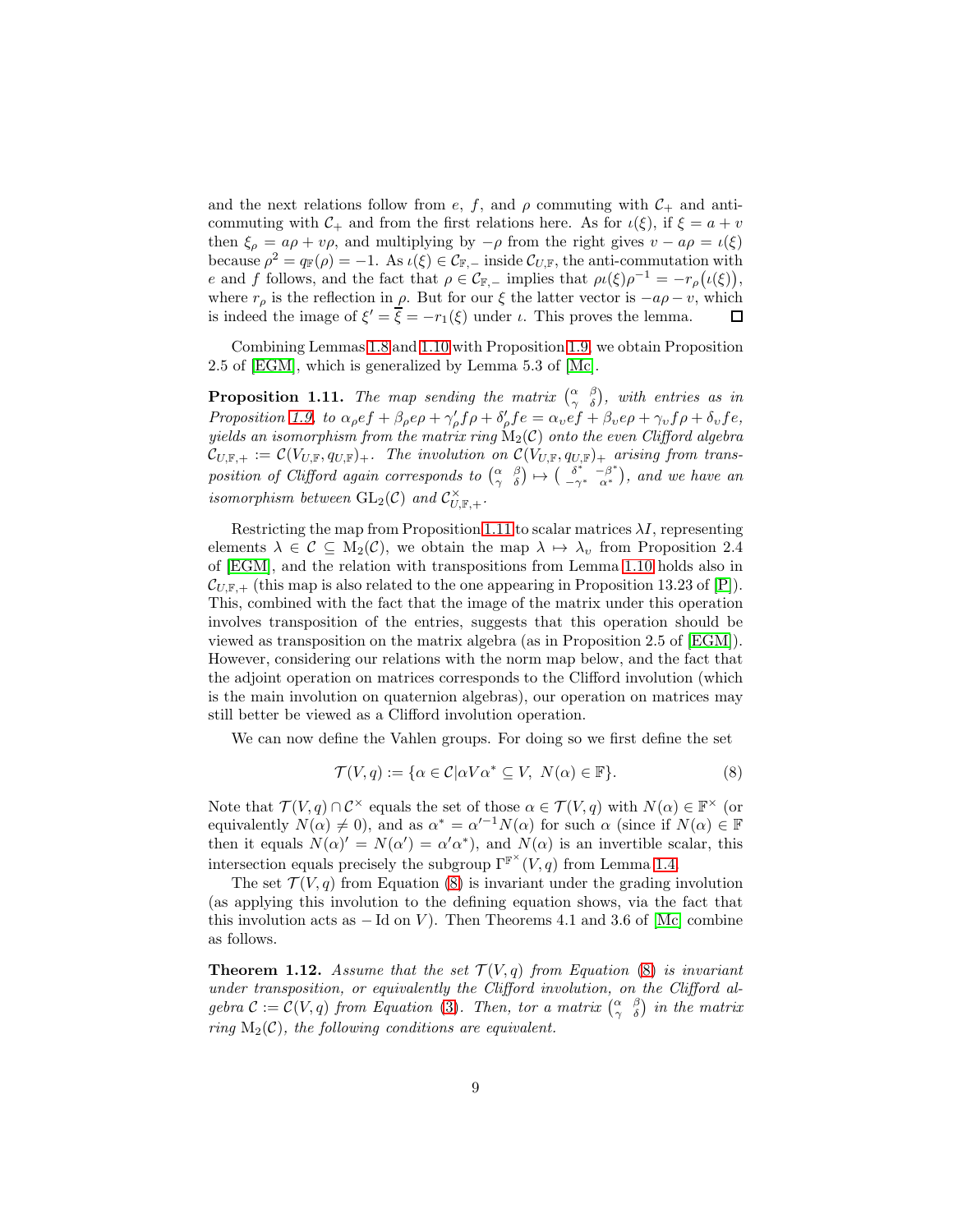- 1.  $\alpha$ ,  $\beta$ ,  $\gamma$ , and  $\delta$  have norms in  $\mathbb{F}; \alpha \beta^* = \beta \alpha^*; \gamma \delta^* = \delta \gamma^*; \alpha \delta^* \beta \gamma^* \in \mathbb{F}^\times;$  $\alpha \overline{\gamma}$  and  $\beta \delta$  are in V; And for every  $v \in V$ , the elements  $\alpha v \beta + \beta \overline{v \alpha}$  and  $\gamma v\delta + \delta \overline{v\gamma}$  are in  $\mathbb F$  and  $\alpha v\delta + \beta \overline{v\gamma} \in V$ .
- 2.  $\alpha$ ,  $\beta$ ,  $\gamma$ , and  $\delta$  are in  $\mathcal{T}(V, q)$ ;  $\alpha \delta^* \beta \gamma^* \in \mathbb{F}^\times$ ; And  $\alpha \beta^*$  and  $\delta \gamma^*$  are in  $V.$
- <span id="page-9-0"></span>3.  $\alpha$ ,  $\beta$ ,  $\gamma$ , and  $\delta$  are in  $\mathcal{T}(V, q)$ ;  $\alpha \delta^* - \beta \gamma^* \in \mathbb{F}^\times$ ; And  $\overline{\alpha} \beta$  and  $\overline{\delta} \gamma$  are in V.
- 4. The image of this matrix under the isomorphism from Proposition [1.9](#page-7-1) lies in the group  $\Gamma^{\mathbb{F}^{\times}}(V_U, q_U)$  from Lemma [1.4](#page-4-3) for the quadratic space  $(V_U, q_U)$ .

When these conditions are satisfied, the value  $\alpha \delta^* - \beta \gamma^* \in \mathbb{F}^\times$  equals the norm of the corresponding element of  $\mathcal{C}_U$ .

It follows from Condition 4 of Theorem [1.12](#page-9-0) that the set of matrices satisfying any of the other equivalent conditions there form a multiplicative group (i.e., a subgroup of  $GL_2(\mathcal{C})$ . This group is called the *Vahlen group* associated with  $(V, q)$ , and is denoted by  $V(V, q)$ . The equivalence of Conditions 1 and 4 in that theorem is independent of the assumption on  $\mathcal{T}(V, q)$ , and the theorem yields an isomorphism of groups between  $V(V, q)$  and  $\Gamma^{\mathbb{F}^{\times}}(V_U, q_U)$ .

The last assertion in Theorem [1.12](#page-9-0) produces the following consequence.

<span id="page-9-1"></span>Corollary 1.13. The map taking a matrix  $\begin{pmatrix} \alpha & \beta \\ \gamma & \delta \end{pmatrix} \in V(V,q)$  to  $\alpha \delta^* - \beta \gamma^* \in \mathbb{F}^\times$ is a group homomorphism. Its kernel consists of matrices satisfying a set of equivalent conditions similar to those from Theorem [1.12,](#page-9-0) but with each instance of  $\alpha\delta^* - \beta\gamma^* \in \mathbb{F}^\times$  replaces by  $\alpha\delta^* - \beta\gamma^* = 1$ , and with the subgroup of  $\mathcal{C}_U^\times$  $\mathrm{u}^{\times}_U$  being the (pin) group  $\Gamma^1(V_U, q_U)$  from Corollary [1.6.](#page-5-1)

The map from Corollary [1.13](#page-9-1) is called the pseudo-determinant and denoted by det, and its kernel is the *special Vahlen group*  $SV(V, q)$ .

The Vahlen group construction has a paravector analogue. Similarly to Equation [\(8\)](#page-8-1), we define

<span id="page-9-2"></span>
$$
\widetilde{\mathcal{T}}(V,q) := \{ \alpha \in \mathcal{C} | \alpha(\mathbb{F} \oplus V)\alpha^* \subseteq \mathbb{F} \oplus V, \ N(\alpha) \in \mathbb{F} \}. \tag{9}
$$

Also in  $\widetilde{\mathcal{T}}(V, q)$ , the invertible elements, i.e., those having norms in  $\mathbb{F}^\times$  (or equivalently non-zero norms) are precisely the elements of the subgroup  $\widetilde{\Gamma}^{\mathbb{F}^{\times}}(V,q)$ from Lemma [1.4.](#page-4-3)

As the grading involution is an automorphism of  $\mathbb{F} \oplus V$  (namely  $-r_1$ ), it leaves the set  $\mathcal{T}(V, q)$  from Equation [\(9\)](#page-9-2) invariant as well. The combination of Theorems 5.7 and 6.1 of [Mc], the latter generalizing Theorem 3.7 of [EGM] from the case called strongly anisotropic in that reference, gives the following result.

**Theorem 1.14.** Let a matrix  $\begin{pmatrix} \alpha & \beta \\ \gamma & \delta \end{pmatrix} \in M_2(\mathcal{C})$  be given, for  $\mathcal{C} := \mathcal{C}(V, q)$ , and assume that transposition, or equivalently the Clifford involution, preserves the set  $\mathcal{T}(V, q)$  from Equation [\(9\)](#page-9-2). Then the following four conditions are equivalent.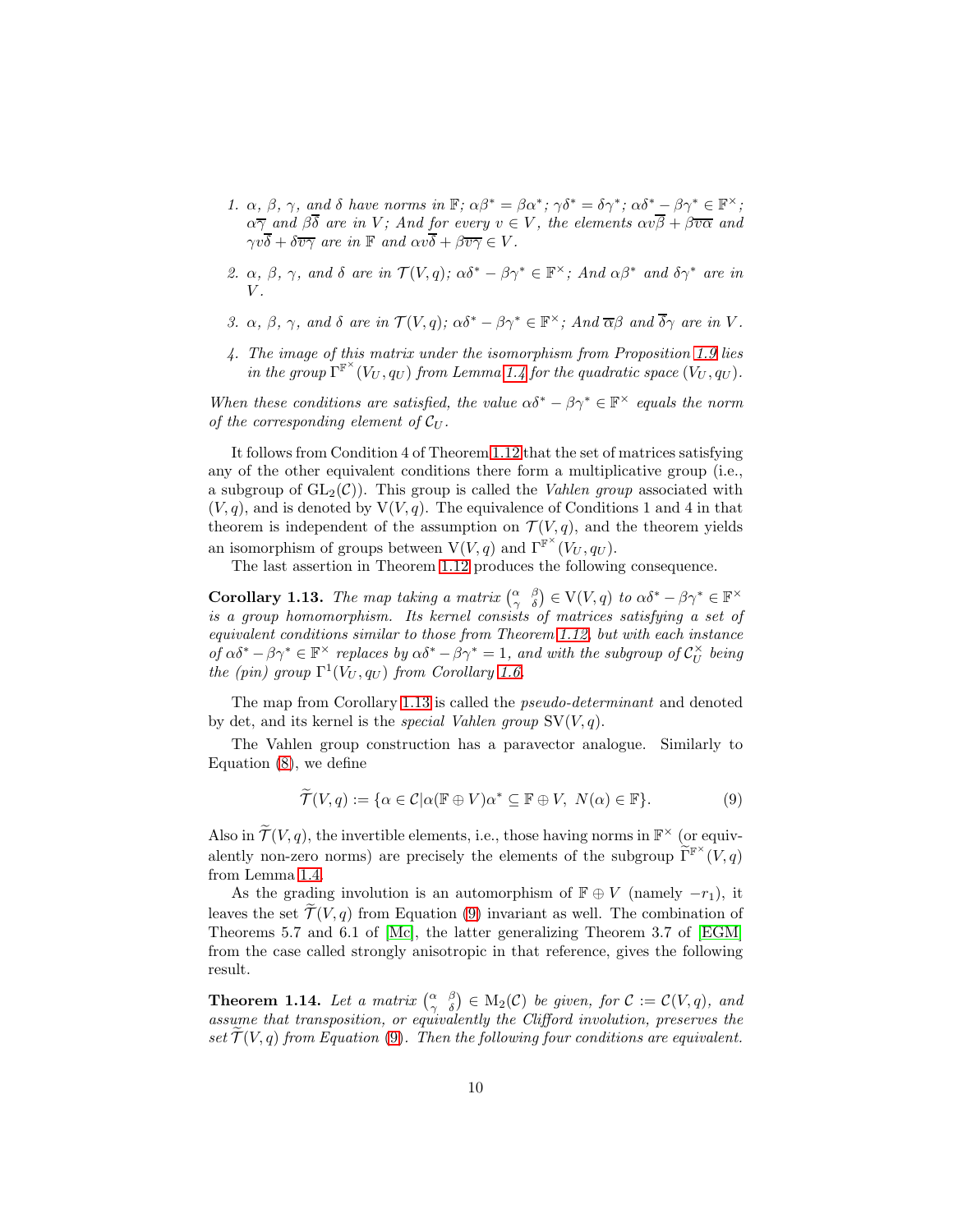- 1.  $\alpha$ ,  $\beta$ ,  $\gamma$ , and  $\delta$  have norms in  $\mathbb{F}; \alpha \beta^* = \beta \alpha^*; \gamma \delta^* = \delta \gamma^*; \alpha \delta^* \beta \gamma^* \in \mathbb{F}^\times;$  $\alpha\overline\gamma$  and  $\beta\delta$  are in  $\mathbb{F}\!\oplus\!V;$  And for every  $\xi\in\mathbb{F}\!\oplus\!V,$  the elements  $\alpha\xi\beta\!+\!\beta\xi\overline\alpha$ and  $\gamma \xi \delta + \delta \xi \overline{\gamma}$  are in  $\mathbb F$  and  $\alpha \xi \delta + \beta \xi \overline{\gamma} \in \mathbb F \oplus V$ .
- 2.  $\alpha$ ,  $\beta$ ,  $\gamma$ , and  $\delta$  are in  $\widetilde{\mathcal{T}}(V, q)$ ;  $\alpha \delta^* \beta \gamma^* \in \mathbb{F}^\times$ ; And  $\alpha \beta^*$  and  $\delta \gamma^*$  are in  $\mathbb{F} \oplus V$ .
- <span id="page-10-0"></span>3.  $\alpha$ ,  $\beta$ ,  $\gamma$ , and  $\delta$  are in  $\widetilde{\mathcal{T}}(V, q)$ ;  $\alpha \delta^* - \beta \gamma^* \in \mathbb{F}^\times$ ; And  $\overline{\alpha} \beta$  and  $\overline{\delta} \gamma$  are in  $\mathbb{F} \oplus V$ .
- 4. The image of this matrix under the isomorphism from Proposition [1.11](#page-8-0) lies in the group  $\Gamma^{\mathbb{F}^{\times}}_+ (V_{U,\mathbb{F}}, q_{U,\mathbb{F}})$  associated by Corollary [1.5](#page-5-0) with the quadratic space  $(V_{U,\mathbb{F}}, q_{U,\mathbb{F}})$ .

Also in this case  $\alpha \delta^* - \beta \gamma^* \in \mathbb{F}^\times$  is the norm of the associated element of  $\mathcal{C}_{U,\mathbb{F},+}$ .

Once again, the set of matrices satisfying each one of the equivalent condi-tions from Theorem [1.14](#page-10-0) is a (multiplicative) subgroup of  $GL_2(\mathcal{C})$ , by Condition 4 there. This is the paravector Vahlen group  $V(V, q)$  that is associated with  $(V, q)$ . The additional invariance of  $\widetilde{\mathcal{T}}(V, q)$  is not required for the equivalence of Conditions 1 and 4 in Theorem [1.14](#page-10-0) as well, and the latter condition shows that  $\widetilde{V}(V, q)$  is isomorphic, as a group, to  $\Gamma^{\mathbb{F}^{\times}}_+ (V_{U, \mathbb{F}}, q_{U, \mathbb{F}})$ .

We also have the following analogue of Corollary [1.13.](#page-9-1)

<span id="page-10-1"></span>**Corollary 1.15.** We have a pseudo-determinant map det :  $\widetilde{V}(V, q) \rightarrow \mathbb{F}^{\times}$  tak-ing the matrix from Theorem [1.14](#page-10-0) again to  $\alpha\delta^* - \beta\gamma^*$ , which is a group homomorphism. The kernel is characterized by conditions like in that theorem, with  $\alpha\delta^* - \beta\gamma^* = 1$  instead of replacing  $\alpha\delta^* - \beta\gamma^* \in \mathbb{F}^\times$ , and with the (spin) group  $\Gamma^1_+(V_{U,\mathbb{F}},q_{U,\mathbb{F}})$  inside  $\mathcal{C}^\times_{U,\mathbb{F},+}.$ 

The kernel from Corollary [1.15](#page-10-1) is called the special paravector Vahlen group  $\text{SV}(V, q)$ . This corollary is the generalization of Theorem 4.1 of [EGM].

We conclude with some extra properties of the entries of an element of the Vahlen and paravector Vahlen groups.

<span id="page-10-2"></span>**Remark 1.16.** If  $\begin{pmatrix} \alpha & \beta \\ \gamma & \delta \end{pmatrix}$  is a matrix in  $M_2(\mathcal{C})$  that lies in either  $V(V, q)$  or  $\widetilde{V}(V, q)$ , then  $\overline{\alpha}$ ,  $\overline{\beta}$ ,  $\overline{\gamma}$ , and  $\overline{\delta}$  have the same norms as  $\alpha$ ,  $\beta$ ,  $\gamma$ , and  $\delta$  respectively. This follows from the formula for the inverse of a our matrix be- $\text{ing } \frac{1}{\alpha \delta^* - \beta \gamma^*} \begin{pmatrix} \alpha & \beta \\ \gamma & \delta \end{pmatrix} \mapsto \begin{pmatrix} \delta^* & -\beta^* \\ -\gamma^* & \alpha^* \end{pmatrix}$  $\frac{\delta^*}{\delta^*} - \frac{\beta^*}{\alpha^*}$ ). Moreover, if our matrix is in  $V(V, q)$  (resp.  $\widetilde{V}(V,q)$  and v is in V (resp.  $\xi$  is in  $\mathbb{F} \oplus V$ ) then the scalars  $\alpha v\overline{\beta} + \beta\overline{v\alpha}$  and  $\gamma v\overline{\delta} + \delta \overline{v\gamma}$  (resp.  $\alpha \xi \overline{\beta} + \beta \overline{\xi} \overline{\alpha}$  and  $\gamma \xi \overline{\delta} + \delta \overline{\xi} \overline{\gamma}$ ) from Condition 1 of Theorem [1.12](#page-9-0) (resp. Theorem [1.14\)](#page-10-0) are also equal to minus the pairing of v (resp.  $\xi$ ) with  $\overline{\alpha}\beta$  and  $\overline{\gamma}\delta$ . To see this, recall that as elements of V or of  $\mathbb{F} \oplus V$ , the elements  $\overline{\beta}\alpha$  and  $\overline{\delta}\gamma$  equal  $\overline{\alpha}\overline{\beta} = (\overline{\alpha}\beta)'$  and  $\overline{\overline{\gamma}\delta} = (\overline{\gamma}\delta)'$  respectively. We multiply the first scalar from Theorem [1.12](#page-9-0) or [1.14](#page-10-0) by  $\alpha$  and by  $\beta$  from the right and multiply the formula for the first pairing in Equation [\(2\)](#page-2-3) or [\(6\)](#page-4-0) by these elements of  $\mathcal{T}(V,q)$ or  $\mathcal{T}(V, q)$  from the left, do the same for the second scalar and pairing with  $\gamma$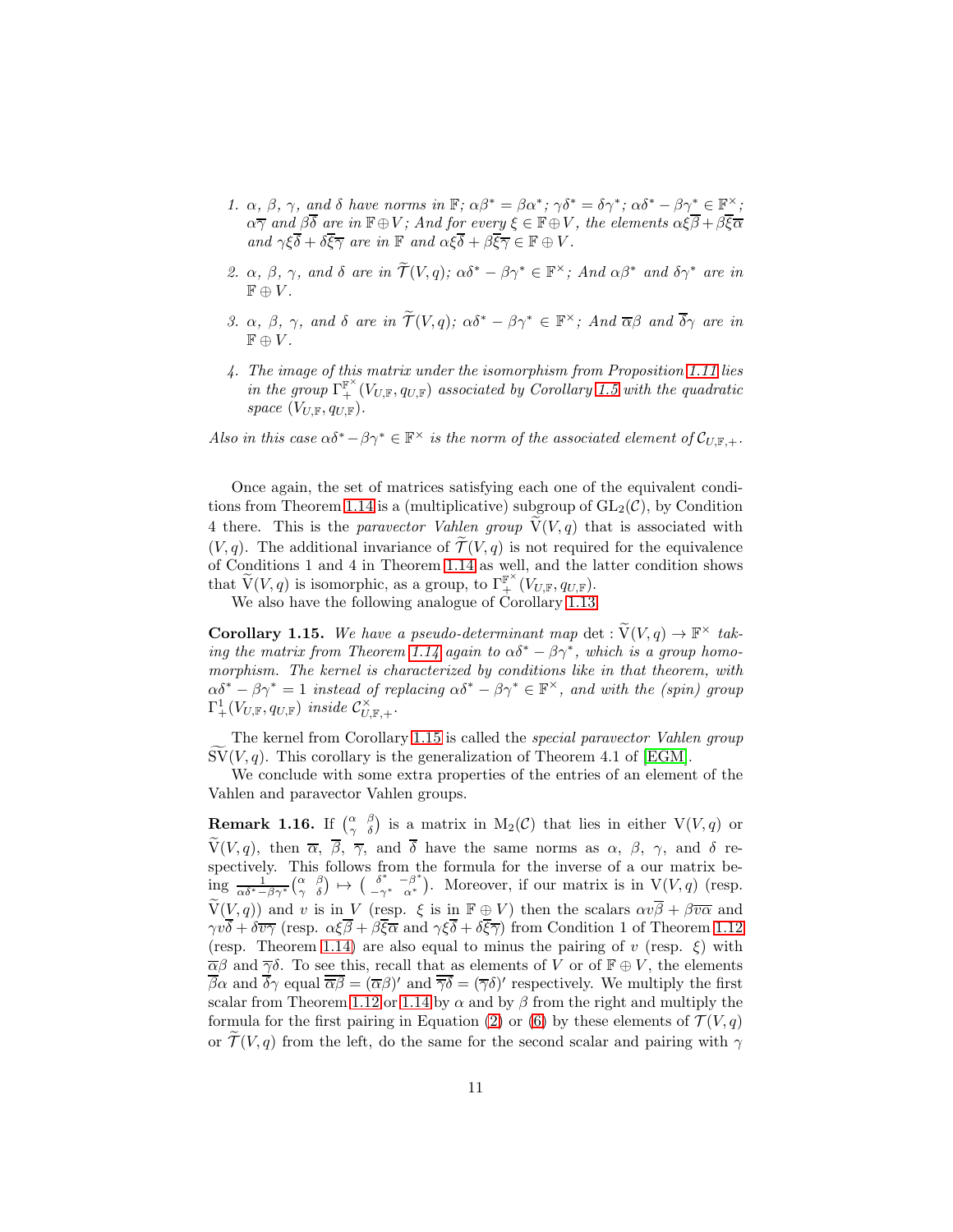and  $\delta$ , observe that we obtain the same values in all these operations, and use the invertibility of  $\alpha \delta^* - \beta \gamma^* = \delta \alpha^* - \gamma \beta^*$  (this equality follows from the fact that this element is in  $\mathbb F$  and is thus invariant under transposition) for obtaining the required equality.

### <span id="page-11-0"></span>2 Group Actions via Möbius Transformations

The construction of the hyperbolic half-space, as a symmetric space of the orthogonal group of a Lorentzian space of signature  $(n, 1)$ , is based on presentations of vectors of norm −1 using related spaces. This is the relation between the hyperboloid and half-space models of this symmetric space. The action on the latter space is given in terms of Möbius transformations. We now generalize this construction to our more general setting, with emphasis on the precise form of the boundary elements that one must add for obtaining a symmetric space with a well-defined action. In this section we do it for the Vahlen group as defined in Theorem [1.12,](#page-9-0) and the paravector Vahlen group from Theorem [1.14](#page-10-0) will be considered in the next section.

For this we shall make the action of the Vahlen group  $V(V, q)$  defined via Theorem [1.12](#page-9-0) on the quadratic space  $(V_U, q_U)$  appearing in Proposition [1.9](#page-7-1) more explicit. Recall that the Clifford algebra  $\mathcal{C}_U$  that is associated with  $(V_U, q_U)$  is acted by its group of units  $\mathcal{C}_U^{\times}$  $\tilde{U}_U$  by  $\eta \in C_U^{\times}$  taking  $\psi \in C_U$  to  $\eta \psi \eta^*$ . We shall restrict attention to  $\psi \in V_U$ , where the latter space is decomposed as the direct sum of V, Fe, and Ff, and present  $\eta$  via the isomorphism from Proposition [1.9.](#page-7-1) As usual, C stands for the Clifford algebra  $C(V, q)$  of our original space  $(V, q)$ .

<span id="page-11-1"></span>**Lemma 2.1.** If  $\eta$  corresponds to the matrix  $\begin{pmatrix} \alpha & \beta \\ \gamma & \delta \end{pmatrix}$ , where  $\alpha$ ,  $\beta$ ,  $\gamma$ , and  $\delta$  are in C, then the action of  $\eta$  takes e to  $N(\alpha)e + N(\gamma)^{r}f + \alpha \overline{\gamma}ef + (\gamma \overline{\alpha})^{r}fe$ , and f to  $N(\beta)e + N(\delta)'f + \beta \overline{\delta}ef + (\delta \overline{\beta})'fe$ . Moreover, any  $u \in V$  is sent by this action to

$$
(\alpha u \overline{\beta} + \beta \overline{u \alpha})e + (\gamma u \overline{\delta} + \delta \overline{u \gamma})'f + (\alpha u \overline{\delta} + \beta \overline{u \gamma})ef + (\gamma u \overline{\beta} + \delta \overline{u \alpha})'fe.
$$

*Proof.* The element of  $C_U^{\times}$  $U$ <sup> $\times$ </sup> that is associated with  $\eta$  is  $\alpha ef + \beta e + \gamma' f + \delta' fe$  by the formula from Proposition [1.9,](#page-7-1) and  $\eta^*$  is thus  $fe\alpha^*+e\beta^*+f\overline{\gamma}+e\overline{f\delta}$ . Recalling that  $e^{2} = q(e) = 0$  in  $C_{U}$ , so that  $efe = e(ef + fe) = e$  (since  $ef + fe = (e, f) = 1$ ), the product  $\eta e \eta^*$  reduces to  $\alpha e \alpha^* + \alpha e f \overline{\gamma} + \gamma' f e \alpha^* + \gamma' f e f \overline{\gamma}$ . But with  $f^2 = q(f) = 0$ we get  $f \in f = f$  as well, and e and f satisfy a commutation relation like in Equation [\(3\)](#page-2-1) with elements of  $\mathcal{C}$ , so that the definition of the norm and its evident commutation with the grading involution yields the desired expression. Similarly, the expression for  $\eta \tilde{f} \eta^*$  is  $\beta e f e \beta^* + \beta e f \overline{\delta} + \delta' f e \beta^* + \delta' f \overline{\delta}$ , which becomes the required expression by similar considerations.

Consider now  $u \in V$ , and recall that  $eu = -ue$  and  $fu = -uf$  in  $\mathcal{C}_U$ , so that ef and fe commute with u. This presents  $\eta u \eta^*$  as

$$
\alpha u e f\overline{\delta} + \alpha u e \beta^* - \beta u e \alpha^* - \beta u e f \overline{\gamma} - \gamma' u f e \beta^* - \gamma' u f \overline{\delta} + \delta' u f e \alpha^* + \delta' u f \overline{\gamma}.
$$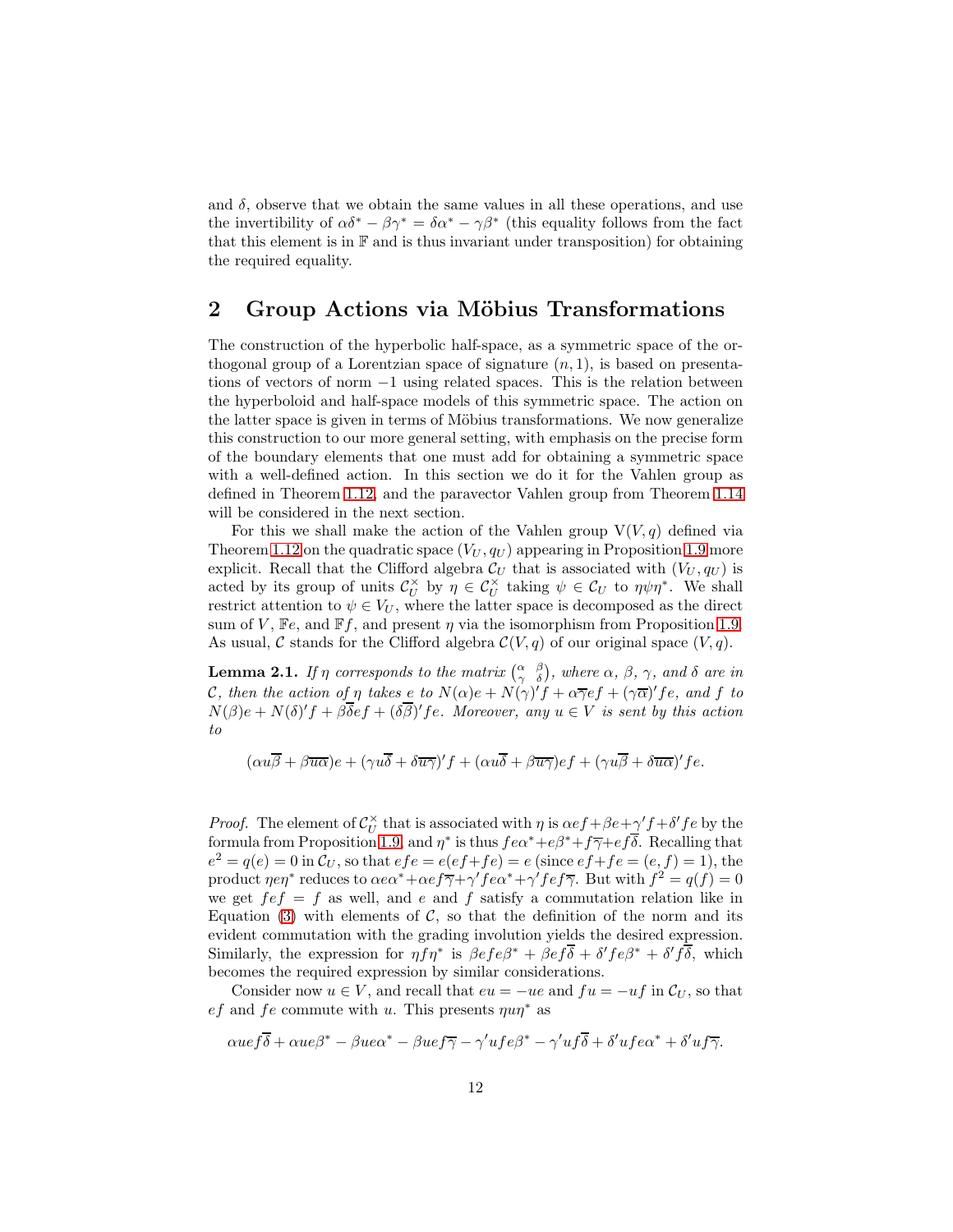The commutation relations between  $e, f$ , and elements of  $C$ , and the fact that transposition is the composition of the grading and Clifford involution and we have  $u' = \overline{u} = -u$  for  $u \in V$  transform the latter expression into the asserted formula. This proves the lemma. □

In fact, we do not require  $\eta$  to be invertible in Lemma [2.1,](#page-11-1) and the same formula holds equally well for every  $\eta \in C_U$ . We are, however, more interested in the action of the Vahlen group  $V(V, q)$ .

<span id="page-12-0"></span>**Corollary 2.2.** If the matrix  $\begin{pmatrix} \alpha & \beta \\ \gamma & \delta \end{pmatrix}$  lies in  $V(V, q)$ , then its action via Lemma [2.1](#page-11-1) takes e, f, and  $u \in V$  to  $\alpha \overline{\gamma} + N(\alpha)e + N(\gamma)f$ ,  $\beta \overline{\delta} + N(\beta)e + N(\delta)f$ , and  $(\alpha u\overline{\delta} + \beta \overline{u}\overline{\gamma}) + (\alpha u\overline{\beta} + \beta \overline{u}\overline{\alpha})e + (\gamma u\overline{\delta} + \delta \overline{u}\overline{\gamma})f$  respectively, all of which lie in  $V_U \subseteq \mathcal{C}_U$ .

*Proof.* Condition 1 of Theorem [1.12](#page-9-0) implies that  $N(\alpha)$ ,  $N(\beta)$ ,  $\alpha u\overline{\beta}+\beta\overline{u\alpha}$ ,  $N(\gamma)$ ,  $N(\delta)$ , and  $\gamma u\overline{\delta} + \delta \overline{u\gamma}$  appearing in the coefficients of e in f in Lemma [2.1,](#page-11-1) are all elements of  $F$  (so that in particular the grading involution leaves the latter three elements invariant). Moreover,  $\alpha \overline{\gamma}$ ,  $\beta \overline{\delta}$ , and  $\alpha u \overline{\delta} + \beta \overline{u \gamma}$ , appearing as coefficients of  $ef$ , all lie in  $V$ , so that they are all invariant under applying the Clifford involution and then the grading involution, which yields the respective coefficients of fe. As these vectors are multiplied by  $ef + fe = 1$ , we obtain the asserted expressions, which therefore indeed lie in  $V \oplus \mathbb{F}e \oplus \mathbb{F}f = V_U$  as desired. This proves the corollary.  $\Box$ 

The part of Corollary [2.2](#page-12-0) stating that this action of  $V(V, q)$  preserves  $V_U$ also follows from the isomorphism from Theorem [1.12,](#page-9-0) the relation with the norm there (which implies that  $\eta^*$  is the scalar det  $\begin{pmatrix} \alpha & \beta \\ \gamma & \delta \end{pmatrix}$  from Corollary [1.13](#page-9-1) times  $\eta'^{-1}$ ), and the definition of  $\Gamma^{\mathbb{F}^{\times}}(V_U, q_U)$  in Lemma [1.4](#page-4-3) and Equation [\(3\)](#page-2-1). However, we shall need the explicit formulae appearing in that corollary as well.

As the space  $V_U^{\perp}$  defined as in Equation [\(1\)](#page-2-2) is the image of  $V^{\perp}$  in  $V_U$ , just like for  $V_{\mathbb{F}}$  above, the group associated with  $(V_U, q_U)$  in Equation [\(4\)](#page-2-4) is  $O_{V^{\perp}}(V_U, q_U)$ , and was seen in Lemma [1.4](#page-4-3) to be the image of  $\Gamma^{\mathbb{F}^{\times}}(V_U, q_U)$ , and therefore also of its isomorph  $V(V, q)$  from Theorem [1.12.](#page-9-0) Since it preserves the value of  $q_U$ , we denote, for every  $c \in \mathbb{F}$ , set of all vectors  $w \in V_U \setminus V^{\perp}$  with  $q_U(w) = c$  by  $\mathbf{K}_{V,q}^c$  (the restriction that  $w \notin V^{\perp}$  affects only the definition of  $\mathbf{K}_{V,q}^0$ , of course). We shall also need the direct sum  $V_{\mathbb{F}}^c$  of V with the 1-dimensional space  $\mathbb{F}\sigma_c$ , with the quadratic form  $q_F^c$  making these subspaces orthogonal, restricting to q on V, and takes  $\sigma_c$  to  $-c$  (so that if  $z = v + t\sigma_c$  is a general element of  $V_{\mathbb{F}}^c$ , with  $v \in V$  and  $t \in \mathbb{F}$ , then  $q_{\mathbb{F}}^c(z) = q(v) - ct^2$ . In particular, the space  $V_{\mathbb{F}}$ considered above is  $V_{\mathbb{F}}^1$ , with  $\rho = \sigma_1$ , i.e., the special case with  $c = 1$ .

The following lemma relates (Zariski open) subsets of  $\mathbf{K}^c_{V,q}$  and  $V^c_{\mathbb{F}}$ .

<span id="page-12-1"></span>**Lemma 2.3.** Let  $\mathbf{K}_{V,q}^{c,o}$  denote the set of those  $w \in \mathbf{K}_{V,q}^{c}$  whose pairing with e in  $V_U$  is non-zero. Then the elements of  $\mathbf{K}_{V,q}^{c,o}$  are precisely the vectors of the form  $w = \frac{v + f + (ct^2 - q(v))e}{t}$  for  $v \in V$  and  $t \in \mathbb{F}^\times$ . They are in one-to-one the form  $w =$ <br>correspondence with elements of the set-theoretic complement  $\mathbf{H}_{V,q}^{c,0} := V_{\mathbb{F}}^{\circ} \setminus V$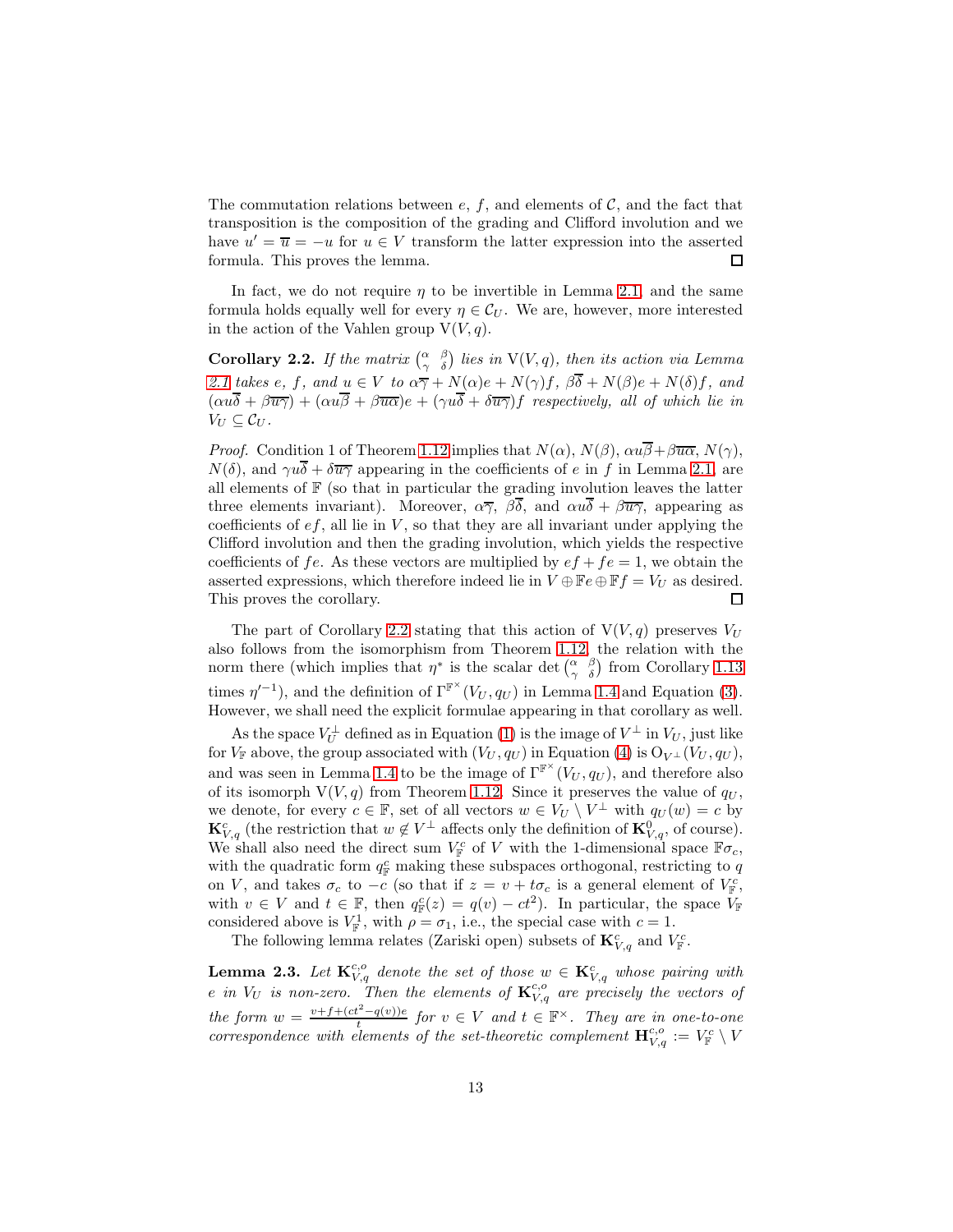of V inside  $V_{\mathbb{F}}^c$ , in which our  $w \in \mathbf{K}_{V,q}^{c,o}$  is associated with  $z = v + t\sigma_c \in \mathbf{H}_{V,q}^{c,o}$ , again with  $v \in V$  and  $t \in \mathbb{F}^{\times}$ .

*Proof.* The non-zero pairing of w with e can be written as  $\frac{1}{t}$  for a unique  $t \in \mathbb{F}^{\times}$ . Then we can write our vector w as  $\frac{v+f+se}{t}$  for  $v \in V$  and  $s \in \mathbb{F}$ , and since the q<sub>U</sub>-image of this w is  $\frac{q(v)+s}{t^2}$ , comparing it with c implies that  $s = ct^2 - q(v)$ as asserted. The unique presentation of w, as well as z, in terms of  $v \in V$  and  $t \in \mathbb{F}^\times$  shows that the correspondence between  $\mathbf{K}_{V,q}^{c,o}$  and  $\mathbf{H}_{V,q}^{c,o}$  is bijective. This proves the lemma.  $\Box$ 

The Möbius transformation formula makes use of the following result.

<span id="page-13-0"></span>**Lemma 2.4.** For  $z \in V_{\mathbb{F}}^c$  and  $\eta = \begin{pmatrix} \alpha & \beta \\ \gamma & \delta \end{pmatrix} \in V(V, q)$ , the norms  $N(\gamma z + \delta)$  and  $N(\alpha z + \beta)$  lie in F, and  $(\alpha z + \beta) \overline{(\gamma z + \delta)}$  lies in  $V_{\mathbb{F}}^c$ . Moreover, if z lies in  $\mathbf{H}_{V,q}^{c,o}$ then so does the latter vector.

*Proof.* We recall that  $z = v + t\sigma_c$ , and that in  $\mathcal{C}(V_F^c, q_F^c)$ , the vector  $\sigma_c$  is inverted by the Clifford involution and satisfies  $\sigma_c \overline{\gamma} = \gamma^* \sigma_c$  for the image of  $\gamma \in \mathcal{C}$  inside  $\mathcal{C}(V^c_{\mathbb{F}}, q^c_{\mathbb{F}})$  (and similarly for  $\alpha$ ,  $\beta$ , and  $\delta$ ). Then  $N(\gamma z + \delta) = (\gamma z + \delta)(\overline{\gamma z + \delta})$ equals

$$
\gamma N(z)\overline{\gamma} + \gamma v\overline{\delta} + \delta \overline{v\gamma} + t(\gamma \delta^* - \delta \gamma^*)\sigma_c + \delta \overline{\delta} = -q_{\mathbb{F}}^c(z)N(\gamma) + (\gamma v\overline{\delta} + \delta \overline{v\gamma}) + N(\delta)
$$

(because  $\gamma \delta^* = \delta \gamma^*$  in Condition 1 of Theorem [1.12](#page-9-0) and  $N(z) = -q_{\mathbb{F}}^c(z)$  for  $z \in V_{\mathbb{F}}^c$ , which lies in  $\mathbb{F}$  and is hence central), and this expression lies in  $\mathbb{F}$  by Condition 1 of Theorem [1.12.](#page-9-0) The same argument proves that

$$
N(\alpha z + \beta) = -q_{\mathbb{F}}^c(z)N(\alpha) + (\alpha v \overline{\beta} + \beta \overline{v \alpha}) + N(\beta) \in \mathbb{F}
$$

as well, and similar considerations show that

$$
(\alpha z + \beta)\overline{(\gamma z + \delta)} = -q_{\mathbb{F}}^c(z)\alpha \overline{\gamma} + (\alpha v \overline{\delta} + \beta \overline{v \gamma}) + t(\alpha \delta^* - \beta \gamma^*) \sigma_c + \beta \overline{\delta},
$$

where the first, second, and fourth terms lie in  $V$  and the third one is a non-zero scalar multiple of  $t\sigma_c$  by Theorem [1.12.](#page-9-0) This proves the lemma. П

<span id="page-13-1"></span>**Corollary 2.5.** Consider the matrix  $\eta$  and the element  $z = v + t\sigma_c$  from Lemma [2.3.](#page-12-1) Then the q-value of the V-part of the vector  $(\alpha z + \beta)\overline{(\gamma z + \delta)} \in V_{\mathbb{F}}^c$  from that lemma is  $ct^2 \det^2 \eta - N(\alpha z + \beta)N(\gamma z + \delta)$ , with  $\det \eta$  being the element  $\alpha\delta^2 - \beta\gamma^* \in \mathbb{F}^\times$  from Theorem [1.12](#page-9-0) and Corollary [1.13.](#page-9-1)

*Proof.* If is clear that  $q_F^c((\alpha z+\beta)\overline{(\gamma z+\delta)})$  equals minus the norm of that vector, which is thus  $-N(\alpha z + \beta)N(\gamma z + \delta)$  by the multiplicativity of the norm when it is a scalar (the fact that the latter multiplier equals the norm of  $\overline{\gamma z + \delta}$  as well is established via Remark [1.16\)](#page-10-2). But we saw in the proof of Lemma [2.3](#page-12-1) that this vector equals its V-part plus  $t \det \eta \cdot \sigma_c$ , so that its q-image, which is the same as its  $q_{\mathbb{F}}^c$ -image, is that of  $(\alpha z + \beta)\overline{(\gamma z + \delta)}$  minus that of  $t \det \eta \cdot \sigma_c$ . The asserted value is thus obtained from what we just proved and the value  $-c$  of  $q_{\mathbb{F}}^c(\sigma_c)$ . This proves the corollary.  $\Box$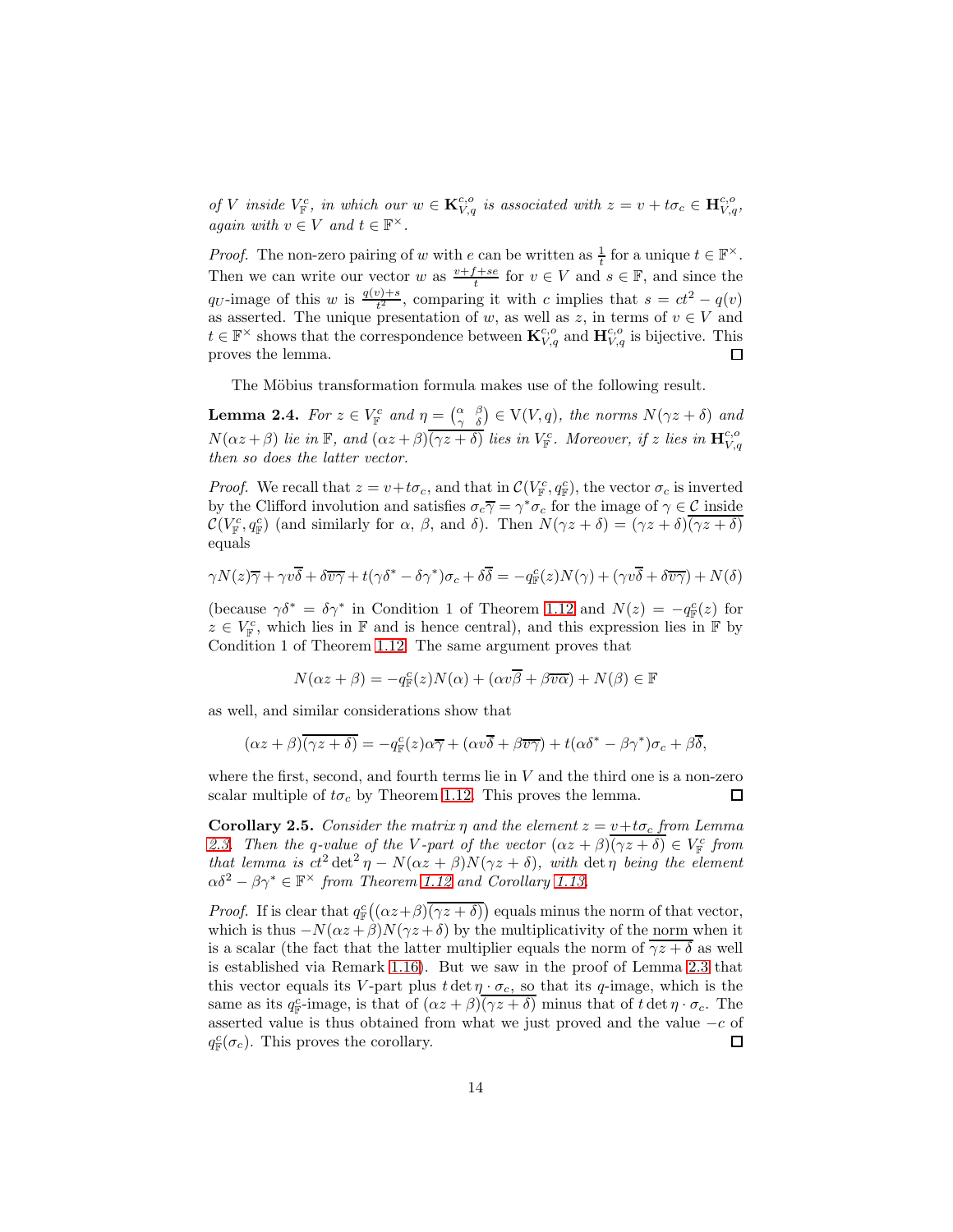We can now establish the regular part of the Möbius transformation formula.

<span id="page-14-0"></span>**Proposition 2.6.** Let  $w \in \mathbf{K}_{V,q}^{c,o}$  be attached to  $z \in \mathbf{H}_{V,q}^{c,o}$  via Lemma [2.3,](#page-12-1) and consider a matrix  $\begin{pmatrix} \alpha & \beta \\ \gamma & \delta \end{pmatrix} \in V(V,q)$  such that the norm  $N(\gamma z + \delta)$  from Lemma [2.4](#page-13-0) does not vanish, and set  $\eta \in \Gamma^{\mathbb{F}^{\times}}(V_U, q_U)$  to be the element associated with this matrix via Theorem [1.12.](#page-9-0) Then the image of w under the orthogonal map  $\pi_U(\eta) \in \mathrm{O}_{V^\perp}(V_U,q_U)$ , with  $\pi_U$  being the map from Theorem [1.1](#page-3-1) that is associated with the quadratic space  $(V_U, q_U)$ , is the element of  $\mathbf{K}_{V,q}^{c,o}$  that is associated with  $(\alpha z + \beta)(\gamma z + \delta)^{-1} \in \mathbf{H}^{c,o}_{V,q}.$ 

*Proof.* The map  $\pi_U(\eta)$  takes w to  $\eta w \eta'^{-1}$ , and since it is clear from Lemma [1.4](#page-4-3) that  $\eta^{-1} = \overline{\eta}/\det \eta$  where  $\det \eta$  is the scalar  $\alpha \delta^* - \beta \gamma^*$  from Theorem [1.12](#page-9-0) and Corollary [1.13,](#page-9-1) and this scalar is invariant under the grading involution, the expression that we seek is  $\frac{w v \eta^*}{\det \eta}$ . The latter expression is  $\eta \left[ v+f+\left( ct^2-q(v)\right) e\right] \eta^*$ divided by  $t \det \eta = t(\alpha \delta^* - \beta \gamma^*)$ , and using Corollary [2.2](#page-12-0) we evaluate the numerator as

$$
[(\alpha v\overline{\delta} + \beta v\overline{\gamma}) + \beta \overline{\delta} + (ct^2 - q(v))\alpha \overline{\gamma}] + [(\alpha v\overline{\beta} + \beta v\overline{\alpha}) + N(\beta) + (ct^2 - q(v))N(\alpha)]e +
$$
  
+ 
$$
+ [(\gamma v\overline{\delta} + \delta v\overline{\gamma}) + N(\delta) + (ct^2 - q(v))N(\gamma)]f.
$$

Recalling that the element  $z \in \mathbf{H}_{V,q}^{c,o}$  that is associated with w via Lemma [2.3](#page-12-1) is  $v + t\sigma_c$ , with  $q_{\mathbb{F}}^c(z) = q(v) - ct^2$ , the multiplier of  $N(\gamma)$  in the coefficient of f in the latter expression is  $-q_{\mathbb{F}}^c(z)$ , so that the full coefficient of f here is the norm  $N(\gamma z + \delta)$  from Lemma [2.4.](#page-13-0) Moreover, the same lemma presents the V-part of our expression as  $(\alpha z + \beta)(\overline{\gamma z + \delta}) - t(\alpha \delta^* - \beta \gamma^*) \sigma_c$ , or more precisely the V-part of  $(\alpha z + \beta)(\gamma z + \delta)$ .

Now, the action of  $\pi_U(\eta)$  takes  $w \in \mathbf{K}_{V,q}^{c,o}$  to an element of  $\mathbf{K}_{V,q}^c$ , and as the norm from Lemma [2.4](#page-13-0) does not vanish in our assumption, we deduce that  $\pi_U(\eta)(w) \in \mathbf{K}_{V,q}^{c,o}$ . Moreover, the coefficient of f in it is the inverse of  $\frac{t(\alpha\delta^* - \beta\gamma^*)}{N(\gamma z+\delta)}$  $\frac{\alpha o - \beta \gamma}{N(\gamma z+\delta)},$ and multiplying the  $V$ -part of it by the inverse of the coefficient of  $f$  (for obtain-ing a presentation like in Lemma [2.3\)](#page-12-1) yields  $\frac{(\alpha z+\beta)(\gamma z+\delta)-t(\alpha\delta^*-\beta\gamma^*)\sigma_c}{N(\gamma z+\delta)}$  $\frac{+0,-\iota(\alpha\sigma - \rho\gamma)\sigma_c}{N(\gamma z+\delta)}$ . On the other hand, for obtaining the element  $(\alpha z + \beta)(\gamma z + \delta)^{-1}$  of  $\mathbf{H}_{V,q}^{c,o}$ , we divide the element  $(\alpha z + \beta)(\overline{\gamma z + \delta})$  from Lemma [2.4,](#page-13-0) by  $N(\gamma z + \delta)$ , and obtain a vector whose V-part is the latter quotient, and in which the coefficient of  $\sigma_c$  is the former quotient. Thus  $\pi_U(\eta)(w) \in \mathbf{K}_{V,q}^{c,o}$  indeed corresponds, via Lemma [2.3,](#page-12-1) to  $(\alpha z + \beta)(\gamma z + \delta)^{-1} \in \mathbf{H}_{V,q}^{c,o}$  as desired. This proves the proposition. □

<span id="page-14-1"></span>**Remark 2.7.** The coefficient of e in the formula for  $\eta \left[ v + f + (ct^2 - q(v))e \right] \eta^*$ can be seen, by an argument analogous to the proof of Lemma [2.4,](#page-13-0) to be the norm  $N(\alpha z + \beta)$ . Thus the fact that the  $q_U$ -value of the latter vector is  $ct^2$  det<sup>2</sup>  $\eta$ follows directly from Corollary [2.5,](#page-13-1) without invoking the orthogonality of  $\pi_U(\eta)$ . The latter can also be shown directly using the conditions from Theorem [1.12](#page-9-0) and arguments like in Remark [1.16.](#page-10-2)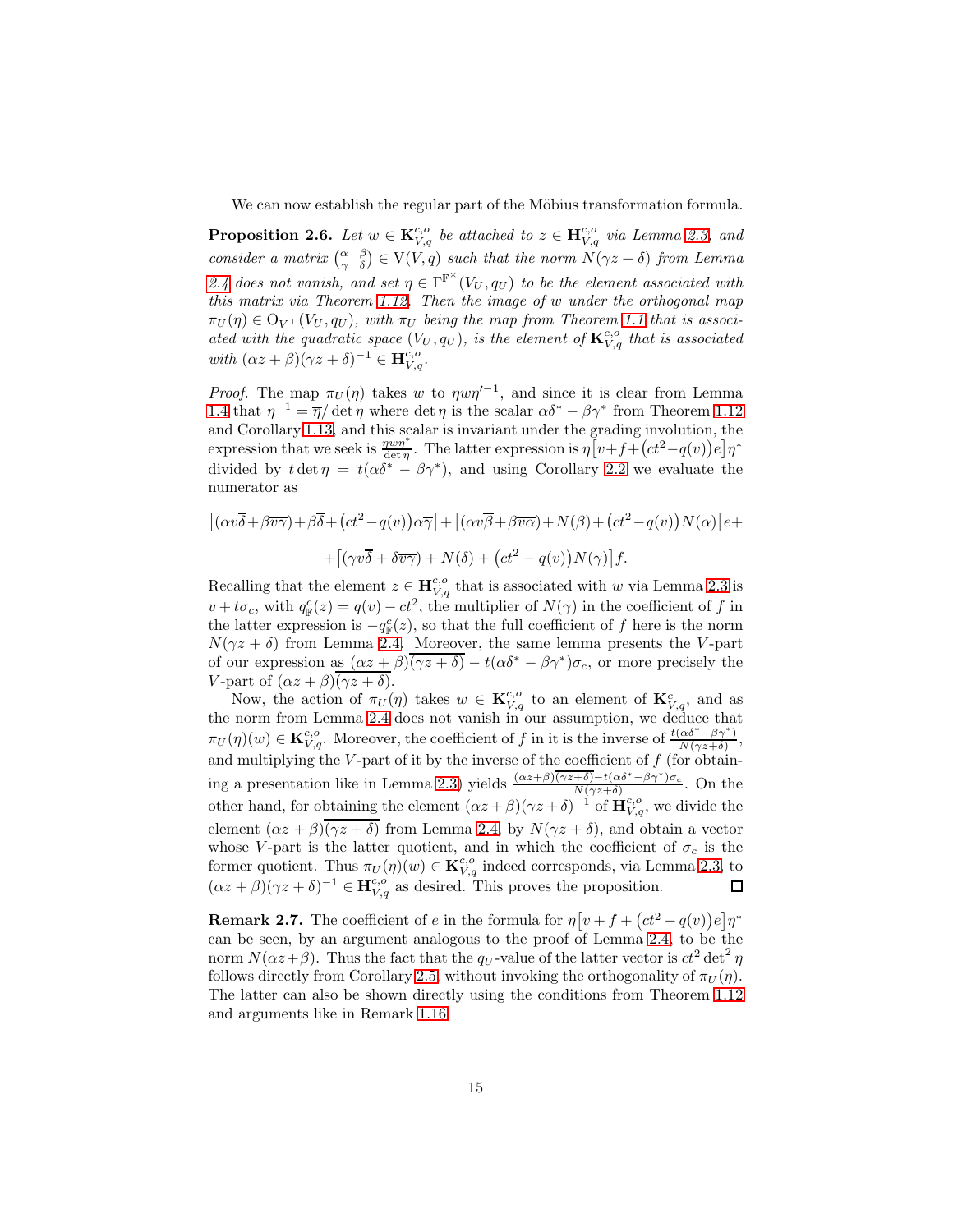If V contains no vectors with q-value c, then every element of  $\mathbf{K}_{V,q}^c$  pairs non-trivially with  $e$  (for otherwise it is of the form  $v + ae$  for some  $v \in V$ and  $a \in \mathbb{F}$ , with  $q_U$ -value  $q(v) \neq c$ , so that  $\mathbf{K}_{V,q}^c = \mathbf{K}_{V,q}^{c,o}$  is identified with  $\mathbf{H}_{V,q}^{c,o}$  as in Lemma [2.3,](#page-12-1) and the action via (regular) Möbius transformations from Proposition [2.6](#page-14-0) describes the full action of  $O_{V^{\perp}}(V_U, q_U)$  (or  $\Gamma^{\mathbb{F}^{\times}}(V_U, q_U)$ , or  $V(V, q)$ ). However, when  $(V, q)$  does represent c (which is always the case if  $c = 0$ , since we allow  $v = 0$  for representations here), there exist elements of  ${\bf K}_{V,q}^c \setminus {\bf K}_{V,q}^{c,o}$ , and we wish to extend  ${\bf H}_{V,q}^{c,o}$  to a space  ${\bf H}_{V,q}^c$  on which the action of the Möbius transformations becomes fully well-defined. Section 19 of [L] mentions such extensions, but in that reference the usual action of Möbius transformation, with one single point at  $\infty$ , is considered, and it does not seem to extend in the desirable way. A few cases (over  $\mathbb{R}$ ) are worked out in [Ma], but from a very different viewpoint.

In order to do so, we extend  $V_{\mathbb{F}}^c$  by adding certain vectors at  $\infty$ . In these vectors the multiplier of  $\sigma_c$  is  $\infty$ , and their V-part is an infinite multiple of a vector  $u \in V$  with  $q(u) = c$ , with a value determined, in some sense, by an "infinitesimal translation" of  $u$ , but only the value of the pairing of this translation with  $u$  matters. The more precise details are given in the following definition.

<span id="page-15-0"></span>**Definition 2.8.** The *boundary point*  $(\infty u)_b + \infty \sigma_c$  of  $V_F^c$  that associated with  $u \in V$  with  $q(u) = c$  and  $b \in \mathbb{F}$  is defined such that the value that the extension of q takes on  $\infty u$ , which should be  $\infty^2 c$ , is defined to be  $\infty^2 c - \infty b$ . When  $c = 0$  and the values of this extension of q are only "linear in  $\infty$ " (rather than quadratic), the vectors  $u \in V^{\perp}$  (and in particular  $u = 0$ ) are included, but then we allow its extended q-value to only be  $-\infty b$  for  $b \neq 0$ . The set of boundary points will be denoted by  $\partial \overline{V}_{\mathbb{F}}^c$ , and the union of  $V_{\mathbb{F}}^c$  and  $\partial \overline{V}_{\mathbb{F}}^c$ , called the *completion* of the former, will be denoted by  $\overline{V}_{\mathbb{F}}^c$ . We also set  $\mathbf{H}_{V,q}^c := \overline{V}_{\mathbb{F}}^c \setminus V = \mathbf{H}_{V,q}^{c,o} \cup \partial \overline{V}_{\mathbb{F}}^c$ .

Note that in case  $V_{\mathbb{F}}^c$  comes with a topology (e.g., Zariski, or the natural one when  $\mathbb F$  is a topological field), then we extend that topology to the space  $\overline{V}_{\mathbb F}^c$ from Definition [2.8](#page-15-0) by defining a basis for the topology at a point  $(\infty u)_b + \infty \sigma_c$ as follows: The intersection of a basic open set with  $V_F^c$  consists of those  $v + t\sigma_c$ with t in a neighborhood of  $\infty$  in  $\mathbb{P}^1(\mathbb{F})$  and  $(tu - v, u)$  in a neighborhood of b in F, and its intersection with  $\partial \overline{V}_{\mathbb{F}}^c$  consists of those  $(\infty w)_a + \infty \sigma_c$  with w in a neighborhood of u (and  $q(w) = c$ ) and a in a neighborhood of b. In particular, if  $u \in V$  satisfies  $q(u) = c$  and w is another vector in V then the vector  $tu - w + t\sigma_c$ tends, as  $t \to \infty$ , to  $(\infty u)_{(u,w)} + \infty \sigma_c \in \partial \overline{V}_{\mathbb{F}}^c$ . Note that if the topology on  $\overline{\mathbb{F}}$ is Hausdorff then  $V_{\mathbb{F}}^c$  and  $\mathbf{H}_{V,q}^c$  are open in  $\overline{V}_{\mathbb{F}}^c$ , and  $\mathbf{H}_{V,q}^{c,o}$  is open in all three of them (as the intersection of these two sets).

We now extend Lemma [2.3](#page-12-1) to the larger set  $\mathbf{K}_{V,q}^{c}$  by considering also elements of  $\partial \overline{V}_{\mathbb{F}}^c \subseteq \mathbf{H}_{V,q}^c$ .

<span id="page-15-1"></span>**Lemma 2.9.** An element  $w \in \mathbf{K}_{V,q}^c$  pairing with  $e \in V_U$  to 0 is of the form  $u + be \text{ for } u \in V \text{ with } q(u) = c \text{ and } b \in \mathbb{F}, \text{ where for } c = 0 \text{ a vector } u \in V^{\perp}$ can match only with  $b \neq 0$ . The correspondence matching our w to the element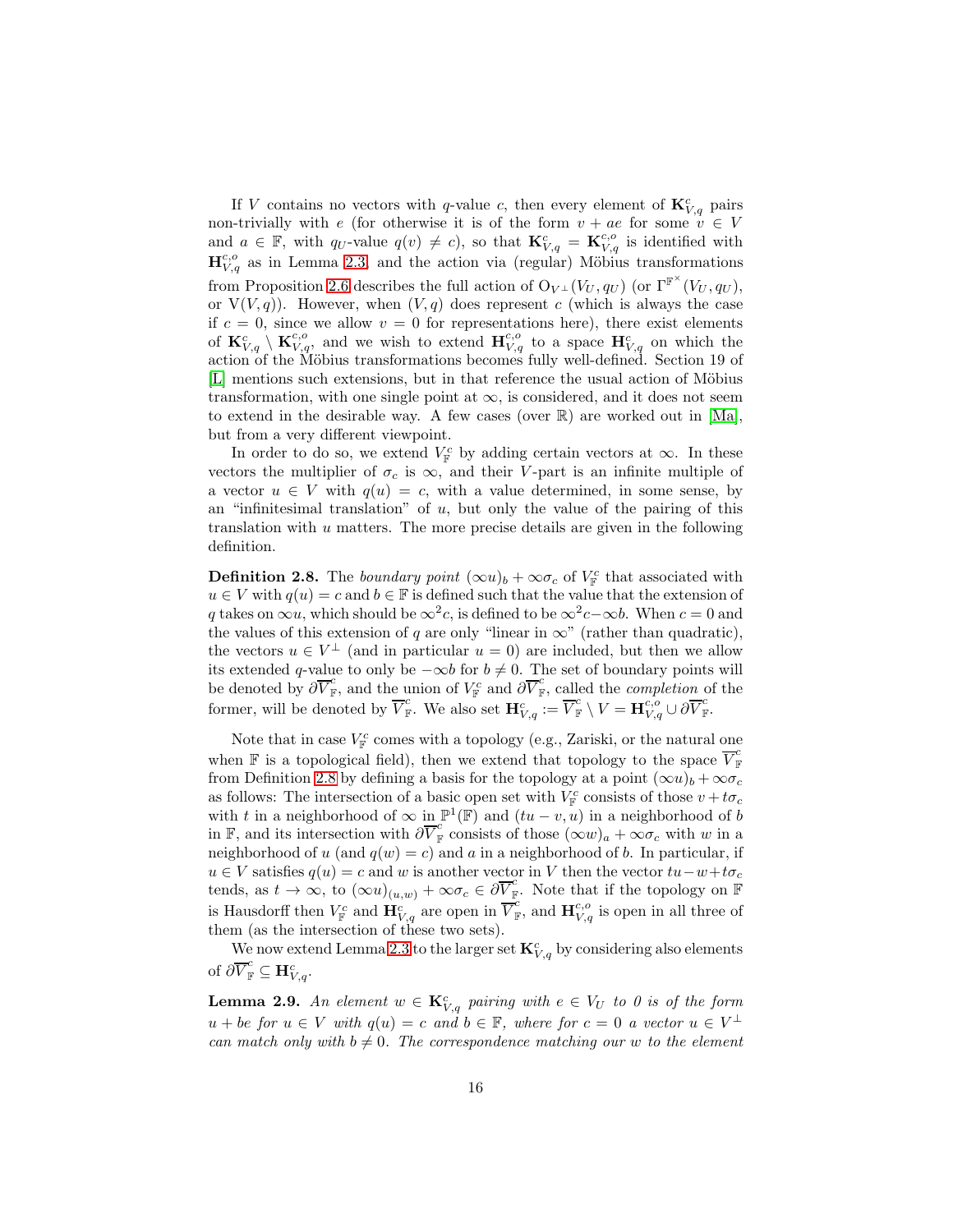$(\infty u)_b + \infty \sigma_c \in \overline{V}_{\mathbb{F}}^c$  is one-to-one between  $\mathbf{K}_{V,q}^c \setminus \mathbf{K}_{V,q}^{c,o}$  and  $\partial \overline{V}_{\mathbb{F}}^c$ , which joins with the correspondence from Lemma [2.3](#page-12-1) to a correspondence between  $\mathbf{K}_{V,q}^{c}$  and  $\mathbf{H}^c_{V,q}.$ 

*Proof.* An element  $w \in V_U$  pairs to 0 with e if and only if it lies in  $V \oplus \mathbb{F}e$ , and if w is  $u + be$  then  $q_U(w)$ , which must be c for  $w \in \mathbf{K}_{V,q}^c$ , is  $q(u)$ . The fact that  $V^{\perp}$  is excluded from  $\mathbf{K}_{V,q}^{c}$  then easily gives the first assertion, and since the parameters in Definition [2.8](#page-15-0) are exactly the same, the remaining parts are proved like in Lemma [2.3.](#page-12-1) This proves the lemma.  $\Box$ 

This allows us to extend the definition of Möbius transformations to the case with a vanishing denominator.

<span id="page-16-0"></span>Proposition 2.10. Take w and z as in Proposition [2.6,](#page-14-0) as well as an element  $\eta \in \Gamma^{\mathbb{F}^{\times}}(V_U, q_U)$  that is associated with the matrix  $\begin{pmatrix} \alpha & \beta \\ \gamma & \delta \end{pmatrix} \in V(V, q)$  such that  $N(\gamma z + \delta) = 0$ . Set  $(\alpha z + \beta)(\gamma z + \delta)^{-1}$  to be  $(\infty u)_b + \infty \sigma_c$  as in Definition [2.8,](#page-15-0) in which u is the V-part of  $(\alpha z + \beta)(\overline{\gamma z + \delta})$  divided by t det  $\eta$ , and  $b = \frac{N(\alpha z + \beta)}{t \det n}$  $\frac{(\alpha z+\rho)}{t \det \eta}$ . Then this vector corresponds to the image of w under  $\pi_U(\eta)$ , and the action of  $\eta$  (or  $\pi_U(\eta)$ , or the matrix) is continuous on all of  $\mathbf{H}_{V,q}^{c,o}$  in any of the topologies we considered on that space.

*Proof.* We saw in the proof of Proposition [2.6](#page-14-0) that with our notation  $u$  we have  $\pi_U(\eta)$  takes w to  $\frac{\eta w \eta^*}{\det \eta}$ , and by combining with Remark [2.7,](#page-14-1) this vector becomes  $u + \frac{N(\alpha z + \beta)}{t \det n}$  $\frac{f(\alpha z+\beta)}{t \det \eta}e + \frac{N(\gamma z+\delta)}{t \det \eta}$  $\frac{(\gamma z + \delta)}{t \det \eta} f$ . Moreover, Corollary [2.5](#page-13-1) determines the value of  $q(u)$ , which we write as  $c - \frac{N(\gamma z + \delta)}{t \det n}$  $\frac{N(\gamma z+\delta)}{t \det \eta} \cdot \frac{N(\alpha z+\beta)}{t \det \eta}$  $\frac{(\alpha z+\beta)}{t \det \eta}$ . As we saw that for  $N(\gamma z + \delta) \neq 0$ the (finite) coefficient of  $\sigma_c$  in  $(\alpha z + \beta)(\gamma z + \delta)^{-1}$  was  $\frac{t \det \eta}{N(\gamma z + \delta)}$ , this becomes the value that we consider as  $\infty$  when  $N(\gamma z + \delta) = 0$ . Then the value of the extension of q to  $\infty u$  becomes  $\infty^2 c - \infty b$  with our value of b, which yields the continuity in each of our topologies. Since  $\pi_U(\eta)(w)$  was evaluated as  $u + be$  in our notation, which is the one associated with our element of  $\partial \overline{V}_{\mathbb{F}}^c \subseteq \mathbf{H}_{V,q}^c$  via Lemma [2.9,](#page-15-1) and when  $c = 0$  the latter vector cannot be in  $V^{\perp}$  since  $\pi_U(\eta)^{-1}$ preserves  $V^{\perp}$  and  $w \notin V^{\perp}$  (it pairs non-trivially with e), the remaining assertion follows as well. This proves the proposition. □

For extending the definition of Möbius transformations to an argument in  $\partial \overline{V}_{\mathbb{F}}^c$ , we require the following extension of Lemma [2.4.](#page-13-0)

<span id="page-16-1"></span>**Lemma 2.11.** Take  $z = (\infty u)_b + \infty \sigma_c \in \partial \overline{V}_{\mathbb{F}}^c$  and  $\eta = \begin{pmatrix} \alpha & \beta \\ \gamma & \delta \end{pmatrix} \in V(V, q)$ . Then the expressions  $N(\gamma z + \delta)$ ,  $N(\alpha z + \beta)$ , and  $(\alpha z + \beta)(\gamma z + \delta)$  are of the form  $N(\gamma z + \delta)_*\infty$ ,  $N(\alpha z + \beta)_*\infty$ , and  $(\alpha z + \beta)(\overline{\gamma z + \delta})_*\infty$  plus finite terms, where  $N(\gamma z + \delta)_*$  and  $N(\alpha z + \beta)_*$  are in  $\mathbb F$  and  $(\alpha z + \beta)\overline{(\gamma z + \delta)}_* \in \mathbf{H}_{V,q}^{c,o}$ . Moreover, the V-part of  $(\alpha z + \beta)\overline{(\gamma z + \delta)}$ , has q-value  $c \det^2 \eta - N(\alpha z + \beta)_*N(\gamma z + \delta)_*.$ 

*Proof.* We substitute  $v = \infty u$  and  $t = \infty$  into the expressions from the proof of Lemma [2.4.](#page-13-0) Then  $N(\delta)$ ,  $N(\beta)$  and  $\beta\overline{\delta}$  are finite, and the extension of  $q_{\mathbb{F}}^c$  to our value of z is obtained by extending q to  $\infty u$  and observing that the natural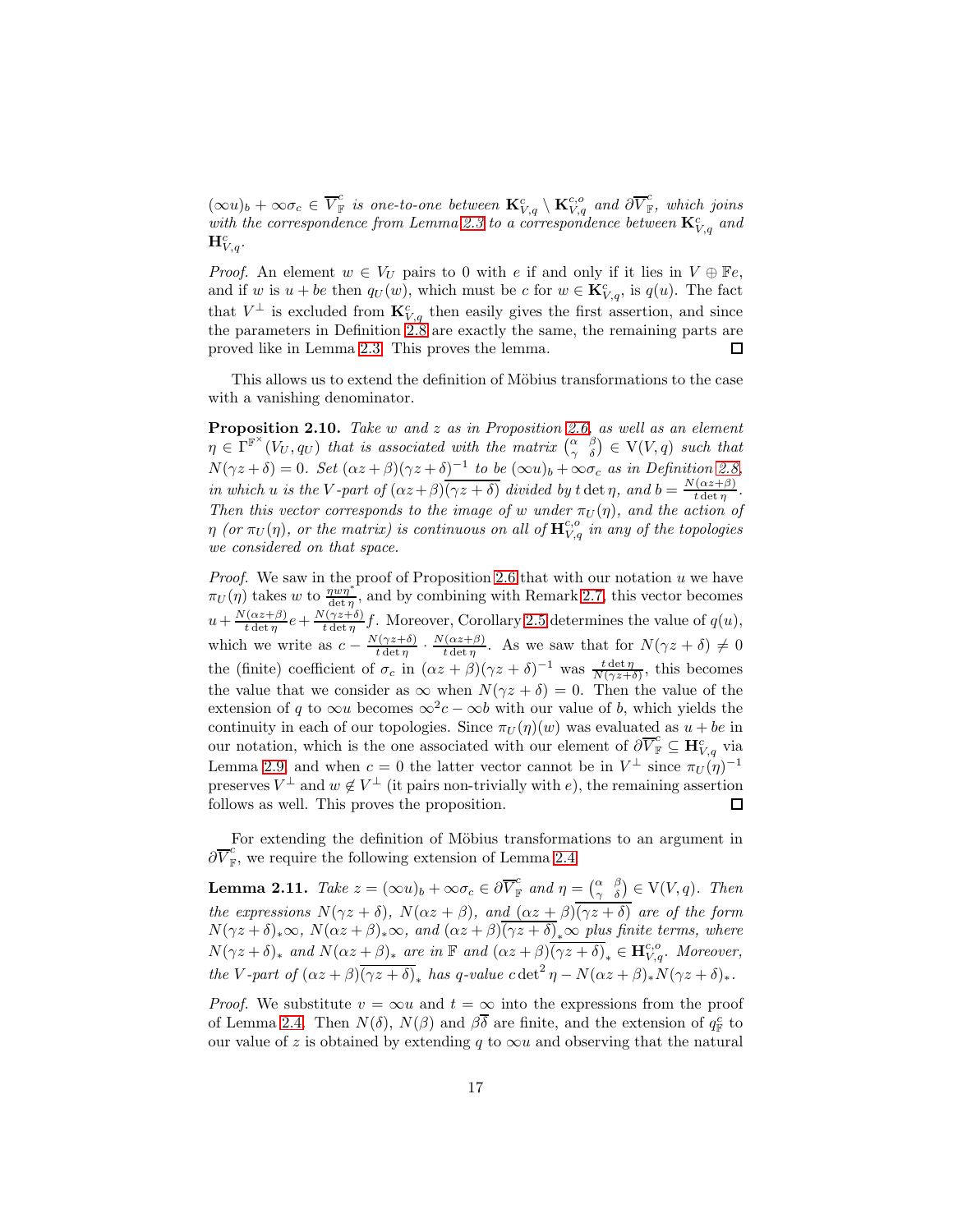quadratic value of  $\infty \sigma_c$  is  $\infty^2 c$ . As the resulting value of  $q_{\mathbb{F}}^c(z)$  is  $-\infty b$ , we indeed obtain the desired linearity. More explicitly, we find that

$$
N(\gamma z + \delta) = \infty[bN(\gamma) + (\gamma u\overline{\delta} + \delta \overline{u\gamma})], \quad N(\alpha z + \beta) = \infty[bN(\alpha) + (\alpha u\overline{\beta} + \beta u\overline{\alpha})],
$$

and

$$
(\alpha z + \beta)\overline{(\gamma z + \delta)} = \infty[b\alpha\overline{\gamma} + (\alpha u\overline{\delta} + \beta\overline{u\gamma}) + (\alpha \delta^* - \beta\gamma^*)\sigma_c],
$$

up to the finite terms, that we omit. This and the non-vanishing of  $\alpha \delta^* - \beta \gamma^*$ yields the statements about linearity and the values of the expressions with the subscript ∗, and the evaluation of the q-value is obtained by multiplying the vector by  $\infty$ , arguing as in Corollary [2.5,](#page-13-1) and dividing the result by  $\infty^2$ . This proves the lemma.  $\Box$ 

This allows us to give a well-defined formula for the action of a Möbius transformation on  $z \in \partial \overline{V}_{\mathbb{F}}^c$ , and extend Propositions [2.6](#page-14-0) and [2.10](#page-16-0) to this case.

<span id="page-17-0"></span>**Proposition 2.12.** Consider an element  $z = (\infty u)_b + \infty \sigma_c \in \partial \overline{V}_{\mathbb{F}}^c$  and a matrix  $\eta = \begin{pmatrix} \alpha & \beta \\ \gamma & \delta \end{pmatrix} \in V(V, q)$ . Then if the expression  $N(\gamma z + \delta)_* \in \mathbb{F}$  from Lemma [2.11](#page-16-1) does not vanish, then we define

$$
(\alpha z + \beta)(\gamma z + \delta)^{-1} := (\alpha z + \beta)\overline{(\gamma z + \delta)}_* / N(\gamma z + \delta)_*.
$$

When  $N(\gamma z + \delta)_* = 0$ , we set  $(\alpha z + \beta)(\gamma z + \delta)^{-1}$  to be  $(\infty x)_a + \infty \sigma_c$ , where x is the V-part of  $(\alpha z + \beta)\overline{(\gamma z + \delta)}_*$  divided by det  $\eta$ , and  $a = \frac{N(\alpha z + \beta)}{\det n}$  $\frac{\alpha z + p_{\theta}}{\det \eta}$ . Then the action of  $\eta$  preserves  $\mathbf{H}_{V,q}^c$ , and it takes the element of  $\mathbf{K}_{V,q}^c$  that is associated with z via Lemma [2.9](#page-15-1) to the one corresponding to  $(\alpha z + \beta)(\gamma z + \delta)^{-1}$  in Lemma [2.3](#page-12-1) or [2.9.](#page-15-1)

*Proof.* Following the proof of Proposition [2.6,](#page-14-0) we evaluate  $\frac{\eta w \eta^*}{\det \eta}$  for w being the vector  $u + be$  that is associated with our z via Lemma [2.9.](#page-15-1) Using Corollary [2.2](#page-12-0) again, the result is  $\frac{1}{\alpha \delta^* - \beta \gamma^*}$  times

$$
[(\alpha u\overline{\delta} + \beta \overline{u\gamma}) + b\alpha \overline{\gamma}] + [(\alpha u\overline{\beta} + \beta \overline{u\alpha}) + bN(\alpha)]e + [(\gamma u\overline{\delta} + \delta \overline{u\gamma}) + bN(\gamma)]f,
$$

with the coefficients in the numerator being the V-part of  $(\alpha z + \beta)(\gamma z + \delta)_*,$  $N(\alpha z + \beta)_*,$  and  $N(\gamma z + \delta)_*$  from Lemma [2.11](#page-16-1) respectively.

Now, when  $N(\gamma z + \delta)_* \neq 0$ , the coefficient of f is the (non-zero) inverse of  $\frac{\alpha \delta^* - \beta \gamma^*}{N(\gamma z + \delta)_*}$ , and as in the proof of Proposition [2.6,](#page-14-0) we see that  $\frac{\eta w \eta^*}{\det \eta}$  is indeed associated with the asserted element of  $\mathbf{H}_{V,q}^{c,o}$  via Lemma [2.3.](#page-12-1) Moreover, we can write our expression for  $\frac{w v \eta^*}{\det \eta}$  as  $x + \frac{N(\alpha z + \beta)_*}{\det \eta}$  $\frac{\alpha z+\beta)_*}{\det \eta}e + \frac{N(\gamma z+\delta)_*}{\det \eta}$  $\frac{\gamma z+0}{\det \eta}f$ , with the last assertion of Lemma [2.11](#page-16-1) giving  $q(x) = c - \frac{N(\gamma z + \delta)_*}{\det n}$  $\frac{\gamma z+\delta)_*}{\det \eta} \cdot \frac{N(\alpha z+\beta)_*}{\det \eta}$  $\frac{\alpha z + \rho_{\ell}}{\det \eta}$ . As in the proof of Proposition [2.10,](#page-16-0) in case  $N(\gamma z + \delta)_* = 0$ , our value of  $\infty$  is  $\frac{\det \eta}{N(\gamma z + \delta)_*}$ , the extension of q takes  $\infty x$  to  $\infty^2 c - \infty a$  for our a, and our value  $x + ae$  of  $\frac{\eta w \eta^*}{\det \eta}$ is indeed associated with  $(\infty x)_a + \infty \sigma_c$ . This proves the proposition.  $\Box$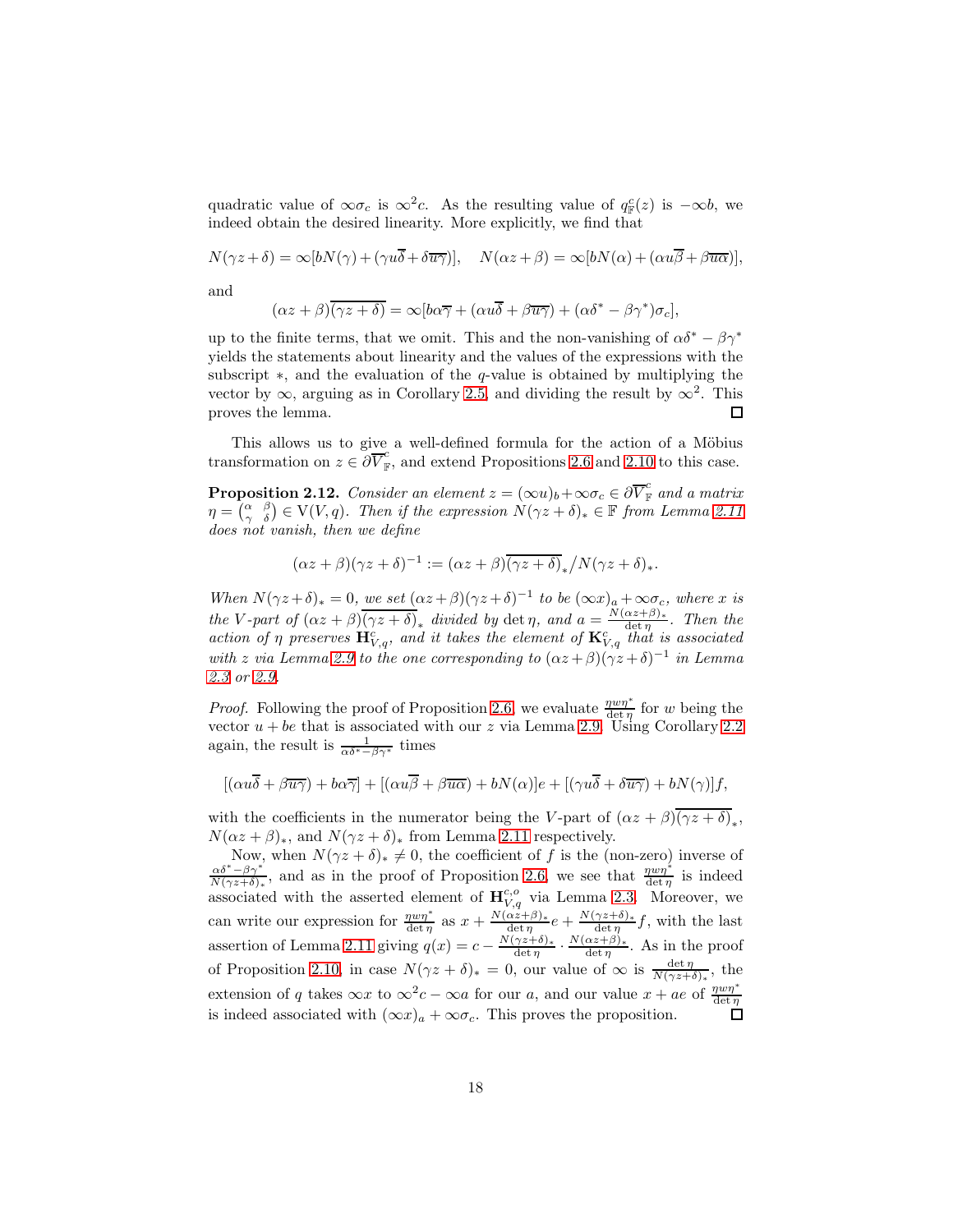Now that the definition of the space  $\mathbf{H}^c_{V,q}$  and the action of  $V(V,q)$  are defined in their entirety, we can consider some of their properties. Note that for  $v \in V$ , the matrix  $\begin{pmatrix} 1 & v \\ 0 & 1 \end{pmatrix}$  lies in  $V(V, q)$ , and, in fact, in  $SV(V, q)$ . This can be easily seen using any of the conditions from Theorem [1.12,](#page-9-0) as the same argument proving that  $v \in V$  with non-zero  $q(v)$  satisfies  $\pi(v) = r_v \in \mathcal{O}_{V^{\perp}}(V, q)$  shows that V is contained in the set  $\mathcal{T}(V, q)$  from Equation [\(8\)](#page-8-1) (and so are scalars from F), and Remark [1.16,](#page-10-2) or just Equation [\(2\)](#page-2-3), shows that the scalar involving  $\alpha$ and  $\beta$  in Condition 1 there is the negative of a pairing. Similarly, given  $a \in \mathbb{F}^{\times}$ we have  $\begin{pmatrix} a & 0 \\ 0 & 1 \end{pmatrix} \in V(V,q)$ , and the group structure shows that these matrices combine to an embedding of the semi-direct product  $\mathbb{F}^{\times} \rtimes (V, +)$  into  $V(V, q)$ .

We can now establish a equivalence, already hinted about above.

<span id="page-18-0"></span>**Lemma 2.13.** Given a quadratic space  $(V, q)$  over  $\mathbb{F}$  and some  $c \in \mathbb{F}$ , the following conditions are equivalent: (1) There exists  $v \in V$  with  $q(v) = c$ . (2) The inclusions  $\mathbf{H}_{V,q}^{c,o} \subseteq \mathbf{H}_{V,q}^{c}$  and  $\mathbf{K}_{V,q}^{c,o} \subseteq \mathbf{K}_{V,q}^{c}$  are proper. (3) The action of  $\mathbb{F}^\times \rtimes (V,+)$  on  $\mathbf{H}_{V,q}^{c}$  is not transitive. (4) The action of  $\mathbb{F}^\times \rtimes (V,+)$  on  $\mathbf{H}_{V,q}^{c}$  is not faithful. (5) For every  $z \in \mathbf{H}_{V,q}^{c,o}$  there exists a matrix  $\begin{pmatrix} \alpha & \beta \\ \gamma & \delta \end{pmatrix} \in V(V,q)$  such that the norm  $N(\gamma z + \delta)$  from Lemma [2.4](#page-13-0) vanishes.

*Proof.* Condition  $(2)$  is equivalent to Definition [2.8](#page-15-0) being non-trivial, which happens exactly when Condition (1) is satisfied. Now, a general element of  $\mathbb{F}^{\times} \rtimes (V,+)$  is a product  $\begin{pmatrix} 1 & v \\ 0 & 1 \end{pmatrix} \begin{pmatrix} a & 0 \\ 0 & 1 \end{pmatrix} = \begin{pmatrix} a & v \\ 0 & 1 \end{pmatrix}$ , which takes the element  $\sigma_c$  of  $\mathbf{H}_{V,q}^{c,o}$  to  $v+t\sigma_c$ . This shows that  $\mathbf{H}_{V,q}^{c,o}$  is the orbit of  $\sigma_c$  under the action of this subgroup, and as the entries of  $z = v + t\sigma_c$  determine the element of  $\mathbb{F}^{\times} \rtimes (V, +)$ taking  $\sigma_c$  to it, the action on this orbit is faithful. On the other hand, the formula from Proposition [2.12](#page-17-0) shows that in case an element  $(\infty u)_b + \infty \sigma_c \in \partial \overline{V}_{\mathbb{F}}^c$  exists, the action of our element  $\begin{pmatrix} a & v \\ 0 & 1 \end{pmatrix}$  takes it to  $(\infty u)_{ab-(u,v)} + \infty \sigma_c$ , and some nontrivial stabilizing elements exist. This means that Conditions (1) and (2) are equivalent to (3) and (4) as well. Finally, Proposition [2.10](#page-16-0) shows that Condition (5) implies Condition (2), and conversely, if Condition (1) gives a vector  $u \in V$ with  $q(u) = c$  and  $z = v + t\sigma_c$  then the matrix with  $\alpha = 0, \gamma = -\beta = 1$ , and  $\delta = tu - v$  is in  $V(V, q)$  by considerations similar to those for  $\begin{pmatrix} a & v \\ 0 & 1 \end{pmatrix}$ , and  $N(\gamma z + \delta) = N(z - v + tu) = -q_{\mathbb{F}}^c(tu + t\sigma_c) = 0.$  This proves the lemma.  $\Box$ 

We deduce the following consequence.

<span id="page-18-1"></span>**Proposition 2.14.** The action of  $V(V,q)$  on  $\mathbf{H}_{V,q}^c$  is transitive, and the stabilizer of the base point  $\sigma_c \in \mathbf{H}^c_{V,q}$  consists of those matrices  $\begin{pmatrix} \delta' & -c\gamma' \\ \gamma & \delta \end{pmatrix}$  with  $\gamma$ and  $\delta$  in  $\mathcal{T}(V, q)$  for which  $\gamma \delta^* \in V$  and  $N(\delta) + cN(\gamma) \neq 0$ . If the conditions from Lemma [2.13](#page-18-0) hold then the action of  $SV(V, q)$  is also transitive, and in any case the stabilizer of  $\sigma_c$  there consists of similar matrices, but with the equality  $N(\delta) + cN(\gamma) = 1.$ 

*Proof.* The proof of Lemma [2.13](#page-18-0) shows that all of  $\mathbf{H}_{V,q}^{c,o}$  is contained in a single orbit of  $V(V, q)$ , and if the conditions from Lemma [2.13](#page-18-0) hold, then given an element  $z = (\infty u)_b + \infty \sigma_c \in \partial \overline{V}_{\mathbb{F}}^c$ , we can take a matrix in  $V(V, q)$  with  $\alpha = 0$ ,  $\gamma = -\beta = 1$ , and  $\delta \in V$ . The fact that if  $u \in V^{\perp}$  then  $b \neq 0$  implies that we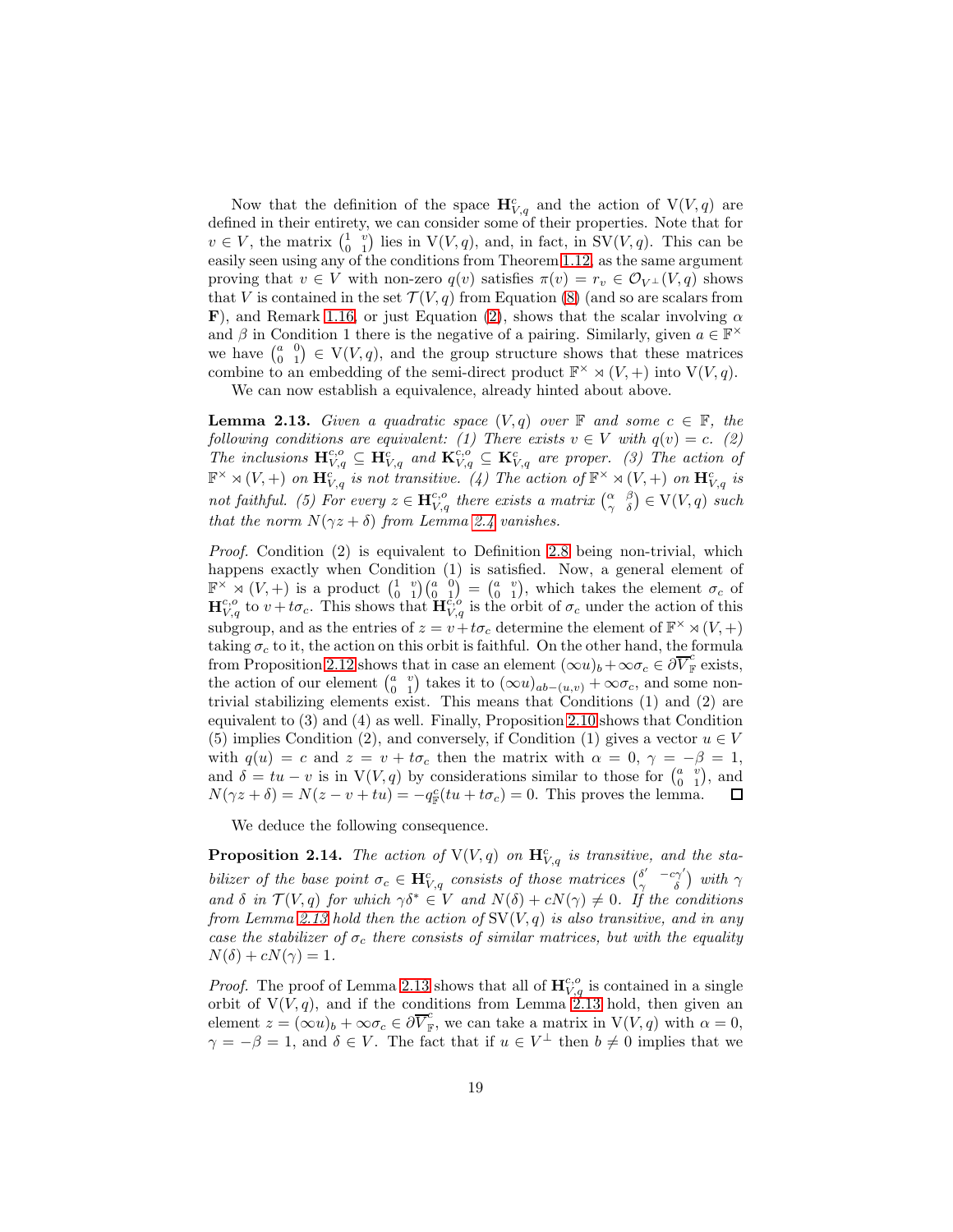can always choose  $\delta$  such that the resulting expression  $b - (u, \delta)$  for  $N(\gamma z + \delta)_*$ from Lemma [2.11](#page-16-1) (using Equation [\(2\)](#page-2-3) or Remark [1.16](#page-10-2) again) will not vanish, and thus Proposition [2.12](#page-17-0) implies that this matrix connects also our element of  $\partial \overline{V}_{\mathbb{F}}^c$  to our orbit. This implies the transitivity. For the stabilizer of  $\sigma_c$ , we get that  $\begin{pmatrix} \alpha & \beta \\ \gamma & \delta \end{pmatrix}$  stabilizes  $\sigma_c$  if and only if  $\alpha \sigma_c + \beta = \sigma_c(\gamma \sigma_c + \delta)$ , which using the commutation relations between  $\sigma_c$  and elements of C inside  $\mathcal{C}(V_{\mathbb{F}}^c, q_{\mathbb{F}}^c)$ , this is equivalent to  $\alpha \sigma_c + \beta = \gamma' \sigma_c^2 + \delta' \sigma_c = \delta' \sigma_c - c \gamma'$  (because  $\sigma_c^2 = -c$ ) and thus to  $\alpha = \delta'$  and  $\beta = -c\gamma'$ . Since the determinant  $\delta \alpha^* - \gamma \beta^*$  takes the value  $N(\delta) + cN(\gamma)$ , and we have the condition  $\gamma \delta^* \in V$  from Condition (2) of Theorem [1.12,](#page-9-0) this determines the stabilizer.

Now, since det from Corollary [1.13](#page-9-1) is a group homomorphism, every element of  $V(V, q)$  is the product of an element of  $SV(V, q)$  and a matrix  $\begin{pmatrix} a & 0 \\ 0 & 1 \end{pmatrix}$  (with a being the determinant), and as the latter matrix takes  $\sigma_c$  to  $a\sigma_c$ , we deduce from the transitivity of the action of  $V(V,q)$  that  $\mathbf{H}_{V,q}^c$  the union, over a, of the orbits of  $a\sigma_c$  under SV(V, q). But we saw that the conditions from Lemma [2.13](#page-18-0) imply that the quadratic space  $(V_{\mathbb{F}}^c, q_{\mathbb{F}}^c)$  contains non-zero vectors having  $q_{\mathbb{F}}^c$ -value 0 that are not perpendicular to the entire space, so that the corollary to Proposition 3 in Chapter IV of [S] implies that for every  $a \in \mathbb{F}^\times$  there exists  $\mu \in V_{\mathbb{F}}^c$  with  $q_{\mathbb{F}}^c(\mu) = -\frac{1}{a}$ . We can take that  $\mu$  to be in  $\mathbf{H}_{V,q}^{c,\sigma}$  and after we write it as  $v + d\sigma_c$  for  $v \in V$  and  $d \in \mathbb{F}^\times$ , we find that the matrix  $\begin{pmatrix} \alpha & \beta \\ \gamma & \delta \end{pmatrix}$  with  $\delta = v$ ,  $\frac{uq(v)}{d}$  lies in SV(V, q) (as the product of  $\begin{pmatrix} 1 & -av/d \\ 0 & 1 \end{pmatrix}$  $\gamma = d, \, \alpha = -av, \text{ and } \beta = -\frac{1 + aq(v)}{d}$ and  $\begin{pmatrix} 0 & -1/d \\ d & v \end{pmatrix}$  and satisfies  $N(\gamma z + \delta) = N(v + d\sigma_c) = -q_F^c(\mu) = \frac{1}{a}$ . As the value of  $\beta$  equals acd (since  $\frac{1}{a} = -q_{\mathbb{F}}^c(v + d\sigma_c) = cd^2 - q(v)$ ), we deduce that this matrix takes  $\sigma_c$  to  $a\sigma_c$ , so that all of these orbits of  $SV(V, q)$  are a single one. This proves the transitivity of the action of that group as well, and the determination of the stabilizer is the same as above, with the determinant from Corollary [1.13](#page-9-1) being equal to 1. This proves the proposition. □

The proof of Proposition [2.14](#page-18-1) allows us to determine the orbits of  $SV(V, q)$ in  $\mathbf{H}_{V,q}^c$  also when the conditions from Lemma [2.13](#page-18-0) are not satisfied.

<span id="page-19-0"></span>**Corollary 2.15.** When  $\mathbf{H}_{V,q}^c$  has no boundary points, the set of elements of  $\mathbb F$ that can be obtained as  $N(\gamma z + \delta)$  for  $\begin{pmatrix} \alpha & \beta \\ \gamma & \delta \end{pmatrix}$  in SV(V, q) (or in V(V, q)) and  $z \in \mathbf{H}^c_{V,q}$  is a subgroup of  $\mathbb{F}^\times$ , that contains the subgroup  $(\mathbb{F}^\times)^2$  of squares. The orbits of SV(V, q) in  $\mathbf{H}^c_{V,q}$  are then in one-to-one correspondence with the cosets of that subgroup inside  $\mathbb{F}^{\times}$ .

*Proof.* We saw in Lemma [2.13](#page-18-0) that in this case  $N(\gamma z + \delta)$  never vanishes, i.e., lies in  $\mathbb{F}^{\times}$ , and since multiplication by  $\begin{pmatrix} a & 0 \\ 0 & 1 \end{pmatrix}$  from the left does not change the lower row, we see that these norms obtained from  $SV(V, q)$  and from  $V(V, q)$  are the same. Now, using the translation matrices  $\begin{pmatrix} 1 & v \\ 0 & 1 \end{pmatrix}$  from SV(V, q), we deduce that two elements  $v + t\sigma_c$  and  $u + s\sigma_c$  are related via SV(V, q) if and only if  $t\sigma_c$  and  $s\sigma_c$  are, and we saw in the formula for the action from Proposition [2.6](#page-14-0) that this happens if and only if the ratio between  $t$  and  $s$  is some norm  $N(\gamma z + \delta)$ . The fact that these norms are a subgroup is now a consequence of the Möbius transformations defining an action, the squares are contained in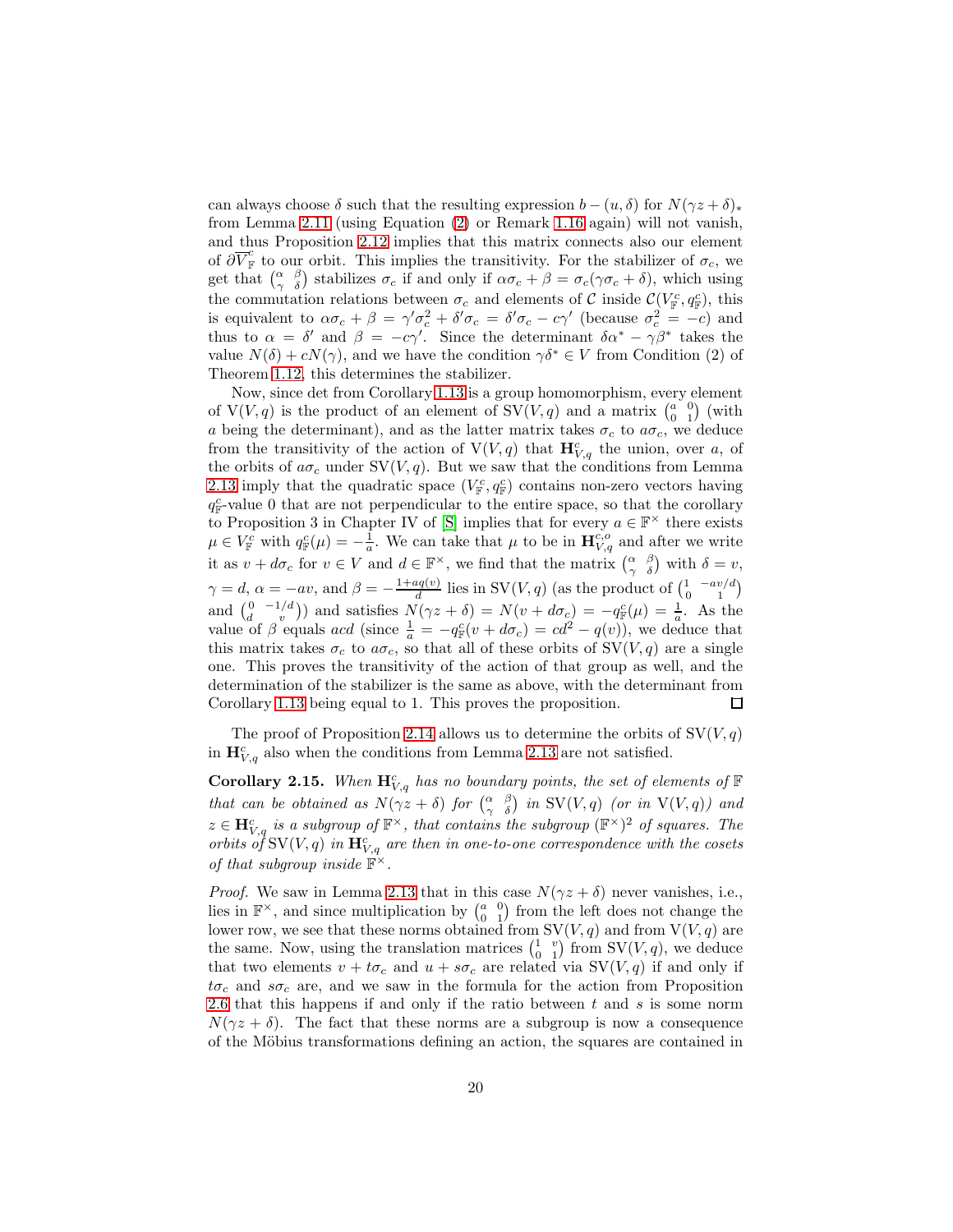it as the norms arising from  $\binom{1/d}{0}$   $\in$  SV(V, q) for  $d \in \mathbb{F}^{\times}$ , and the relation between the SV(V, q)-orbits and cosets of this subgroup, as subsets of  $\mathbb{F}^{\times}$ , also follows from this argument. This proves the corollary. □

Gathering all of these results yields the following theorem.

<span id="page-20-0"></span>**Theorem 2.16.** Take a quadratic space  $(V, q)$  over  $\mathbb{F}$ , and a scalar c from **F**. Then the complement  $\mathbf{H}_{V,q}^{c,o}$  of V inside  $V_{\mathbb{F}}^c$  admits a completion  $\mathbf{H}_{V,q}^c$  on which the Vahlen group  $V(V, q)$  from Theorem [1.12](#page-9-0) acts transitively via Möbius transformations. This space is identified with the set  $\mathbf{K}_{V,q}^c$  of vectors in the direct sum  $V_U$  of V with a hyperbolic plane that are not in  $\hat{V}^{\perp}$  and have  $q_U$ -value c as sets with a  $V(V, q)$ -action, so both are identified with the left coset space of  $the \; subgroup \; \{ \left( \begin{matrix} \delta' & -c\gamma' \ \gamma & \delta \end{matrix} \right) \; \mid \; \gamma, \delta \; \in \; \mathcal{T}(V, q), \; \; \gamma \delta^* \; \in \; V, \; \; N(\delta) \; + \; cN(\gamma) \; \neq \; 0 \} \; \; in$  $V(V, q)$ . For the special Vahlen group  $SV(V, q)$  from Corollary [1.13,](#page-9-1) the action is transitive when  $\mathbf{H}_{V,q}^{c,o} \subsetneq \mathbf{H}_{V,q}^{c}$ , and otherwise decomposes this space according to the cosets of a norm group inside  $\mathbb{F}^{\times}$ , with the stabilizer being the determinant 1 subgroup of the subgroup above.

Note that when  $c = 0$ , the stabilizer from Proposition [2.14](#page-18-1) and Theorem [2.16](#page-20-0) involves only  $\delta \in \mathcal{T}(V, q)$  with  $N(\delta) \neq 0$ , so that  $\delta \in \Gamma^{\mathbb{F}^{\times}}(V, q)$ , and this stabilizer is the semi-direct product  $\Gamma^{\mathbb{F}^{\times}}(V,q) \rtimes (V,+)$ . Conjugating by  $\begin{pmatrix} 0 & -1 \\ 1 & 0 \end{pmatrix}$ takes it to the stabilizer of  $(\infty 0)_1 + \infty \sigma_0$  (or of  $e \in \mathbf{K}_{V,q}^c$ ), which is the (parabolic) upper-triangular subgroup of  $V(V, q)$ . The intersection of both subgroups with  $V(V, q)$  restricts  $\Gamma^{\mathbb{F}^{\times}}(V, q)$  to the group  $\Gamma^1(V, q)$  from Corollary [1.6.](#page-5-1) However, when  $c \neq 0$  these subgroups are stabilizers of a vector of the non-vanishing  $q_U$ -value c, so they are isomorphic to the appropriate Clifford groups of the orthogonal complement, which are  $\Gamma^{\mathbb{F}^{\times}}(V_{\mathbb{F}}^{-c}, q_{\mathbb{F}}^{-c})$  and  $\Gamma^{1}(V_{\mathbb{F}}^{-c}, q_{\mathbb{F}}^{-c})$  respectively.

Recall that the hyperbolic space over  $\mathbb{F} = \mathbb{R}$  also admits the bounded ball model. The corresponding situation is obtained when  $V$  is definite, and the value of  $c$  has the opposite sign. The ball model is obtained by a certain Cayley transform, but for making the image bounded, or at least contained in  $V_{\mathbb{F}}^c$ , on needs the denominator of the Cayley transform not to vanish. This can never be done for  $V(V, q)$ , and also not for  $SV(V, q)$  when its action on  $\mathbf{H}^c_{V,q}$  is still transitive. We shall therefore not discuss this model further in this paper.

### <span id="page-20-1"></span>3 Möbius Transformations with Paravectors

In this section we modify the arguments from the previous section in order to establish similar results for the Paravector Vahlen group  $V(V, q)$ , defined via the equivalent conditions from Theorem [1.14.](#page-10-0) The results and arguments parallel very much those from the previous section, but as a lot of care has to be taken with additional details, we give the complete proofs here as well.

The Clifford algebra  $\mathcal{C}_{U,\mathbb{F}}$  arising from the quadratic space  $(V_{U,\mathbb{F}}, q_{U,\mathbb{F}})$  is acted upon by its group of units  $\mathcal{C}_U^{\times}$  $\check{\check{\nu}}$  by the same formula  $\eta : \check{\psi} \to \eta \psi \eta^*$  for  $\eta \in \mathcal{C}_{U,\mathbb{F}}^{\times}$  and  $\psi \in \mathcal{C}_{U,\mathbb{F}}$ . The vector space  $V_{U,\mathbb{F}}$  is the direct sum of  $V$ ,  $\mathbb{F}\rho$ ,  $\mathbb{F}e$ ,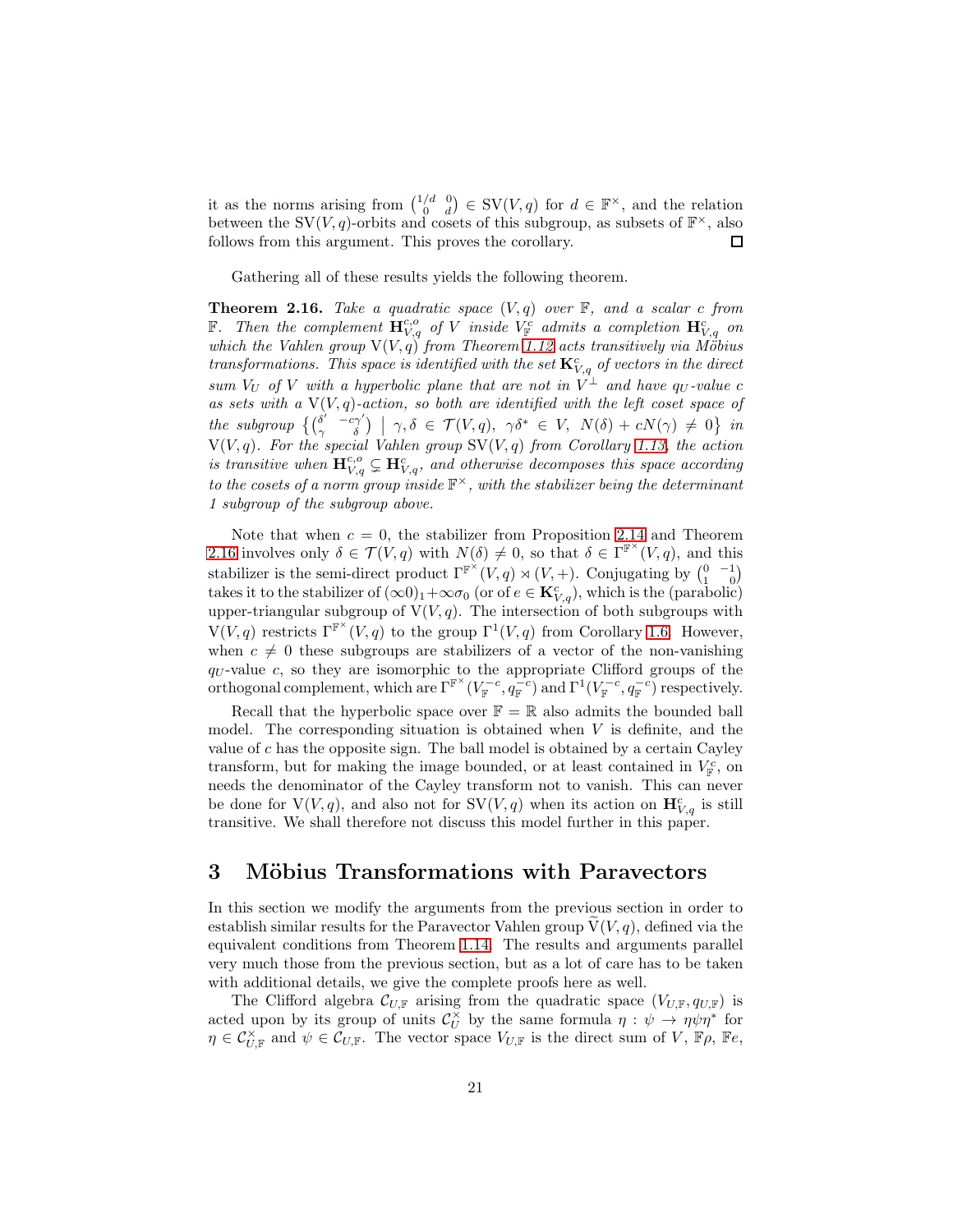and  $\mathbb{F}f$ , and the first two summands form  $V_{\mathbb{F}}$ . We write  $\mathcal{C} = \mathcal{C}(V, q)$ , and get the following analogue of Lemma [2.1.](#page-11-1)

<span id="page-21-0"></span>**Lemma 3.1.** If  $\eta \in C_{U,\mathbb{F}}^{\times}$  is associated via Proposition [1.11](#page-8-0) with the matrix  $\begin{pmatrix} \alpha & \beta \\ \gamma & \delta \end{pmatrix}$  with entries from C, then the action of  $\eta$  on  $V_{U,\mathbb{F}} \subseteq \mathcal{C}_{U,\mathbb{F}}$  sends the elements e and f of  $V_{U,\mathbb{F}}$  to the expressions  $N(\alpha)_{\rho}e+N(\gamma)_{\rho}'f+(\alpha\overline{\gamma})_{\rho}e\rho f+(\gamma\overline{\alpha})_{\rho}'f\rho e$ and  $N(\beta)_{\rho}e+N(\delta)_{\rho}'f+(\beta\overline{\delta})_{\rho}e\rho f+(\delta\overline{\beta})_{\rho}'f\rho e$  respectively. In addition, if  $\xi \in \mathbb{F} \oplus V$ then its image in  $V_F$  under the isomorphism  $\iota$  from Lemma [1.10](#page-7-0) is taken by the action of η to

$$
(\alpha\xi\overline{\beta}+\beta\overline{\xi}\overline{\alpha})_\rho e+(\gamma\xi\overline{\delta}+\delta\overline{\xi}\overline{\gamma})_\rho' f+(\alpha\xi\overline{\delta}+\beta\overline{\xi}\overline{\gamma})_\rho e\rho f+(\gamma\xi\overline{\beta}+\delta\overline{\xi}\overline{\alpha})_\rho' f\rho e.
$$

*Proof.* Proposition [1.11](#page-8-0) gives the element  $\alpha_\rho e f + \beta_\rho e \rho + \gamma'_\rho f \rho + \delta'_\rho f e$  of  $\mathcal{C}_{U,\mathbb{F}}^\times$ , and  $\eta^*$  is given by  $ef\delta_v^* + \rho e\beta_v^* + \rho f\gamma_v^* + fe\alpha_v^*$ . Lemma [1.10](#page-7-0) transforms the latter expression into  $ef\delta^*_{\rho} + \rho e\overline{\beta}_{\rho} + \rho f\gamma^*_{\rho} + f e\overline{\alpha}_{\rho}$ , and using the vanishing of  $e^2$  and  $f^2$  as well as that of  $e\rho e$  (since  $e\rho = -\rho e$ ) and the equality  $e f e = e$  again, we obtain that  $\eta e \eta^*$  reduces to  $\alpha_\rho e \overline{\alpha}_\rho + \alpha_\rho e \rho f \gamma_\rho^* + \gamma_\rho' f \rho e \overline{\alpha}_\rho + \gamma_\rho' f \rho e \rho f \gamma_\rho^*$ . But we have  $\rho e \rho = e$  (using  $e\rho = -\rho e$  and  $\rho^2 = -1$ ), we saw that  $f e f = f$ , Lemma [1.10](#page-7-0) gives the commutation relations between e, f,  $\rho$ , and elements of  $\mathcal{C}_{\mathbb{F},+}$ , and the map with index  $\rho$  in Lemma [1.8](#page-6-1) is multiplicative, which transforms the latter expression to the desired one. Similarly, using  $f \rho f = 0$  as well (as  $f \rho = -\rho f$ ), the expression for  $\eta f \eta^*$  becomes  $\beta_\rho e \rho f \rho e \overline{\beta}_\rho + \beta_\rho e \rho f \delta_\rho^* + \delta_\rho f \rho e \overline{\beta}_\rho + \delta_\rho f \delta_\rho^*$ , which equals, by similar considerations and the equality  $\rho f \rho = f$  (using  $f \rho = -\rho f$ and  $\rho^2 = -1$ , the asserted expression.

Take now some  $\xi \in \mathbb{F} \oplus V$ , with  $\iota(\xi) \in V_{\mathbb{F}} \subseteq \mathcal{C}_{U,\mathbb{F}}$ . The commutation relations between  $\iota(\xi)$  and  $e, f$ , and  $\rho$  in Lemma [1.10,](#page-7-0) the relation of the former vector to  $\xi_{\rho}$ , the anti-commutation of  $\rho$  with e and f, and the equalities  $\rho e \rho = e$  and  $\rho f \rho = f$  imply that  $\eta \iota(\xi)$  equals

$$
\alpha_{\rho}\iota(\xi)ef + \beta_{\rho}\iota(\overline{\xi})e\rho + \gamma'_{\rho}\iota(\overline{\xi})f\rho + \delta'_{\rho}\iota(\xi)fe = \alpha_{\rho}\xi_{\rho}e\rho f + \beta_{\rho}\overline{\xi}_{\rho}e + \gamma'_{\rho}\overline{\xi}_{\rho}f + \delta'_{\rho}\xi_{\rho}f\rho e.
$$

Using the anti-commutation of  $\rho$  with e and f and the vanishing of  $e^2$  and  $f^2$ again, with the equalities  $efe = e$  and  $fef = f$  as well as  $\rho e \rho = e$  and  $\rho f \rho = f$ once more, we find that the product of the latter expression with our formula for  $\eta^*$  is

$$
\alpha_{\rho}\xi_{\rho}(e\rho f\delta^* + e\overline{\beta}_{\rho}) + \beta_{\rho}\overline{\xi}_{\rho}(e\rho f\gamma_{\rho}^* + e\overline{\alpha}_{\rho}) + \gamma_{\rho}'\overline{\xi}_{\rho}(f\delta_{\rho}^* + f\rho e\overline{\beta}_{\rho}) + \delta_{\rho}'\xi_{\rho}(f\gamma_{\rho}^* + f\rho e\overline{\alpha}_{\rho}).
$$

Using the commutation relations from Lemma [1.10,](#page-7-0) gathering the coefficients of e, f, epf, and  $f \rho e$ , noting that the index  $\rho$  map from Lemma [1.8](#page-6-1) is a ring homomorphism, and recalling that for  $\xi \in \mathbb{F} \oplus V$  we have  $\xi' = \overline{\xi}$  and  $\overline{\xi}' = \xi$ transforms the latter formula to the desired expression. This proves the lemma.  $\Box$ 

Also here the formulae from Lemma [3.1](#page-21-0) are valid for all  $\eta \in C_{U,\mathbb{F}}$ , but we only need it for  $\eta$  in the paravector Vahlen group  $V(V, q)$ .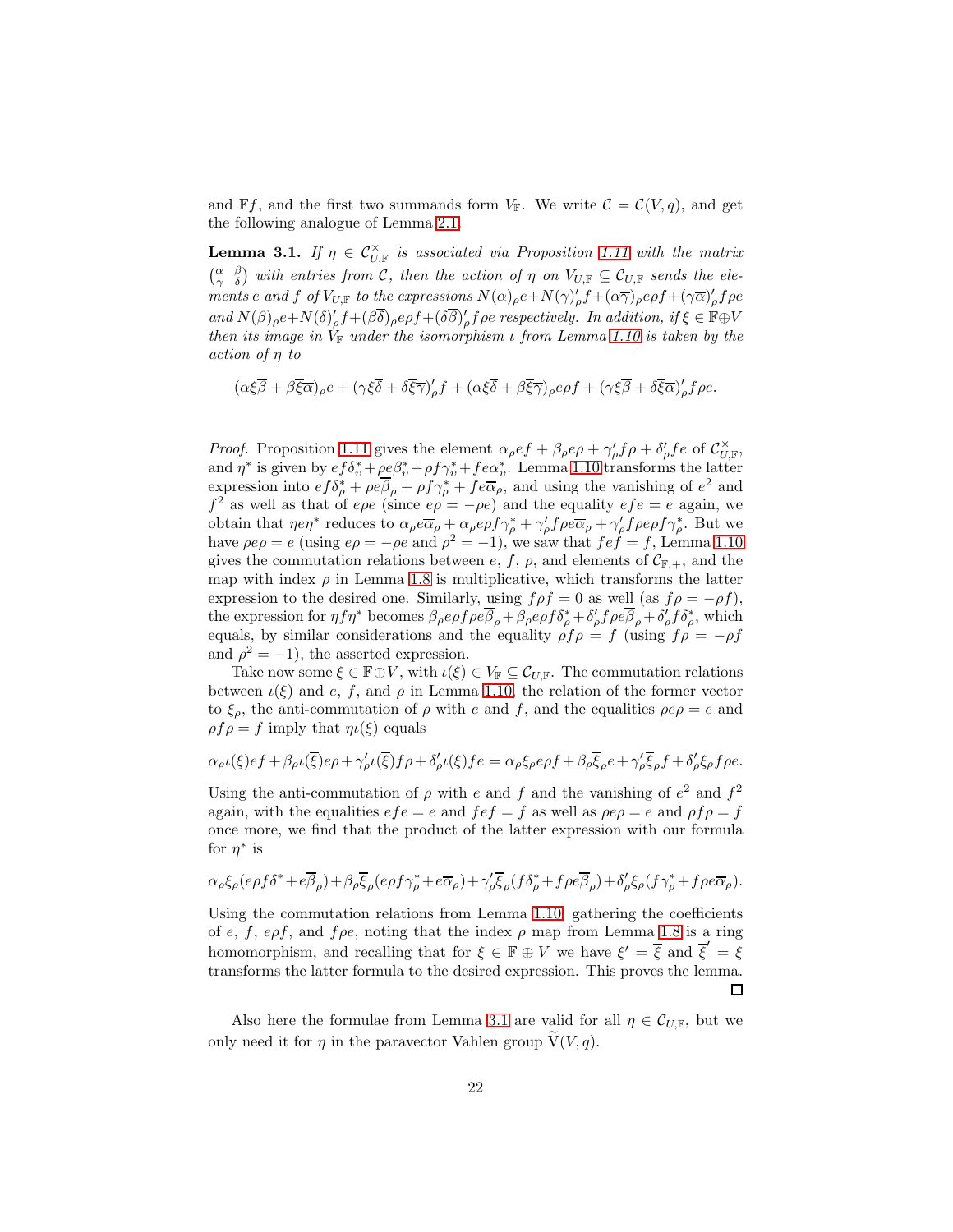<span id="page-22-0"></span>**Corollary 3.2.** Assume that matrix  $\begin{pmatrix} \alpha & \beta \\ \gamma & \delta \end{pmatrix}$  from Lemma [3.1](#page-21-0) is in  $\widetilde{V}(V, q)$ . Then the images of e, f, and  $\iota(\xi)$  are  $\iota(\alpha \overline{\gamma})+N(\alpha)e+N(\gamma)f$ ,  $\iota(\beta \overline{\delta})+N(\beta)e+N(\delta)f$ , and  $\iota(\alpha \xi \overline{\delta} + \beta \overline{\xi \overline{\gamma}}) + (\alpha \xi \overline{\beta} + \beta \overline{\xi \overline{\alpha}})e + (\gamma \xi \overline{\delta} + \delta \overline{\xi \overline{\gamma}})f$  respectively, all in  $V_{U,\mathbb{F}} \subseteq C_{U,\mathbb{F}}$ .

Note that the three arguments of  $\iota$  in Corollary [3.2](#page-22-0) are indeed in  $\mathbb{F} \oplus V$  when the matrix is in  $V(V, q)$ , and this map can be applied to them.

*Proof.* The expressions  $N(\alpha)$ ,  $N(\beta)$ ,  $\alpha \xi \overline{\beta} + \beta \overline{\xi} \overline{\alpha}$ ,  $N(\gamma)$ ,  $N(\delta)$ , and  $\gamma \xi \overline{\delta} + \delta \overline{\xi} \overline{\gamma}$ , that one finds inside the coefficients of e in f in Lemma [3.1,](#page-21-0) are all in  $\mathbb F$  by Condition 1 of Theorem [1.14.](#page-10-0) Thus the coefficients of  $f$  are invariant under the grading involution, and they are all equal to their images under the map with index  $\rho$ from Lemma [1.8.](#page-6-1) The remaining terms are of the form  $\psi_{\rho}e\rho f + \overline{\psi}_{\rho}' f\rho e$  for  $\psi$ being  $\alpha \overline{\gamma}$ ,  $\beta \overline{\delta}$ , or  $\alpha u \overline{\delta} + \beta \overline{u} \overline{\gamma}$ , all of which are in  $\mathbb{F} \oplus V$ . Thus  $\overline{\psi}' = \psi$ , and since Lemma [1.10](#page-7-0) expresses  $\psi_{\rho}$  as  $\iota(\psi)$  (indeed, multiply the relation between them by  $\rho$  from the right and recall that  $\rho^2 = -1$ , we use the fact that  $\rho e \rho = e$  and  $\rho f \rho = f$  to see that  $\iota(\psi)$  multiplies  $ef + fe = 1$ . Thus indeed the images of e, f, and  $\iota(\xi)$  are the asserted ones, and since to  $\iota(\psi) \in V_{\mathbb{F}}$  we add scalar multiples of e and f, these images are indeed in  $V_{U,\mathbb{F}}$ . This proves the corollary.  $\Box$ 

Once again, the fact that the action of  $\widetilde{V}(V, q)$  preserves  $V_{U,\mathbb{F}}$  is also a conse-quence of the isomorphism from Theorem [1.14](#page-10-0) (indeed  $\eta^*$  equals the determinant det  $\begin{pmatrix} \alpha & \beta \\ \gamma & \delta \end{pmatrix}$  from Corollary [1.15](#page-10-1) times  $\eta'^{-1}$ , via the definition of  $\Gamma^{\mathbb{F}^{\times}}(V_{U,\mathbb{F}},q_{U,\mathbb{F}})$ + in Corollary [1.5](#page-5-0) and Equation [\(3\)](#page-2-1), but we shall require the explicit formulae from Corollary [3.2.](#page-22-0)

The group associated with  $(V_{U,\mathbb{F}}, q_{U,\mathbb{F}})$  in Equation [\(4\)](#page-2-4) is  $O_{V^{\perp}}(V_{U,\mathbb{F}}, q_{U,\mathbb{F}})$ , because the space  $V_{U,\mathbb{F}}^{\perp}$  from Equation [\(1\)](#page-2-2) is yet again  $V^{\perp}$ . Corollary [1.5](#page-5-0) shows that the group  $\Gamma^{\mathbb{F}^{\times}}_+ (V_{U,\mathbb{F}}, q_{U,\mathbb{F}})$ , and with it its isomorph  $\widetilde{V}(V, q)$  from Theorem [1.14,](#page-10-0) surjects onto the associated special orthogonal group  $\mathrm{SO}_{V^\perp}(V_{U,\mathbb{F}}, q_{U,\mathbb{F}})$ . Analogously to  $\mathbf{K}_{V,q}^c$ , we define  $\widetilde{\mathbf{K}}_{V,q}^c$  to be those vectors  $\omega \in V_{U,\mathbb{F}} \setminus V^{\perp}$  that satisfy  $q_{U,\mathbb{F}}(\omega) = c$  (again, only for  $c = 0$  the condition  $\omega \notin V^{\perp}$  is meaningful). We recall the vector space  $V_{\mathbb{F}}^c$  from before, and consider elements  $\tau$  of  $\mathbb{F} \oplus V_{\mathbb{F}}^c$ , which we write as  $\xi + t\sigma_c$  for  $\xi \in \mathbb{F} \oplus V$  and  $t \in \mathbb{F}$ . The quadratic form  $q_{\mathbb{F},\mathbb{F}}^c$  on  $\mathbb{F} \oplus V^c_{\mathbb{F}}$  takes our  $\tau$  to  $q_{\mathbb{F}}(\xi) - ct^2$ .

The correspondence between Zariski open subsets of  $\mathbf{K}_{V,q}^c$  and  $\mathbb{F} \oplus V_{\mathbb{F}}^c$  is given in the following analogue of Lemma [2.3.](#page-12-1)

<span id="page-22-1"></span>**Lemma 3.3.** The set  $\widetilde{\mathbf{K}}_{V,q}^{c,o}$  of vectors  $\omega \in \widetilde{\mathbf{K}}_{V,q}^{c}$  having non-zero pairing with e in V<sub>U,F</sub> are the vectors that can be written as  $\omega = \frac{\iota(\xi) + f + (ct^2 - q_F(\xi))e}{t}$  $\frac{c_t - q_F(\xi)}{t}$  with  $\xi \in \mathbb{F} \oplus V$  and  $t \in \mathbb{F}^\times$ , where  $\iota : \mathbb{F} \oplus V \to V_{\mathbb{F}}$  is the isomorphism from Lemma [1.10.](#page-7-0) Associating this vector with  $\tau = \xi + t\sigma_c \in \mathbb{F} \oplus V_{\mathbb{F}}^c$  gives a one-to-one correspondence between  $\widetilde{\mathbf{K}}_{V,q}^{c,o}$  and the complement  $\widetilde{\mathbf{H}}_{V,q}^{c,o}$  of  $\mathbb{F} \oplus V$  inside  $\mathbb{F} \oplus V_{\mathbb{F}}^{c}$ .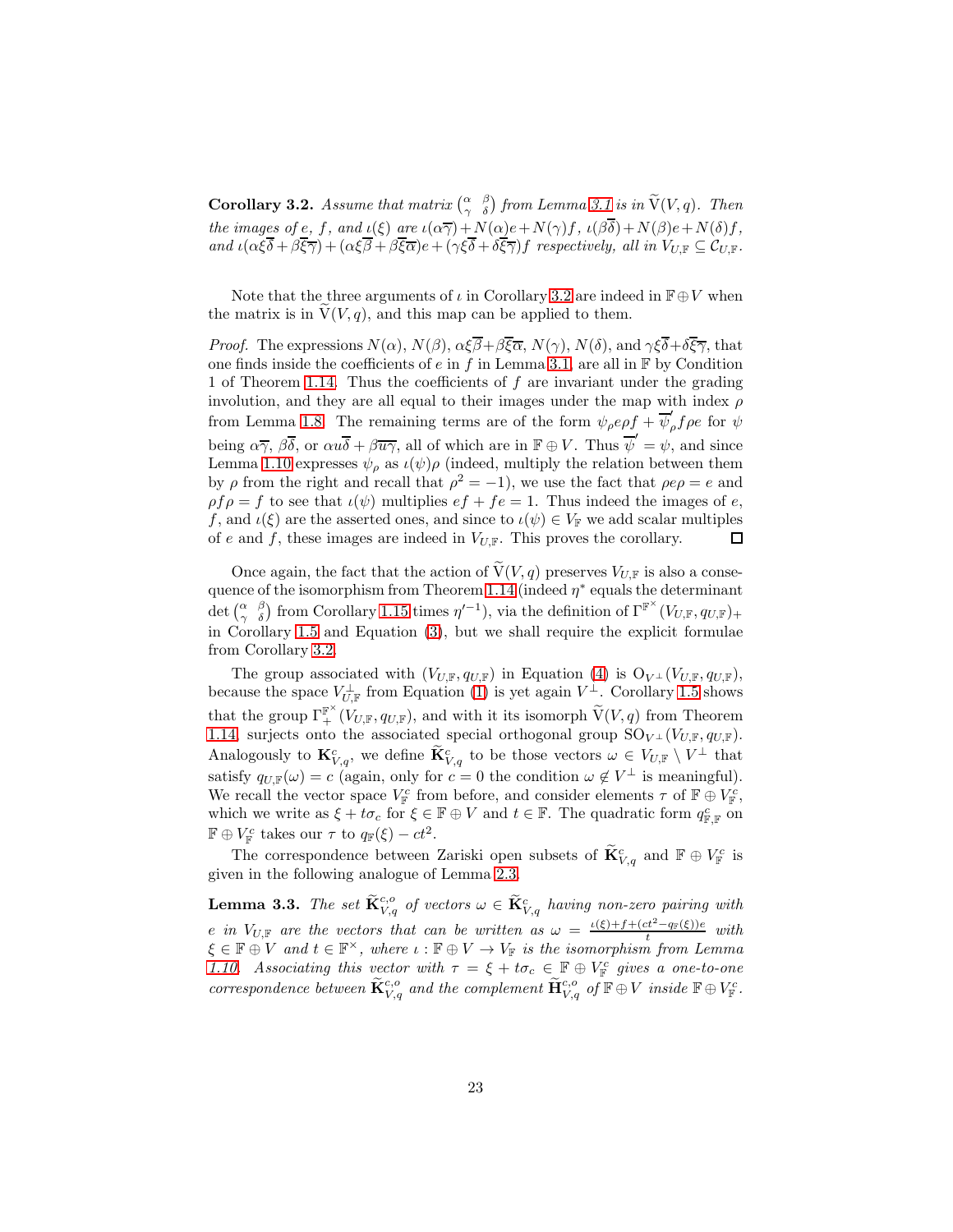*Proof.* The fact that  $V_{U,\mathbb{F}}$  is the orthogonal direct sum of U with the isomorph  $V_{\mathbb{F}}$  of  $\mathbb{F} \oplus V$  implies that if the non-zero pairing of an element  $\omega$  there with e is  $\frac{1}{t}$  for  $t \in \mathbb{F}^\times$  then  $\omega$  is of the form  $\frac{\iota(\xi)+f+se}{t}$  for  $\xi \in \mathbb{F} \oplus V$  and  $s \in \mathbb{F}$ . Comparing the  $q_{U,\mathbb{F}}$ -image  $\frac{q_{\mathbb{F}}(\xi)+s}{t^2}$  of  $\omega$  with c yields  $s = ct^2 - q_{\mathbb{F}}(\xi)$  as required. The bijectivity of the resulting correspondence between  $\widetilde{\mathbf{K}}_{V,q}^{c,o}$  and  $\widetilde{\mathbf{H}}_{V,q}^{c,o}$  is now clear, like in the proof of Lemma [2.3.](#page-12-1) This proves the lemma.

The Möbius transformation calculations here will require the following analogue of Lemma [2.4.](#page-13-0)

<span id="page-23-0"></span>**Lemma 3.4.** Given  $\tau \in \mathbb{F} \oplus V_{\mathbb{F}}^c$  and a matrix  $\eta = \begin{pmatrix} \alpha & \beta \\ \gamma & \delta \end{pmatrix} \in \widetilde{V}(V, q)$ , the two norms  $N(\gamma \tau + \delta)$  and  $N(\alpha \tau + \beta)$  lie in F, and  $(\alpha \tau + \beta)$  $\overline{(\gamma \tau + \delta)}$  is in  $\mathbb{F} \oplus V_{\mathbb{F}}^c$ . In the case where  $\tau$  is in  $\tilde{\mathbf{H}}_{V,q}^{c,o}$ , the latter vector lies there as well.

*Proof.* We write  $\tau = \xi + t\sigma_c$ , and recall the commutation relations of  $\sigma_c$  with elements of C inside  $\mathcal{C}(V_{\mathbb{F}}^c, q_{\mathbb{F}}^c)$  and its image under Clifford involution. This, together with the fact that for  $\tau \in \mathbb{F} \oplus V^c_{\mathbb{F}}$  we have that  $N(\tau) = -q^c_{\mathbb{F},\mathbb{F}}(\tau) \in \mathbb{F}$  is central in  $\mathcal{C}(V_{\mathbb{F}}^c, q_{\mathbb{F}}^c)$  and  $\gamma \delta^* = \delta \gamma^*$  for  $\eta \in \widetilde{V}(V, q)$  via Condition 1 of Theorem [1.14,](#page-10-0) allows us to write  $N(\gamma \tau + \delta) = (\gamma \tau + \delta)(\overline{\gamma \tau + \delta})$  as

$$
\gamma N(\tau)\overline{\gamma} + \gamma \xi \overline{\delta} + \delta \overline{\xi} \overline{\gamma} + t(\gamma \delta^* - \delta \gamma^*) \sigma_c + \delta \overline{\delta} = -q_{\mathbb{F}, \mathbb{F}}^c(\tau)N(\gamma) + (\gamma \xi \overline{\delta} + \delta \overline{\xi} \overline{\gamma}) + N(\delta),
$$

which is in  $\mathbb F$  by Condition 1 of Theorem [1.14.](#page-10-0) A similar argument shows that

$$
N(\alpha \tau + \beta) = -q_{\mathbb{F}, \mathbb{F}}^c(\tau)N(\alpha) + (\alpha \xi \overline{\beta} + \beta \overline{\xi} \overline{\alpha}) + N(\beta) \in \mathbb{F},
$$

and we also obtain that

$$
(\alpha \tau + \beta)(\overline{\gamma \tau + \delta}) = -q_{\mathbb{F}, \mathbb{F}}^c(\tau)\alpha \overline{\gamma} + (\alpha \xi \overline{\delta} + \beta \overline{\xi} \overline{\gamma}) + t(\alpha \delta^* - \beta \gamma^*) \sigma_c + \beta \overline{\delta},
$$

with the third one being a non-zero scalar multiple of  $t\sigma_c$  and the remaining terms lying in  $\mathbb{F} \oplus V$  by Theorem [1.14.](#page-10-0) This proves the lemma. 口

<span id="page-23-1"></span>Corollary 3.5. For a matrix  $\eta$  and an element  $\tau = \xi + t\sigma_c$  as in Lemma [3.3,](#page-22-1) the  $\mathbb{F} \oplus V$ -part of the paravector  $(\alpha \tau + \beta)(\gamma \tau + \delta) \in \mathbb{F} \oplus V_{\mathbb{F}}^c$  has  $q_{\mathbb{F}}$ -value  $ct^2 det^2 \eta - N(\alpha \tau + \beta) N(\gamma \tau + \delta)$ , where det  $\eta$  is the scalar  $\alpha \delta^2 - \beta \gamma^* \in \mathbb{F}^\times$  from Theorem [1.14](#page-10-0) and Corollary [1.15.](#page-10-1)

Proof. As in the proof of Corollary [2.5,](#page-13-1) paravectors share the property of vectors that their quadratic values are minus their norms, which shows (by invoking Remark [1.16](#page-10-2) again) that  $q_{\mathbb{F},\mathbb{F}}^c((\alpha\tau+\beta)(\overline{\gamma\tau+\delta})) = -N(\alpha\tau+\beta)N(\gamma\tau+\delta).$ Writing this paravector vector, via the proof of Lemma [3.3,](#page-22-1) as its  $\mathbb{F} \oplus V$ -part plus  $t \det \eta \cdot \sigma_c$ , we deduce that the  $q_F$ -value (or equivalently the  $q_{\mathbb{F},\mathbb{F}}^c$ -value) of the former, is difference between that of  $(\alpha \tau + \beta)(\overline{\gamma \tau + \delta})$  and the  $q_{\mathbb{F}, \mathbb{F}}^c$ -value  $ct^2 \det^2 \eta$  of t det  $\eta \cdot \sigma_c$  (as  $q_{\mathbb{F},\mathbb{F}}^c(\sigma_c) = q_{\mathbb{F}}^c(\sigma_c) = -c$ ). This proves the corollary.

The regular part of the Möbius transformation formula here is as follows.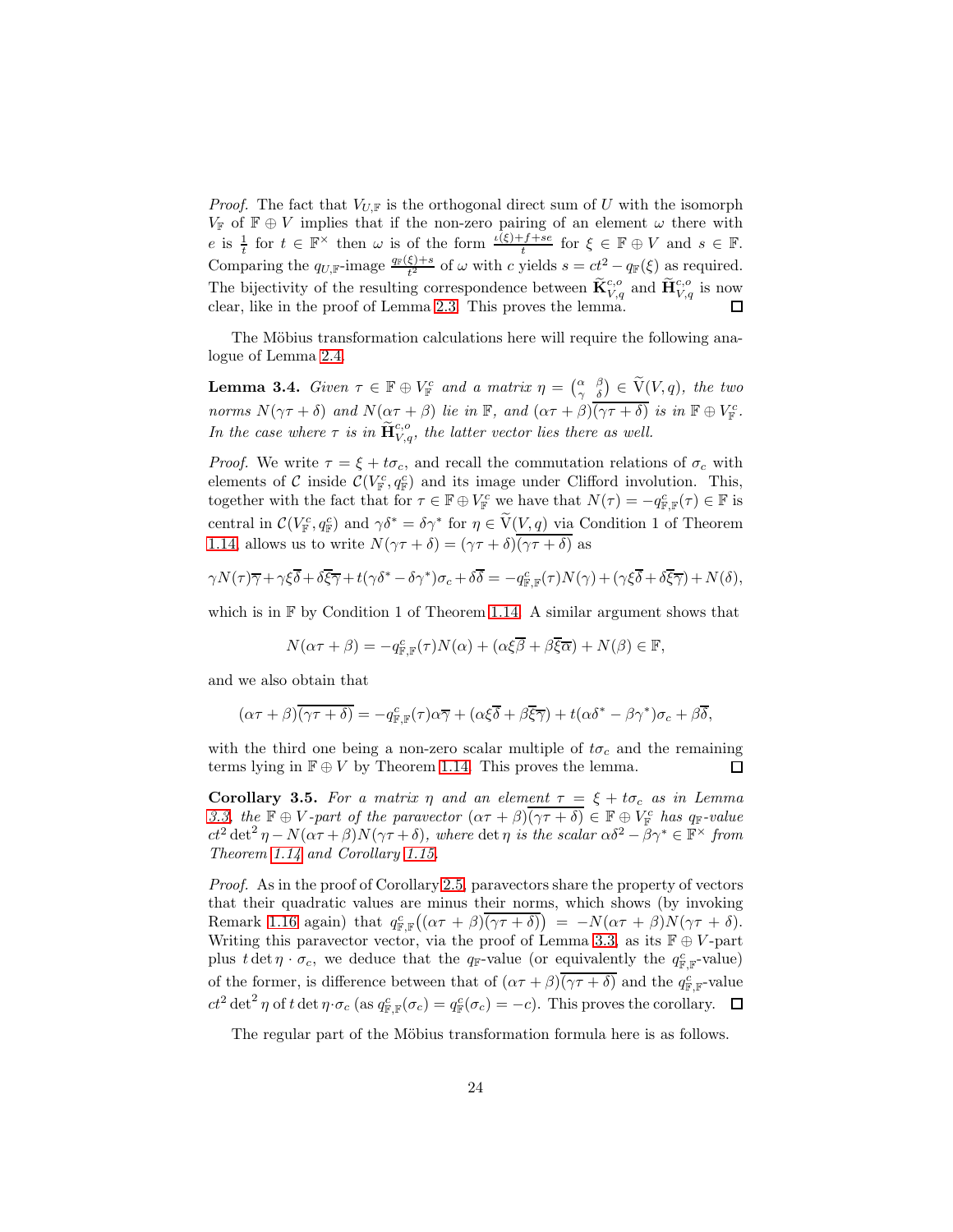<span id="page-24-0"></span>**Proposition 3.6.** Take  $\omega \in \widetilde{\mathbf{K}}_{V,q}^{c,o}$  and  $\tau \in \widetilde{\mathbf{H}}_{V,q}^{c,o}$  that are related by Lemma [3.3,](#page-22-1) as well as a matrix  $\begin{pmatrix} \alpha & \beta \\ \gamma & \delta \end{pmatrix} \in \widetilde{V}(V,q)$  for which the norm  $N(\gamma z + \delta)$  from Lemma [3.4](#page-23-0) is non-zero, and let  $\eta \in \Gamma^{\mathbb{F}^{\times}}(V_{U,\mathbb{F}}, q_{U,\mathbb{F}})$  be the element corresponding to this matrix in Theorem [1.14.](#page-10-0) Then if  $\pi_{U,\mathbb{F}}$  is the map from Theorem [1.1](#page-3-1) that is associated with  $(V_{U,\mathbb{F}}, q_{U,\mathbb{F}})$ , then  $\pi_{U,\mathbb{F}}(\eta) \in \mathrm{SO}_{V^{\perp}}(V_{U,\mathbb{F}}, q_{U,\mathbb{F}})$  takes  $\omega$  to the element of  $\mathbf{K}_{V,q}^{c,o}$  that is associated with  $(\alpha \tau + \beta)(\gamma \tau + \delta)^{-1} \in \mathbf{H}_{V,q}^{c,o}$ .

*Proof.* Like in the proof of Proposition [2.6,](#page-14-0) we get  $\pi_{U,\mathbb{F}}(\eta)(\omega) = \eta \omega \eta'^{-1} = \frac{\eta \omega \eta^*}{\det \eta}$  with det  $\eta$  being  $\alpha \delta^* - \beta \gamma^*$  as in Theorem [1.14](#page-10-0) and Corollary [1.15,](#page-10-1) and with  $ω$  as in Lemma [3.3](#page-22-1) this vector is  $η[ι(ξ) + f + (ct<sup>2</sup> – q<sub>Γ</sub>(ξ))e]η<sup>*</sup>$  divided by the scalar t det  $\eta = t(\alpha \delta^* - \beta \gamma^*)$ . We evaluate the numerator, via Corollary [3.2,](#page-22-0) as

$$
\iota \left[ (\alpha \xi \overline{\delta} + \beta \overline{\xi} \overline{\gamma}) + \beta \overline{\delta} + \left( ct^2 - q_{\mathbb{F}}(\xi) \right) \alpha \overline{\gamma} \right] + \left[ (\alpha \xi \overline{\beta} + \beta \overline{\xi} \overline{\alpha}) + N(\beta) + \left( ct^2 - q_{\mathbb{F}}(\xi) \right) N(\alpha) \right] e +
$$
  
+ 
$$
\left[ (\gamma \xi \overline{\delta} + \delta \overline{\xi} \overline{\gamma}) + N(\delta) + \left( ct^2 - q_{\mathbb{F}}(\xi) \right) N(\gamma) \right] f,
$$

where the coefficient  $ct^2 - q_{\mathbb{F}}(\xi)$  can also be written as  $-q_{\mathbb{F},\mathbb{F}}^c(\tau)$  for the associated element  $\tau = \xi + t\sigma_c \in \widetilde{\mathbf{H}}_{V,q}^{c,o}$  from Lemma [3.3.](#page-22-1) Using Lemma [3.4,](#page-23-0) the coefficient of f here is  $N(\gamma \tau + \delta)$ , and the V<sub>F</sub>-part of our expression is the *ι*-image of the  $\mathbb{F} \oplus V$ -part of  $(\alpha \tau + \beta)(\gamma \tau + \delta)$ .

It follows that the image of  $\omega \in \widetilde{\mathbf{K}}_{V,q}^{c,o}$  under  $\pi_{U,\mathbb{F}}(\eta)$  is in  $\widetilde{\mathbf{K}}_{V,q}^{c,o}$ , with the inverse of the coefficient of f being  $\frac{t(\alpha\delta^*-\beta\gamma^*)}{N(\alpha\tau+\delta)}$  $\frac{\alpha \sigma - \beta \gamma}{N(\gamma \tau + \delta)}$ , and multiplying the V<sub>F</sub>-part part of  $\pi_{U,\mathbb{F}}(\eta)(\omega)$  by this scalar gives  $\frac{\iota[(\alpha\tau+\beta)](\gamma\tau+\delta)-t(\alpha\delta^*-\beta\gamma^*)\sigma_c]}{N(\gamma\tau+\delta)}$  $\frac{N(\gamma\tau+\delta)-l(\alpha\delta-\beta\gamma-\beta\sigma_c)}{N(\gamma\tau+\delta)}$ . But our Möbius expression  $(\alpha \tau + \beta)(\gamma \tau + \delta)^{-1} \in \mathbf{H}_{V,q}^{c,o}$  is  $(\alpha \tau + \beta)(\overline{\gamma \tau + \delta})$  divided by  $N(\gamma \tau + \delta)$ , in which the coefficient of  $\sigma_c$  is the former quotient, and whose  $\mathbb{F} \oplus V$ -part becomes, after applying  $\iota$ , the latter quotient, making it the element corresponding via Lemma [3.3](#page-22-1) to  $\pi_{U,\mathbb{F}}(\eta)(\omega)$ . This proves the proposition.  $\Box$ 

<span id="page-24-1"></span>**Remark 3.7.** Similarly to Remark [2.7,](#page-14-1) the coefficient of  $e$  in the numerator in the proof of Proposition [3.6](#page-24-0) is  $N(\alpha \tau + \beta)$ , Corollary [3.5](#page-23-1) implies that the  $q_{U,\mathbb{F}}$ -value of the numerator is  $ct^2$  det<sup>2</sup>  $\eta$  without the applying orthogonality of  $\pi_{U,\mathbb{F}}(\eta)$ , and Theorem [1.14](#page-10-0) and Remark [1.16](#page-10-2) can give this value by direct calculations.

Also here it may happen that for some  $c \neq 0$ , there is no vector in  $V_{\mathbb{F}}$  having  $q_{\mathbb{F}}$ -value c, and then  $\widetilde{\mathbf{K}}_{V,q}^{c} = \widetilde{\mathbf{K}}_{V,q}^{c,o}$  maps bijectively to  $\widetilde{\mathbf{K}}_{V,q}^{c,o}$  via Lemma [3.3,](#page-22-1) and Proposition [3.6](#page-24-0) already describes the entire action of  $\text{SO}_{V^{\perp}}(V_{U,\mathbb{F}}, q_{U,\mathbb{F}})$  (or  $\Gamma^{\mathbb{F}^{\times}}(V_{U,\mathbb{F}},q_{U,\mathbb{F}})_{+}$ , or  $\widetilde{V}(V,q)$ ). This happens, for example, if  $\mathbb{F} = \mathbb{R}, (V,q)$  is negative definite, and  $c = 1$ , where the restriction of our Proposition [3.6](#page-24-0) to  $\text{SV}(V, q)$  reproduces Propositions 5.1 and 5.3 of [EGM]. But if  $V_{\mathbb{F}}$  represents c then  $\widetilde{\mathbf{K}}_{V,q}^{c,o} \subsetneq \widetilde{\mathbf{K}}_{V,q}^{c}$ , and we have to complete  $\widetilde{\mathbf{H}}_{V,q}^{c,o}$  by adding appropriate boundary points to  $\mathbb{F} \oplus V^c_{\mathbb{F}}$  and include them for obtaining the space  $\mathbf{H}^c_{V,q}$ . This is carried out in the following analogue of Definition [2.8.](#page-15-0)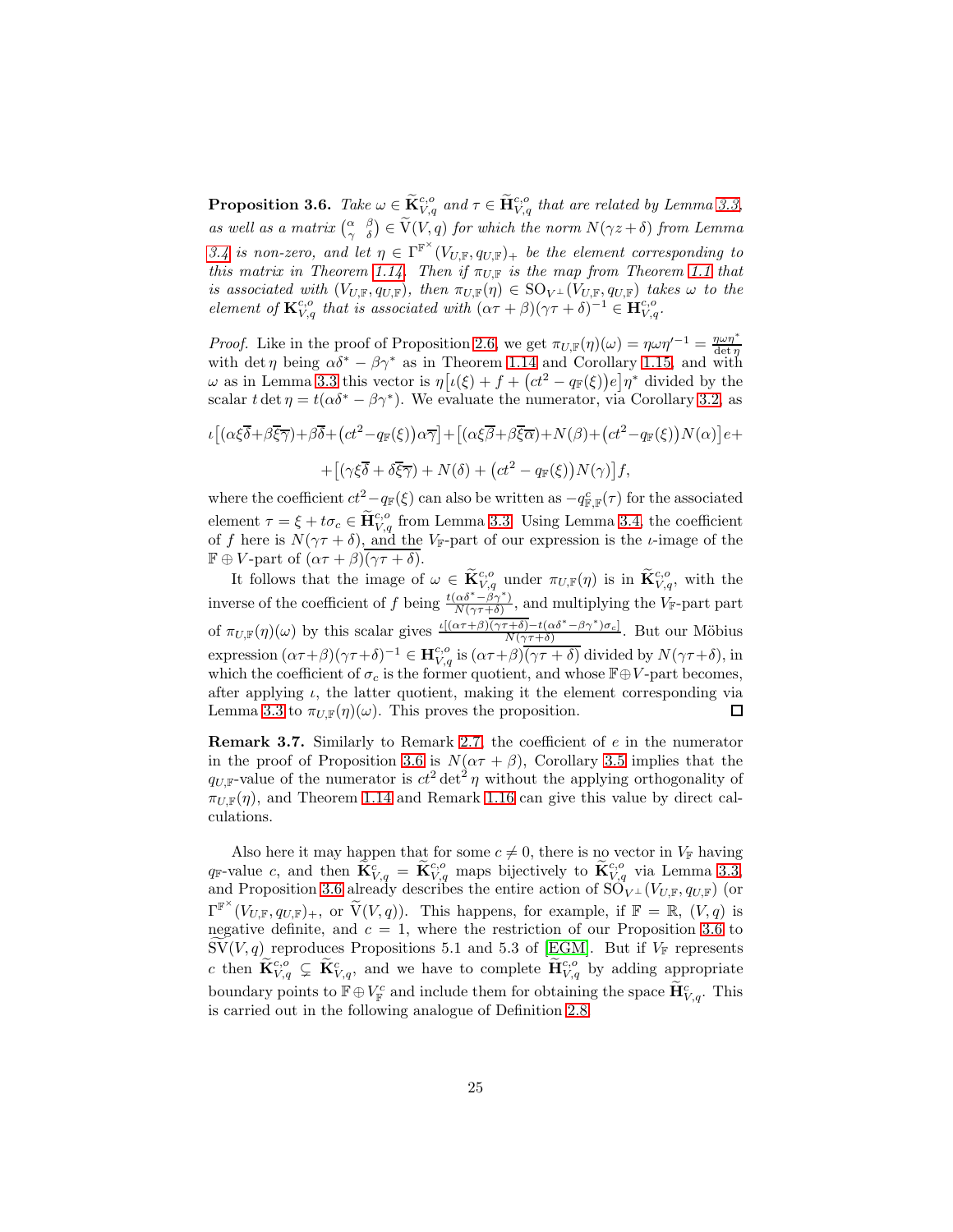<span id="page-25-0"></span>**Definition 3.8.** Let  $\lambda$  be a paravector in  $\mathbb{F} \oplus V$  with  $q_{\mathbb{F}}(\lambda) = c$ , and take  $b \in \mathbb{F}$ , such that if  $c = 0$  and  $\xi \in V^{\perp}$  then  $b \neq 0$ . Then the corresponding boundary point  $(\infty \lambda)_b + \infty \sigma_c$  of  $\mathbb{F} \oplus V^c_{\mathbb{F}}$  satisfies the property that the value of  $\infty \lambda$  under the extension of  $q_F$  is  $\infty^2 c - \infty b$ . We denote the set of all boundary point of  $\mathbb{F}\oplus V_{\mathbb{F}}^c$  by  $\partial(\mathbb{F}\oplus V_{\mathbb{F}}^c)$ , the completion of  $\mathbb{F}\oplus V_{\mathbb{F}}^c$  by adding these boundary points by  $\overline{\mathbb{F}\oplus V_{\mathbb{F}}^{c}}$ , and the complement  $\widetilde{H}_{V,q}^{c,o} \cup \partial(\mathbb{F}\oplus V_{\mathbb{F}}^{c})$  of  $\mathbb{F}\oplus V$  inside  $\overline{\mathbb{F}\oplus V_{\mathbb{F}}^{c}}$  by  $\widetilde{\mathbf H}_{V,q}^c.$ 

Also here any topology on  $\mathbb{F} \oplus V_{\mathbb{F}}^c$  extends naturally to  $\overline{\mathbb{F} \oplus V_{\mathbb{F}}^c}$ , with the points near a boundary element  $(\infty \lambda)_b + \infty \sigma_c$  being those  $\tau = \xi + t \sigma_c$  with t near  $\infty$  in  $\mathbb{P}^1(\mathbb{F})$  and the pairing  $(t\lambda - \xi, \lambda)_{\mathbb{F}}$  from Equation [\(6\)](#page-4-0) being near b, as well as those  $(\infty \mu)_a + \infty \sigma_c$  in which  $\mu \in \mathbb{F} \oplus V$  is near  $\lambda$  and satisfies  $q_{\mathbb{F}}(\mu) = c$ , and a is near b. The fact that for  $\lambda$  and  $\xi \mathbb{F} \oplus V$  with  $q_{\mathbb{F}}(\mu) = c$ , the limit of  $t\lambda - \xi + t\sigma_c$  as  $t \to \infty$  is  $(\infty \lambda)_{(\lambda,\xi)_{\mathbb{F}}} + \infty \sigma_c \in \partial(\mathbb{F} \oplus V_{\mathbb{F}}^c)$  is valid here as well, and so are the openness of  $\mathbb{F} \oplus V_{\mathbb{F}}^c$  and  $\widetilde{\mathbf{H}}_{V,q}^c$  in  $\overline{\mathbb{F} \oplus V_{\mathbb{F}}^c}$  and that of  $\widetilde{\mathbf{H}}_{V,q}^{c,o}$  in the latter three sets when F carries a Hausdorff topology.

The extension of Lemma [3.3](#page-22-1) to  $\mathbf{K}_{V,q}^c$  by mapping the elements in the complement of  $\widetilde{\mathbf{K}}_{V,q}^{c,o}$  to  $\partial(\mathbb{F} \oplus V_{\mathbb{F}}^c) \subseteq \widetilde{\mathbf{H}}_{V,q}^c$  is as follows.

<span id="page-25-1"></span>**Lemma 3.9.** If  $\omega \in \mathbf{K}_{V,q}^c$  is orthogonal to e in  $V_{U,\mathbb{F}}$  then it equals  $\iota(\lambda) + be$  for a paravector  $\lambda \in \mathbb{F} \oplus V$  with  $q_{\mathbb{F}}(\lambda) = c$  and  $b \in \mathbb{F}$ , where if  $c = 0$  and  $\lambda \in V^{\perp}$ then  $b \neq 0$ . Associating our  $\omega$  with the element  $(\infty \lambda)_b + \infty \sigma_c \in \partial (\mathbb{F} \oplus V_{\mathbb{F}}^c)$  yields a one-to-one between  $\widetilde{\mathbf{K}}_{V,q}^c \setminus \widetilde{\mathbf{K}}_{V,q}^{c,o}$  and  $\partial(\mathbb{F} \oplus V_{\mathbb{F}}^c)$ , and with Lemma [3.3](#page-22-1) we get a one-to-one correspondence between  $\mathbf{K}_{V,q}^c$  and  $\mathbf{H}_{V,q}^c$ .

*Proof.* The elements of  $V_{U,\mathbb{F}}$  that are orthogonal to e are precisely those in the direct sum of  $V_{\mathbb{F}} = \iota(\mathbb{F} \oplus V)$  and  $\mathbb{F}e$ , and for  $\omega = \iota(\lambda) + be$  in that space we have  $q_{U,\mathbb{F}}(\omega) = q_{\mathbb{F}}(\lambda)$ . Thus  $\omega \in \widetilde{\mathbf{K}}_{V,q}^c$  if and only if  $q_{\mathbb{F}}(\lambda) = c$ , and excluding  $V^{\perp}$ (with  $b = 0$ ) for  $c = 0$  yields the first assertion. The remaining parts are proved like in Lemma [2.9,](#page-15-1) using the parameters from Definition [3.8.](#page-25-0) This proves the lemma. □

We can now consider paravector Möbius transformations with a vanishing denominator.

<span id="page-25-2"></span>**Proposition 3.10.** Consider  $\omega \in \widetilde{\mathbf{K}}_{V,q}^{c,o}$ , with associated  $\tau \in \widetilde{\mathbf{H}}_{V,q}^{c,o}$  via Lemma [3.3,](#page-22-1) and take  $\eta \in \Gamma^{\mathbb{F}^{\times}}(V_{U,\mathbb{F}}, q_{U,\mathbb{F}})$  such that the associated matrix  $\begin{pmatrix} \alpha & \beta \\ \gamma & \delta \end{pmatrix}$  in  $\widetilde{V}(V,q)$  satisfies  $N(\gamma \tau + \delta) = 0$ . We define  $(\alpha \tau + \beta)(\gamma \tau + \delta)^{-1}$  to be the element  $(\infty\lambda)_b + \infty\sigma_c$  from Definition [3.8,](#page-25-0) where  $\lambda$  is the  $\mathbb{F} \oplus V$ -part of  $(\alpha\tau+\beta)(\gamma\tau+\delta)$ divided by t det  $\eta$ , and b equals  $\frac{N(\alpha \tau + \beta)}{t \det \eta}$ . Then Lemma [3.9](#page-25-1) associates this vector to  $\pi_{U,\mathbb{F}}(\eta)(\omega)$ , and the resulting extension of the Möbius transformation is continuous on  $\widetilde{H}_{V,q}^{c,o}$  wherever this notion makes sense.

*Proof.* Using the notation  $\lambda$ , the proof of Proposition [3.6](#page-24-0) gives, via Remark [3.7,](#page-24-1) that  $\pi_{U,\mathbb{F}}(\eta)(\omega) = \frac{\eta \omega \eta^*}{\det \eta}$  equals  $\iota(\lambda) + \frac{N(\alpha \tau + \hat{\beta})}{t \det \eta} e + \frac{N(\gamma \tau + \hat{\delta})}{t \det \eta}$  $\frac{(\gamma \tau + o)}{t \det \eta} f$ , and Corollary [3.5](#page-23-1)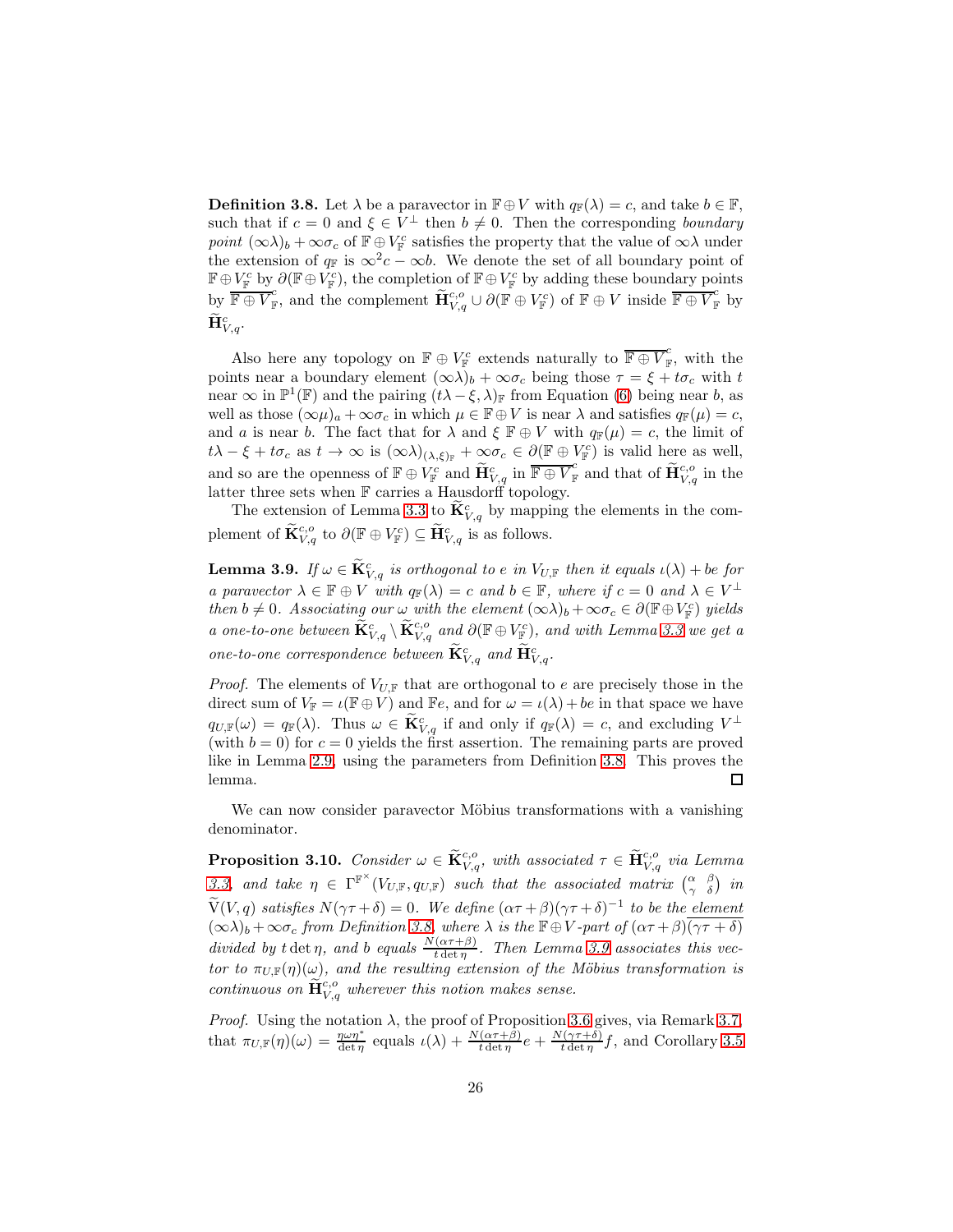yields  $q_{\mathbb{F}}(\lambda) = c - \frac{N(\gamma \tau + \delta)}{t \det n}$  $\frac{N(\gamma\tau+\delta)}{t\det\eta}\cdot\frac{N(\alpha\tau+\beta)}{t\det\eta}$  $\frac{(\alpha \tau + \beta)}{t \det \eta}$ . The coefficient of  $\sigma_c$  in  $(\alpha \tau + \beta)(\gamma \tau + \delta)^{-1}$ was  $\frac{t \det \eta}{N(\gamma \tau + \delta)}$  when the denominator was non-zero, so this would be  $\infty$  in case  $N(\gamma \tau + \delta)$ , and the extension of  $q_F$  takes  $\infty \lambda$  to  $\infty^2 c - \infty b$  with the asserted b, giving continuity again. The equality  $\pi_{U,\mathbb{F}}(\eta)(\omega) = \iota(\lambda) + be$ , Lemma [3.9,](#page-25-1) and the exclusion of  $V^{\perp}$  when  $c=0$  yield the rest like in the proof of Proposition [2.10.](#page-16-0) This proves the proposition. 口

The linearity in  $\infty$  on  $\partial(\mathbb{F} \oplus V_{\mathbb{F}}^c)$ , like in Lemma [2.11,](#page-16-1) holds here as well.

<span id="page-26-0"></span>**Lemma 3.11.** Given  $\omega = (\infty \lambda)_b + \infty \sigma_c \in \partial (\mathbb{F} \oplus V_{\mathbb{F}}^c)$  and  $\eta = \begin{pmatrix} \alpha & \beta \\ \gamma & \delta \end{pmatrix} \in \widetilde{V}(V, q)$ , the expressions  $N(\gamma \tau + \delta)$ ,  $N(\alpha \tau + \beta)$ , and  $(\alpha \tau + \beta)$  $\overline{(\gamma \tau + \delta)}$  are linear at  $\infty$ , *i.e.*, up to finite terms they are given by  $N(\gamma \tau + \delta)_* \infty$ ,  $N(\alpha \tau + \beta)_* \infty$ , and  $(\alpha \tau + \beta)(\gamma \tau + \delta)_* \infty$ , in which  $N(\gamma \tau + \delta)_*$  and  $N(\alpha \tau + \beta)_*$  lie in  $\mathbb{F}$  and  $(\alpha \tau + \beta) \overline{(\gamma \tau + \delta)}$ <sub>\*</sub> is in  $\widetilde{H}_{V,q}^{c,o}$ . In addition, the q<sub>F</sub>-value of the  $F \oplus V$ -part of  $(\alpha \tau + \beta) \overline{(\gamma \tau + \delta)}_*$  is  $c \det^2 \eta - N(\alpha \tau + \beta)_* N(\gamma \tau + \delta)_*.$ 

*Proof.* Considering the formulae from the proof of Lemma [3.4,](#page-23-0) but with  $\tau = \infty \xi$ and  $t = \infty$ , we ignore the finite terms  $N(\delta)$ ,  $N(\beta)$  and  $\beta\overline{\delta}$ , and the terms involving  $\xi$  or  $\overline{\xi}$  are linear at  $\infty$ . The extension of  $q_{\mathbb{F},\mathbb{F}}^c$  take  $\tau$  to the difference between between the value  $\infty^2 c - \infty b$  of the extension of  $q_F$  to  $\infty \xi$  as in Definition [3.8](#page-25-0) and the quadratic value  $\infty^2 c$  of  $\infty \sigma_c$  under the extension of  $q_{\mathbb{F},\mathbb{F}}^c$ , which is the linear term  $-\infty b$ . This gives the required result, with

$$
N(\gamma \tau + \delta)_* = bN(\gamma) + (\gamma \xi \overline{\delta} + \delta \overline{\xi} \overline{\gamma}) \in \mathbb{F}, \quad N(\alpha \tau + \beta)_* = bN(\alpha) + (\alpha \xi \overline{\beta} + \beta \overline{\xi} \overline{\alpha}) \in \mathbb{F},
$$

and

$$
(\alpha \tau + \beta)\overline{(\gamma \tau + \delta)}_* = b\alpha \overline{\gamma} + (\alpha \xi \overline{\delta} + \beta \overline{\xi} \overline{\gamma}) + (\alpha \delta^* - \beta \gamma^*) \sigma_c \in \mathbb{F} \oplus V_{\mathbb{F}}^c,
$$

the latter is in  $\tilde{\mathbf{H}}_{V,q}^{c,o}$  due to the non-vanishing of  $\alpha \delta^* - \beta \gamma^*$ , and the same argument from the proof of Lemma [2.11,](#page-16-1) but now with Corollary [3.5,](#page-23-1) yields the value of the  $\mathbb{F} \oplus V$ -part of the latter paravector under  $q_{\mathbb{F}}$ . This proves the lemma.  $\Box$ 

The following analogue of Proposition [2.12](#page-17-0) extends the action of the par-avector Möbius transformations from Propositions [3.6](#page-24-0) and [3.10](#page-25-2) to  $\partial (\mathbb{F} \oplus V_{\mathbb{F}}^c)$ , and thus to all of  $\widetilde{\mathbf{H}}_{V,q}^{c}$ .

**Proposition 3.12.** For  $\tau = (\infty \xi)_b + \infty \sigma_c \in \partial (\mathbb{F} \oplus V_{\mathbb{F}}^c)$  and  $\eta = \begin{pmatrix} \alpha & \beta \\ \gamma & \delta \end{pmatrix} \in \widetilde{V}(V, q)$ , consider the expression  $N(\gamma \tau + \delta)_* \in \mathbb{F}$  from Lemma [2.11.](#page-16-1) If it is non-zero, then we set

$$
(\alpha \tau + \beta)(\gamma \tau + \delta)^{-1} := (\alpha \tau + \beta)\overline{(\gamma \tau + \delta)}_{*} / N(\gamma \tau + \delta)_{*}.
$$

In case it does vanish, we define  $(\alpha \tau + \beta)(\gamma \tau + \delta)^{-1}$  to be  $(\infty \mu)_a + \infty \sigma_c$ , in which  $\mu$  is  $\frac{1}{\det \eta}$  times the  $\mathbb{F} \oplus V$ -part of  $(\alpha \tau + \beta) \overline{(\gamma \tau + \delta)}_{*}$ , and a equals  $\frac{N(\alpha \tau + \beta)_{*}}{\det \eta}$ . This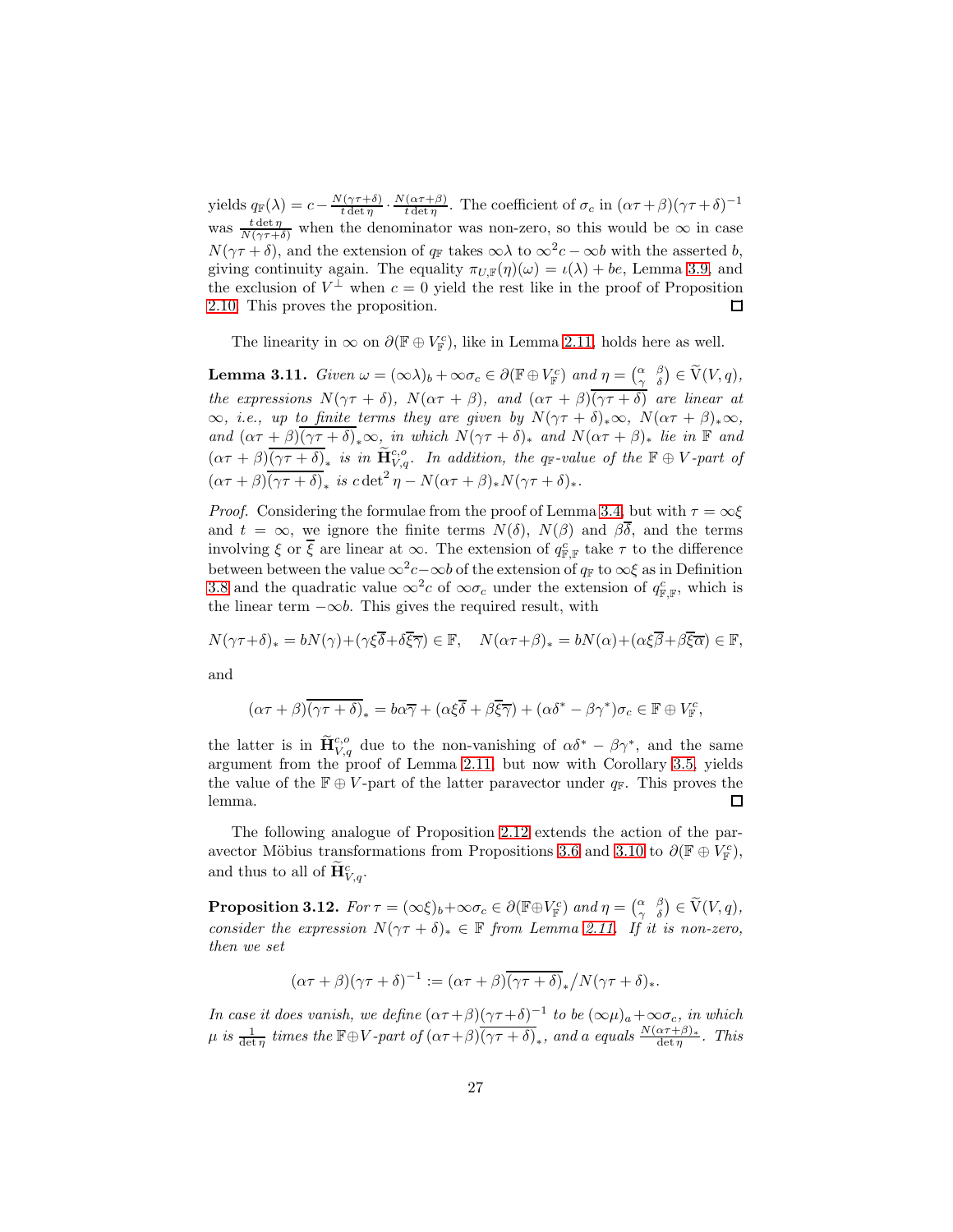gives an action of  $\eta$  on  $\tilde{\mathbf{H}}_{V,q}^{c}$ , such that the element of  $\tilde{\mathbf{K}}_{V,q}^{c}$  that corresponds to  $\tau$  via in [3.9](#page-25-1) is sent to the one associated with  $(\alpha \tau + \beta)(\gamma \tau + \delta)^{-1}$  via Lemma [3.3](#page-22-1) or [3.9.](#page-25-1)

*Proof.* Lemma [3.9](#page-25-1) associates with our  $\tau$  the vector  $\omega = \iota(\lambda) + be \in V_{U,\mathbb{F}}$ , and Corollary [3.2](#page-22-0) evaluates  $\frac{\eta \omega \eta^*}{\det \eta}$  for this  $\omega$  as  $\frac{1}{\alpha \delta^* - \beta \gamma^*}$  times

$$
[(\alpha\xi\overline{\delta}+\beta\overline{\xi}\overline{\gamma})+b\alpha\overline{\gamma}]+[(\alpha\xi\overline{\beta}+\beta\overline{\xi}\overline{\alpha})+bN(\alpha)]e+[(\gamma\xi\overline{\delta}+\delta\overline{\xi}\overline{\gamma})+bN(\gamma)]f.
$$

In the terminology of the proof of Lemma [3.11,](#page-26-0) these coefficients are  $\mathbb{F} \oplus V$ -part of  $(\alpha \tau + \beta)(\gamma \tau + \delta)_*, N(\alpha \tau + \beta)_*,$  and  $N(\gamma \tau + \delta)_*$  respectively. If  $N(\gamma \tau + \delta)_* \neq 0$ , then the proof of Proposition [3.6](#page-24-0) shows that  $\frac{\eta \omega \eta^*}{\det \eta}$  is the vector corresponding to the desired element of  $\widetilde{\mathbf{H}}_{V,q}^{c,o}$  via Lemma [2.3,](#page-12-1) in which the coefficient multiplying  $\sigma_c$  is  $\frac{\alpha \delta^* - \beta \gamma^*}{N(\gamma \tau + \delta)_*}$ . Using the paravector  $\mu$ , and Lemma [3.11,](#page-26-0) the total expression for  $\frac{\eta \omega \eta^*}{\det \eta}$  is  $\iota(\mu) + \frac{N(\alpha \tau + \beta)_*}{\det \eta} e + \frac{N(\gamma \tau + \delta)_*}{\det \eta}$  $\frac{\gamma \tau + \delta)_*}{\det \eta} f$  with  $q_{\mathbb{F}}(\mu) = c - \frac{N(\gamma \tau + \delta)_*}{\det \eta}$  $\frac{\gamma \tau + \delta)_*}{\det \eta} \cdot \frac{N(\alpha \tau + \beta)_*}{\det \eta}$  $\frac{\alpha \tau + \rho_{\ell}}{\det \eta},$ so that when  $N(\gamma \tau + \delta)_* = 0$ , the value of  $\infty$  is  $\frac{\det \eta}{N(\gamma \tau + \delta)_*}$ , the total vector is  $u(\mu) + ae$ , and the extension of  $q_{\mathbb{F}}$  takes  $\infty \mu$  to  $\infty^2 c - \infty a$ , as required by Lemma [3.9.](#page-25-1) This proves the proposition. 口

For the properties of the action of  $\widetilde{V}(V,q)$  on  $\widetilde{H}^c_{V,q}$ , we observe that  $\mathbf{F} \oplus V$  is contained in the set  $\mathcal{T}(V, q)$  from Equation [\(9\)](#page-9-2), and using any of the conditions of Theorem [1.14,](#page-10-0) with Remark [1.16](#page-10-2) or Equation [\(6\)](#page-4-0), we deduce that the matrix  $\begin{pmatrix} 1 & \xi \\ 0 & 1 \end{pmatrix}$  is in  $\tilde{V}(V, q)$  for every  $\xi \in \mathbb{F} \oplus V$ . As the diagonal matrix  $\begin{pmatrix} a & 0 \\ 0 & 1 \end{pmatrix}$  is also in  $\widetilde{V}(V, q)$ , and these matrices form a subgroup of  $\widetilde{V}(V, q)$  that is isomorphic to  $\mathbb{F}^{\times} \rtimes (\mathbb{F} \oplus V, +)$ , we can prove the following analogue of Lemma [2.13.](#page-18-0)

<span id="page-27-0"></span>**Lemma 3.13.** For  $(V, q)$  and c, the following are equivalent: (1) There is  $\xi\in \mathbb{F}\oplus V$  with  $q_{\mathbb{F}}(\xi)=c.$  (2) The containments  $\widetilde{\mathbf{H}}_{V,q}^{c,o}\subseteq \widetilde{\mathbf{H}}_{V,q}^{c}$  and  $\widetilde{\mathbf{K}}_{V,q}^{c,o}\subseteq \widetilde{\mathbf{K}}_{V,q}^{c}$ are strict. (3) The group  $\mathbb{F}^{\times} \rtimes (\mathbb{F} \oplus V, +)$  acts on  $\widetilde{\mathbf{H}}_{V,q}^{c}$  with more than one orbit. (4) Some elements of  $\widetilde{H}^c_{V,q}$  have stabilizers under  $\mathbb{F}^\times \rtimes (\mathbb{F} \oplus V, +)$ . (5) Given  $\tau \in \widetilde{\mathbf{H}}_{V,q}^{c,o}$ , there is  $\begin{pmatrix} \alpha & \beta \\ \gamma & \delta \end{pmatrix} \in \widetilde{V}(V,q)$  for which the expression  $N(\gamma \tau + \delta)$ from Lemma [3.4](#page-23-0) is 0.

Proof. As in the proof of Lemma [2.13,](#page-18-0) Definition [3.8](#page-25-0) requires the existence of paravectors as in Condition (1), the group  $\mathbb{F}^\times \rtimes (\mathbb{F} \oplus V, +)$  acts on  $\widetilde{\mathbf{K}}_{V,q}^{c,o}$ transitively and with no stabilizers, and if there is  $(\infty \lambda)_b + \infty \sigma_c \in \partial (\mathbb{F} \oplus V_{\mathbb{F}}^{c})^2$ , then the action of  $\begin{pmatrix} a & \xi \\ 0 & 1 \end{pmatrix}$  sends it to  $(\infty \lambda)_{ab-(\lambda,\xi)_{\mathbb{F}}} + \infty \sigma_c$ , and there are nontrivial stabilizers. Thus Conditions  $(1)$ ,  $(2)$ ,  $(3)$ , and  $(4)$  are equivalent, and using Proposition [3.10](#page-25-2) and the matrix  $\begin{pmatrix} \alpha & \beta \\ \gamma & \delta \end{pmatrix} \in \widetilde{V}(V, q)$  with  $\alpha = 0, \gamma = -\beta = 1$ , and  $\delta = t\lambda - \xi$  for  $\tau = \xi + t\sigma_c$  when  $q_{\mathbb{F}}(\lambda) = c$  and thus  $q_{\mathbb{F},\mathbb{F}}^c(t\lambda + t\sigma_c) = 0$  yield the equivalence of Condition (5) as well. This proves the lemma.  $\Box$ 

The action of  $V(V, q)$  have the following properties, analogous to those from Proposition [2.14](#page-18-1)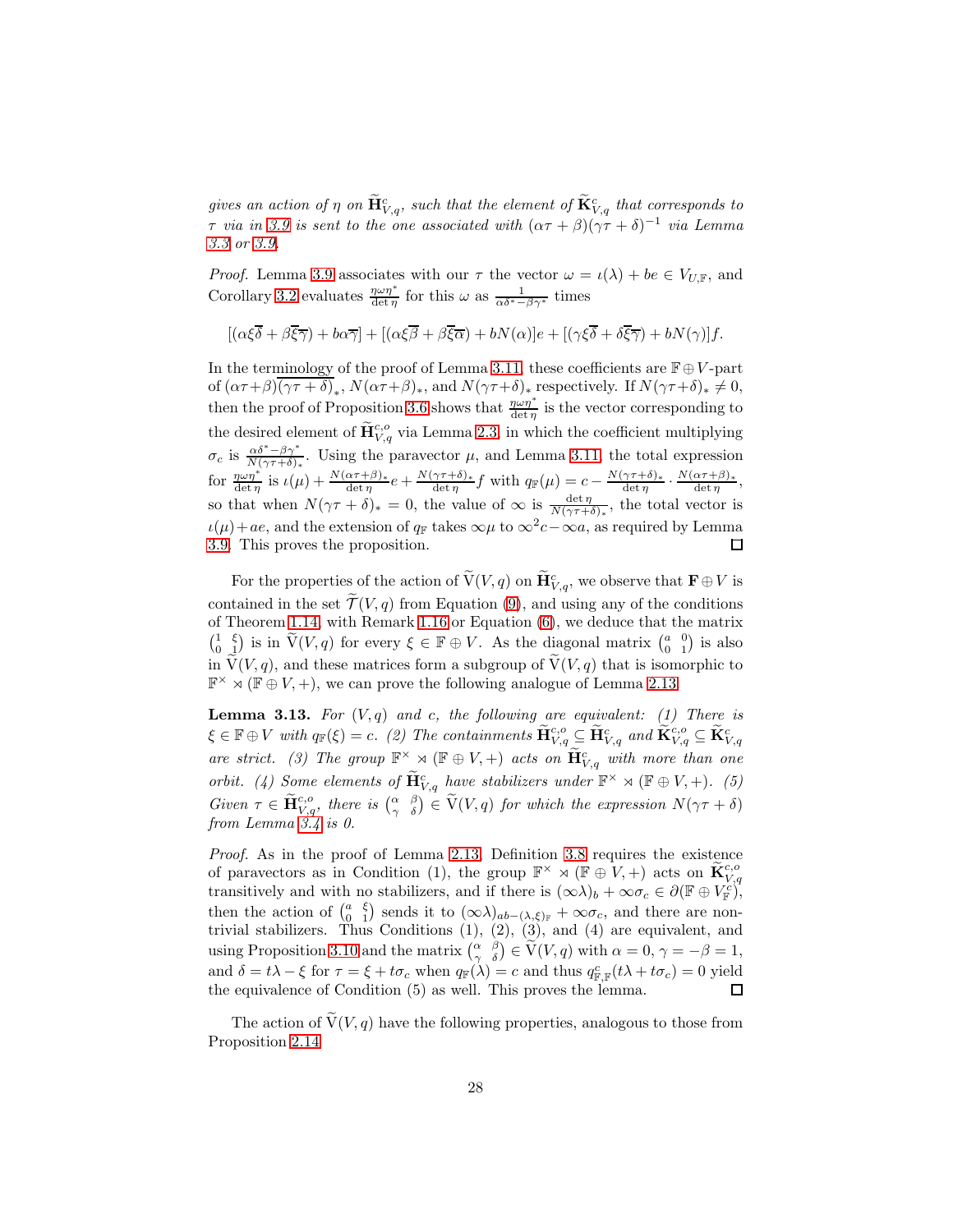<span id="page-28-0"></span>**Proposition 3.14.**  $\widetilde{V}(V, q)$  acts transitively on  $\widetilde{\mathbf{H}}_{V, q}^c$ , and the base point  $\sigma_c$  is stabilized precisely by the matrices  $\begin{pmatrix} \delta' & -c\gamma' \ \gamma & \delta \end{pmatrix}$  in which  $\gamma$  and  $\delta$  are in  $\widetilde{\mathcal{T}}(V, q)$  and satisfy  $\gamma \delta^* \in \mathbb{F} \oplus V$  and  $N(\delta) + cN(\gamma) \neq 0$ . Restricting the action to  $\widetilde{SV}(V, q)$ yields a similar stabilizer but with the equality  $N(\delta) + cN(\gamma) = 1$ , and the action remains transitive in case the conditions from Lemma [3.13](#page-27-0) are satisfied.

*Proof.* The subset  $\widetilde{H}_{V,q}^{\epsilon,\sigma}$  is contained in a single orbit by Lemma [3.13,](#page-27-0) and in case this is not the entire space  $\widetilde{\mathbf{H}_{V,q}^{c,\sigma}}$ , for  $\tau = (\infty \lambda)_b + \infty \sigma_c$  in the complement  $\partial(\mathbb{F} \oplus V_{\mathbb{F}}^c)$ , in which  $b \neq 0$  in case  $\mu \in V^{\perp}$ , we can take  $\delta \in \mathbb{F} \oplus V$  such that  $b - (\lambda, \delta)_{\mathbb{F}} \neq 0$ . Then completing  $\delta$  to a matrix in  $\widetilde{V}(V, q)$  with  $\alpha = 0$  and  $\gamma = -\beta = 1$ , so that  $N(\gamma \tau + \delta)$ <sup>\*</sup> from Lemma [3.11](#page-26-0) equals that non-vanishing expression and all the elements of  $\partial(\mathbb{F}\oplus V_{\mathbb{F}}^c)$  are also contained in that orbit. For a matrix  $\begin{pmatrix} \alpha & \beta \\ \gamma & \delta \end{pmatrix} \in \widetilde{V}(V, q)$  we again obtain an equivalence between stabilizing  $\sigma_c$  and the equalities  $\alpha = \delta'$  and  $\beta = -c\gamma'$ , after which the determinant from Corollary [1.15](#page-10-1) again becomes  $N(\delta) + cN(\gamma)$ . The decomposition of  $V(V, q)$ using  $\widetilde{\mathrm{SV}}(V,q)$  and the matrices  $\begin{pmatrix} a & 0 \\ 0 & 1 \end{pmatrix}$  with  $a \in \mathbb{F}^{\times}$ , the transitivity of the former subgroup depends on all the matrices  $a\sigma_c$  with such a being related via this subgroup, and again, for fixed  $a$ , the conditions from Lemma [3.13](#page-27-0) combine with the corollary to Proposition 3 in Chapter IV of [S] to yield an element  $\xi + d\sigma \in \widetilde{\mathbf{H}}_{V,q}^{c,o} \subseteq \mathbb{F} \oplus V_{\mathbb{F}}^{c}$  with  $q_{\mathbb{F},\mathbb{F}}^{c}$ -value  $-\frac{1}{a}$ . Then the matrix  $\begin{pmatrix} \alpha & \beta \\ \gamma & \delta \end{pmatrix}$  having entries  $\alpha = -a\xi$ ,  $\beta = -\frac{1+aq_F(\xi)}{d} = acd$ ,  $\gamma = d$ , and  $\delta = \xi$  is in  $\widetilde{SV}(V, q)$  and sends  $\sigma_c$  to  $a\sigma_c$  inside  $\dot{H}^c_{V,q}$ . Thus the action of  $\overline{SV}(V,q)$  on  $\dot{H}^c_{V,q}$  is also transitive, and the stabilizer of  $\sigma_c$  is again determined by the determinant 1 condition inside the stabilizer in  $V(V, q)$ . This proves the proposition.  $\Box$ 

The orbits of  $\mathrm{SV}(V,q)$  in  $\mathbf{H}_{V,q}^c$  in case the conditions from Lemma [2.13](#page-18-0) do not hold are obtained from the proof of Proposition [3.14](#page-28-0) in the following analogue of Corollary [2.15](#page-19-0)

**Corollary 3.15.** The norms  $N(\gamma \tau + \delta)$  with  $\begin{pmatrix} \alpha & \beta \\ \gamma & \delta \end{pmatrix}$  from  $\widetilde{SV}(V,q)$  or from  $\widetilde{\mathrm{V}}(V,q)$  and from  $\tau\,\in\,\mathbf{H}^c_{V,q}$  form, in case  $\partial(\mathbb{F}\oplus V^c_{\mathbb{F}})$  is empty, a subgroup of  $\mathbb{F}^\times$  that contains the squares such that  $\mathrm{SV}(V,q)$  acts on orbits in  $\widetilde{\mathbf{H}}^c_{V,q}$  that correspond to cosets of this subgroup inside  $\mathbb{F}^{\times}$ .

*Proof.* Lemma [3.13](#page-27-0) yields the non-vanishing of  $N(\gamma \tau + \delta)$ , the matrices  $\begin{pmatrix} a & 0 \\ 0 & 1 \end{pmatrix}$ from the left eliminate the difference between  $\widetilde{SV}(V, q)$  and  $\widetilde{V}(V, q)$  for these norms, the translations  $\begin{pmatrix} 1 & \xi' \\ 0 & 1 \end{pmatrix} \in \widetilde{\text{SV}}(V, q)$  restrict attention to the coefficient of  $\sigma_c$  again, and Proposition [3.6](#page-24-0) shows that  $t\sigma_c$  and  $s\sigma_c$  are related via  $\text{SV}(V, q)$  if and only if they  $t/s$  is such a norm. The action shows that these norms are a subgroup of  $\mathbb{F}^\times$ , the matrices  $\begin{pmatrix} 1/d & 0 \\ 0 & d \end{pmatrix} \in \widetilde{SV}(V, q)$  yield the squares there, and the relation between cosets and  $SV(V, q)$  is also clear. This proves the corollary.  $\Box$ 

The theorem analogous to Theorem [2.16](#page-20-0) for the paravector case is the following one.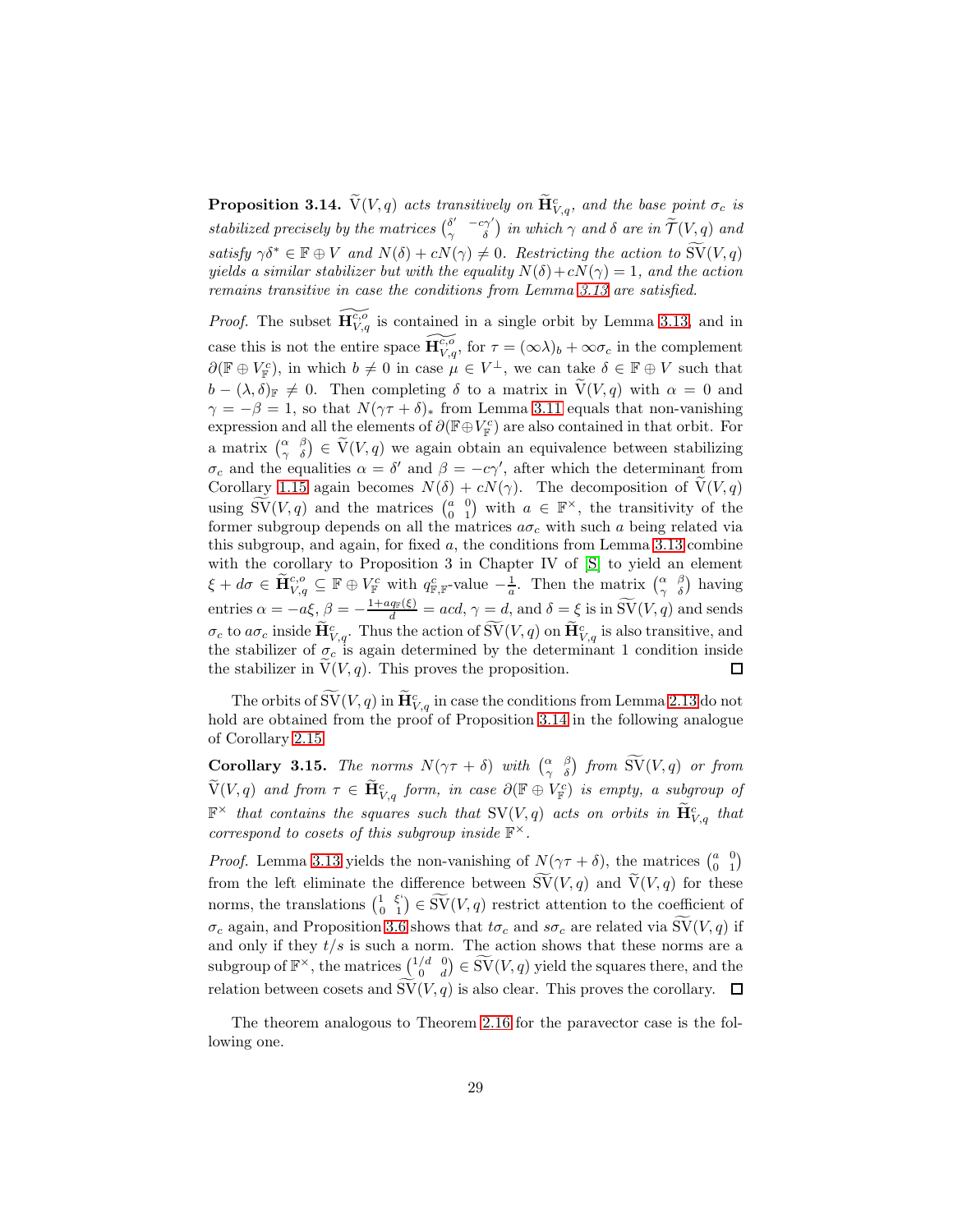<span id="page-29-0"></span>**Theorem 3.16.** For a quadratic space  $(V, q)$  over  $\mathbb{F}$ , and  $c \in \mathbb{F}$ , the complement  $\widetilde{\mathbf{H}}_{V,q}^{c,o}$  of  $\mathbb{F}\oplus V$  inside  $\mathbb{F}\oplus V_\mathbb{F}^c$  can be completed to a space  $\widetilde{\mathbf{H}}_{V,q}^c$  such that the paravector Vahlen group  $\widetilde{V}(V, q)$ , as defined in Theorem [1.14,](#page-10-0) acts transitively on this completing by Möbius transformations. If  $V_{U}$  is the direct sum of V with a hyperbolic plane and a line generated by a norm  $-1$  vector, then one can identify  $\widetilde{\mathbf{H}}_{V,q}^{c}$  with  $\widetilde{\mathbf{K}}_{V,q}^{c}$ , the set of vectors in  $V_{U,\mathbb{F}} \setminus V^{\perp}$  with quadratic value c. This identification is  $\widetilde{V}(V, q)$ -equivariant, and so is the identification with the left coset space of  $\{(\begin{matrix} \delta' & -c\gamma' \\ \gamma & \delta \end{matrix}) \mid \gamma, \delta \in \widetilde{\mathcal{T}}(V, q), \ \gamma \delta^* \in V, \ N(\delta) + cN(\gamma) \neq 0\}$  inside  $\widetilde{V}(V, q)$ . The action of the special paravector Vahlen group  $\widetilde{SV}(V, q)$  defined in Corollary [1.15](#page-10-1) is transitive in case  $\tilde{H}^{c,o}_{V,q}$  is strictly contained in  $\tilde{H}^{c}_{V,q}$ , and when they are equal, they decompose into cosets, inside  $\mathbb{F}^{\times}$ , of the norm group of the direct sum of  $V$  with the line, and the stabilizer there is the determinant  $1$ subgroup of the subgroup above.

For  $c = 0$  the stabilizer from Proposition [3.14](#page-28-0) and Theorem [3.16](#page-29-0) becomes the semi-direct product  $\widetilde{\Gamma}^{\mathbb{F}^{\times}}(V,q) \rtimes (\mathbb{F} \oplus V, +)$ , it can again be conjugated, by the same matrix, to a group of upper-triangular matrices, and inside  $\widetilde{\mathrm{SV}}(V, q)$  the semi-direct product involves  $\tilde{\Gamma}^1(V,q)$  instead of  $\tilde{\Gamma}^{\mathbb{F}^{\times}}(V,q)$ . If  $c \neq 0$  then these stabilizers are stabilizers of a vector with  $q_{U,\mathbb{F}}^c$ -norm  $c \neq 0$  inside  $\Gamma_+^{\mathbb{F}^\times}(V_{U,\mathbb{F}},q_{U,\mathbb{F}})$ or  $\Gamma^1_+(V_{U,\mathbb{F}}, q_{U,\mathbb{F}})$ , which are isomorphic to  $\Gamma^{\mathbb{F}^{\times}}_+ (V^{-c}_{\mathbb{F},\mathbb{F}}, q^{-c}_{\mathbb{F},\mathbb{F}})$  and to  $\Gamma^1_+(V^{-c}_{\mathbb{F},\mathbb{F}}, q^{-c}_{\mathbb{F},\mathbb{F}})$ respectively.

Here the hyperbolic space is obtained over  $\mathbb{F} = \mathbb{R}$  only from negative definite quadratic spaces  $(V, q)$ , since we need  $(V_F, q_F)$  to also be definite. The Cayley transform yields a ball model, and conjugating the special paravector Vahlen group by an appropriate element of  $\mathcal{C}(V_{U,\mathbb{F}}, q_{U,\mathbb{F}})$ <sup> $\times$ </sup> yields the group denoted by  $SD(V, q)$  in Section 5 of [EGM]. Once again obtaining bounded models in our more general setting requires to work only with  $SV(V, q)$  and some additional assumptions, so we leave its investigation for further research.

We conclude by remarking that the Vahlen and paravector Vahlen groups were defined in [Mc] over more general commutative rings. It may be interesting to check whether models like  $\mathbf{H}^c_{V,q}$  and  $\widetilde{\mathbf{H}}^c_{V,q}$  can be meaningful not only over fields of characteristic different from 2. Note, however, that the complete results of [Mc] assume that the base ring is an integral domain, which can thus be embedded into its field of fractions and all the work can be done there. In addition, as the results of [Z] show, the theory of more general rings brings additional complications, so we leave these questions as well for future research.

#### References

[Ab] Abłamowicz, R., STRUCTURE OF SPIN GROUPS ASSOCIATED WITH DEgenerate Clifford Algebras, J. Math. Phys., vol. 27 issue 1, 1–7 (1986).